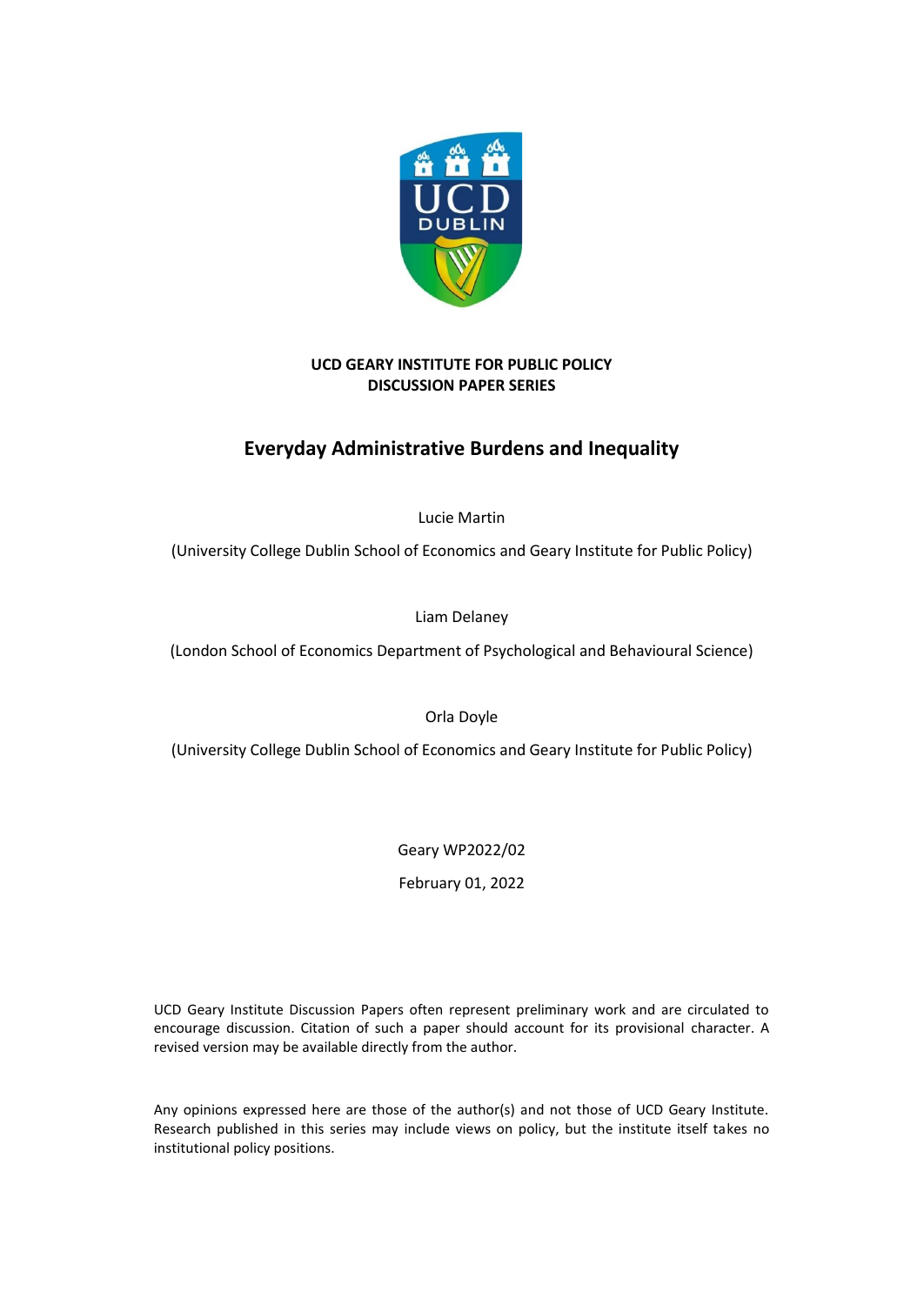# **Everyday Administrative Burdens and Inequality**

Lucie Martin<sup>1</sup>

Liam Delaney<sup>2</sup> Orla Doyle<sup>3</sup>

#### **Abstract**

Administrative burdens may deepen inequality by creating costly experiences for vulnerable groups. Research to date typically focuses on how burdens affect decisions in specific policy contexts, thus little is known about everyday experiences of burdens and their distribution in society. This is the first study to document everyday administrative experiences, accounting for time and emotional costs across ten domains: tax, retirement, government benefits, bills, goods and services, savings, debt, health, childcare, and adult care. Results from 2,243 UK adults show that administrative tasks are a significant part of life (one hour per day). Time and emotional costs vary by domain; government benefits emerge as particularly costly. There is evidence that administrative burdens are regressive, not only through their effects on decisions, but through their unequal distribution in society. Those in poor health and financial insecurity focus on tasks salient to them (e.g. benefits, health, debt), but are less likely to engage in beneficial longer-term tasks(e.g. savings, retirement), and suffer higher emotional costs from engaging in tasks relevant to their disadvantage, compared to nondisadvantaged groups. A choice experiment shows that (hypothetical) burdens discourage beneficial action in general, but even more so for some disadvantaged groups.

**JEL Classification**: D91; I30; J10

\_\_\_\_\_\_\_\_\_\_\_\_\_\_\_\_\_\_

**Keywords**: administrative burden; inequality; time-use; subjective well-being; experiment

<sup>&</sup>lt;sup>1</sup> Corresponding author. University College Dublin School of Economics and Geary Institute for Public Policy. Email[: lucie.martin@ucdconnect.ie](mailto:lucie.martin@ucdconnect.ie)

<sup>&</sup>lt;sup>2</sup> London School of Economics Department of Psychological and Behavioural Science. Email: [L.D.Delaney@lse.ac.uk](mailto:L.D.Delaney@lse.ac.uk)

<sup>&</sup>lt;sup>3</sup> University College Dublin School of Economics and Geary Institute for Public Policy. Email: [orla.doyle@ucd.ie](mailto:orla.doyle@ucd.ie)

Funding acknowledgment: Irish Research Council (Lucie Martin, grant GOIPG/2021/102)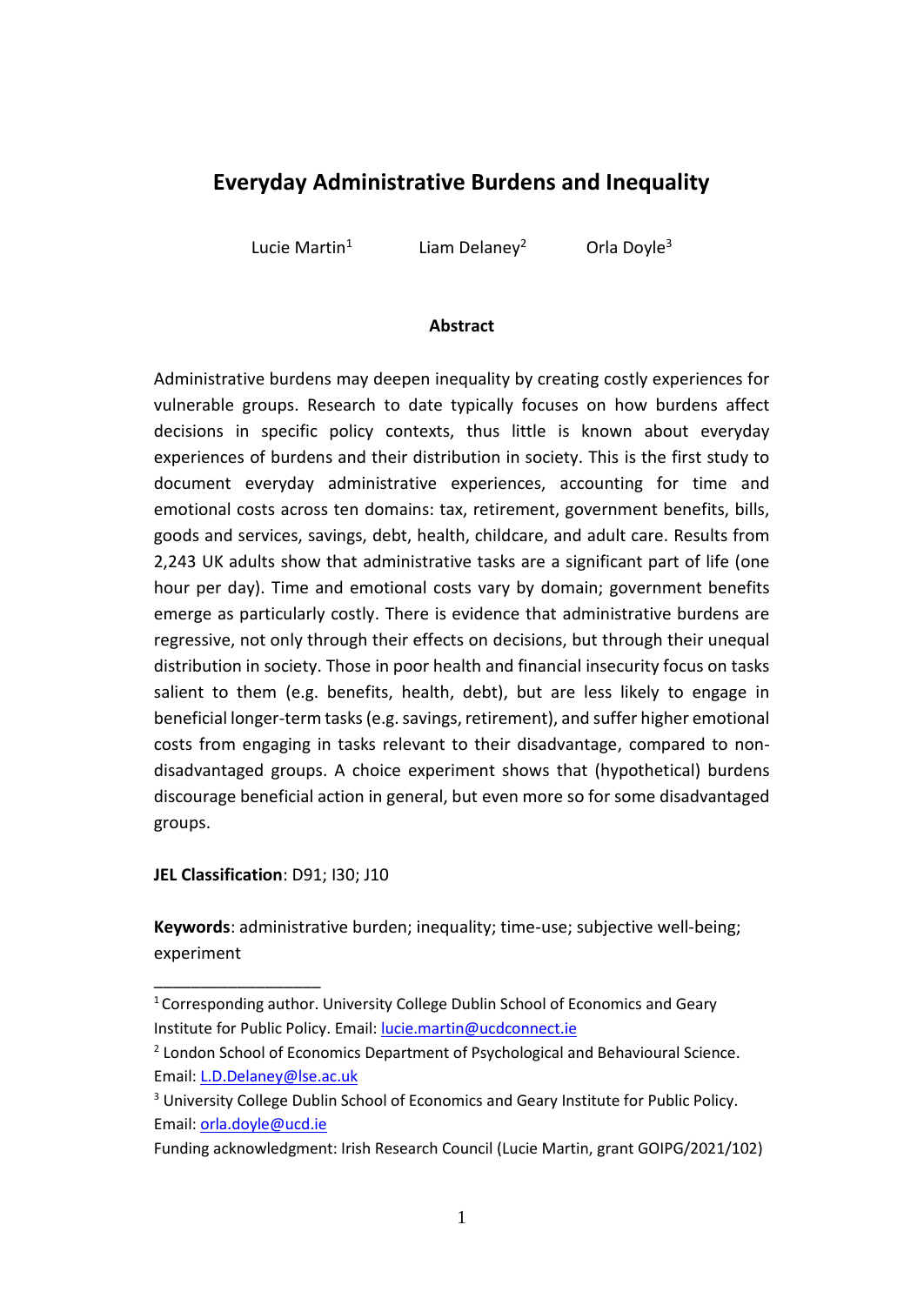Administrative processes are ubiquitous in daily life, from applying for welfare programmes to switching insurance providers, returning goods, or claiming tax credits. These processes impose costs on individuals' time, emotions, and decisions, thereby shaping policy outcomes. These costs have been studied as administrative burdens within a framework of learning, psychological, and compliance costs (Herd and Moynihan 2019) and through the related concept of "sludge" in the emerging behavioural public policy literature (Sunstein 2021). Administrative burdens significantly impact people's lives, for example by impeding access to education (Dynarski et al. 2021), government benefits (Linos et al. 2020), and healthcare (Fox, Stazyk, and Feng 2020). Furthermore, they may disproportionately prevent vulnerable groups such as those who are older, sicker, or poorer, from accessing government benefits (Bhargava and Manoli 2015; Deshpande and Li 2019; Finkelstein and Notowidigdo 2019). Hence administrative burdens are a feature of everyday life which may exacerbate inequality.

Current understanding of administrative burdens and inequality is limited. Most evidence comes from policy case studies which analyse the effect of specific burdens on individuals' choices and outcomes (e.g. Linos et al. 2020). This leaves three gaps in our understanding. First, it does not allow for observing cumulative burdens in everyday life, across both public (citizen) and private (consumer) contexts. Case studies usually focus on policy implementation processes, while consumer processes are studied as sludge or transaction costs (Shahab and Lades 2021). Yet both types involve similar costs and policy implications. As the combined effects of public and private burdens are rarely studied, information on comparative costs, total administrative workload, and potential trade-offs between tasks is missing. Second, focusing on outcomes such as programme enrolment means little is known about people's everyday experiences of administrative burdens, such as the time they spend on them or how they feel during them. Yet experiences are crucial to understanding administrative burdens and inequality. Burdens are defined as costly experiences of interacting with the state (Moynihan, Herd, and Harvey 2015), and these experiences involve time and emotional costs (Sunstein 2021; Hattke, Hensel, and Kalucza 2020), which are not accounted for in existing studies. Furthermore, theoretical literature suggests vulnerable groups may have more time-consuming or emotionally draining experiences when they engage with burdensome processes (Herd and Moynihan 2019; Christensen et al. 2020; Sunstein 2021). More generally, people's choices often do not reflect their "true" preferences due to bounded rationality, hence experiences of processes provide relevant policy information (Kahneman and Krueger 2006). They can reveal whether burdens are regressive not only through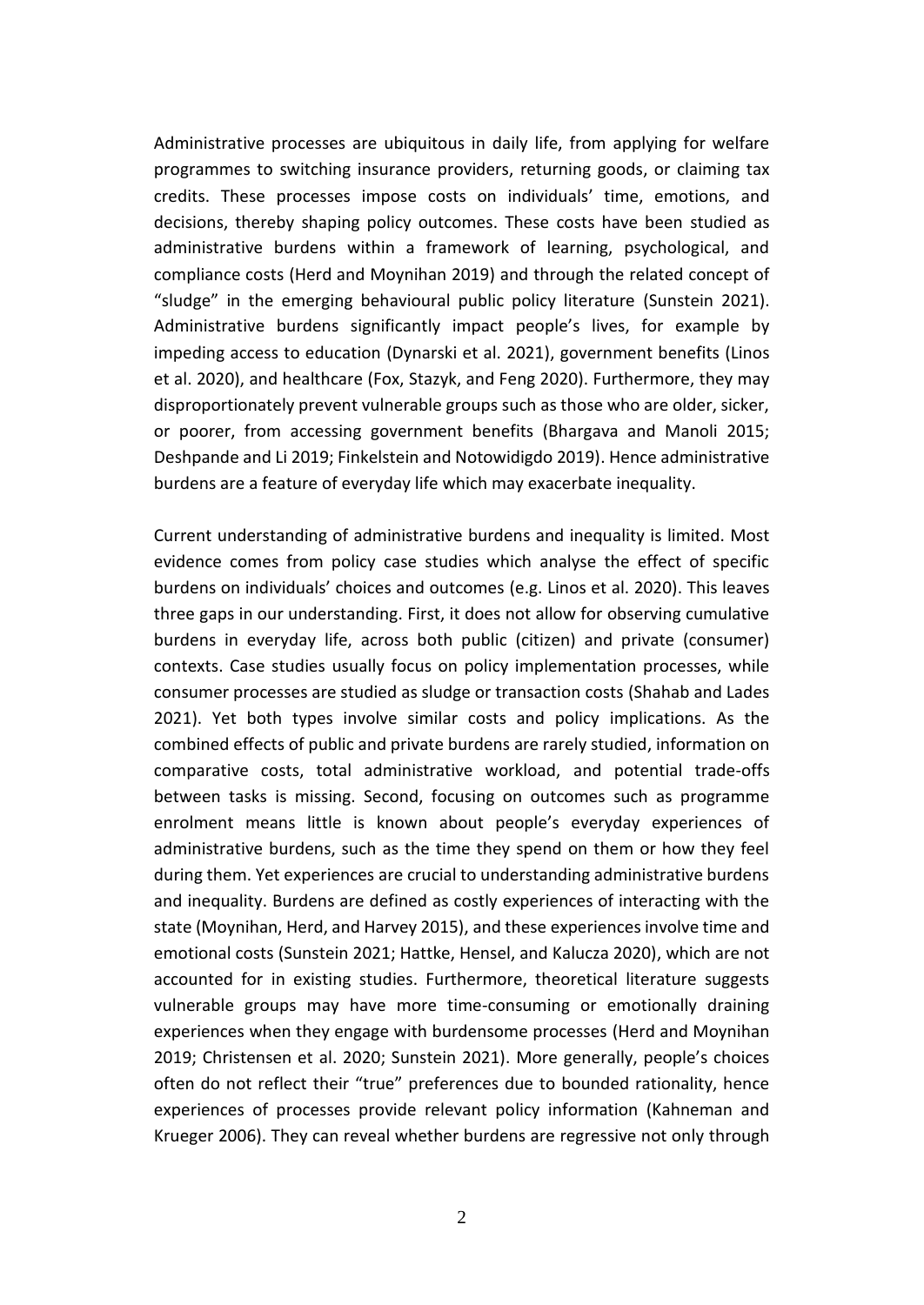their effects on choices, but by involving costlier (e.g. time, emotions) experiences for vulnerable citizens. Third, analysing experiences provide contextual factors relevant to decision-making which are typically not observed when analysing the outcomes of administrative choices, as those who have more costly experiences may be less likely to complete burdensome tasks, as discussed above. Overall, while specific instances of burdens and their effects on outcomes are well researched, we are missing crucial information on cumulative everyday administrative experiences across population groups.

This study uses original survey data from 2,243 UK residents to measure everyday administrative experiences across ten domains: income and tax, retirement, government benefits, bills, goods and services, savings and investments, debt, health, childcare, and adult care. It accounts for the time and emotional costs of these experiences, and the distribution of these costs in society, focusing on older age, poor health, and financial insecurity. The survey is adapted from the Day Reconstruction Method (Kahneman et al. 2004a) and asks participants how much time they spent on various tasks in each domain over the past day or month, and how they felt while completing these tasks across various emotions. This is followed by an experiment which measures the distributional effects of burdens on choice. Participants are shown two hypothetical scenarios: applying for a government benefit and claiming a phone bill refund. They are randomly assigned to a high or low-burden version of each scenario. The low-burden versions involve a short form, and the high-burden versions, a lengthy process or an unpleasant interaction (government benefit), and added complexity or a delay (phone bill). Participants report how likely they would be to complete the task in the scenario.

The results provide new insights into administrative burdens and inequality. The study empirically documents everyday administrative experiences and their time and emotional costs across different domains. It finds that people spend about one hour per day on administrative tasks, with tasks relating to bills, goods and services, and savings taking up the most time on average. However, there is substantial heterogeneity, with the minority of people who report engaging in tasks relating to government benefits and child- or adult care incurring significant time costs. Emotional costs vary significantly depending on the type of task conducted, with the highest costs associated with government benefits, debt, and tax, while the most positive emotions are associated with tasks relating to children, goods and services, and savings. The study also tests whether there are inequalities in everyday burdens, focusing on older age, poor health, and financial insecurity. It finds that disadvantaged groups' experiences differ from the rest of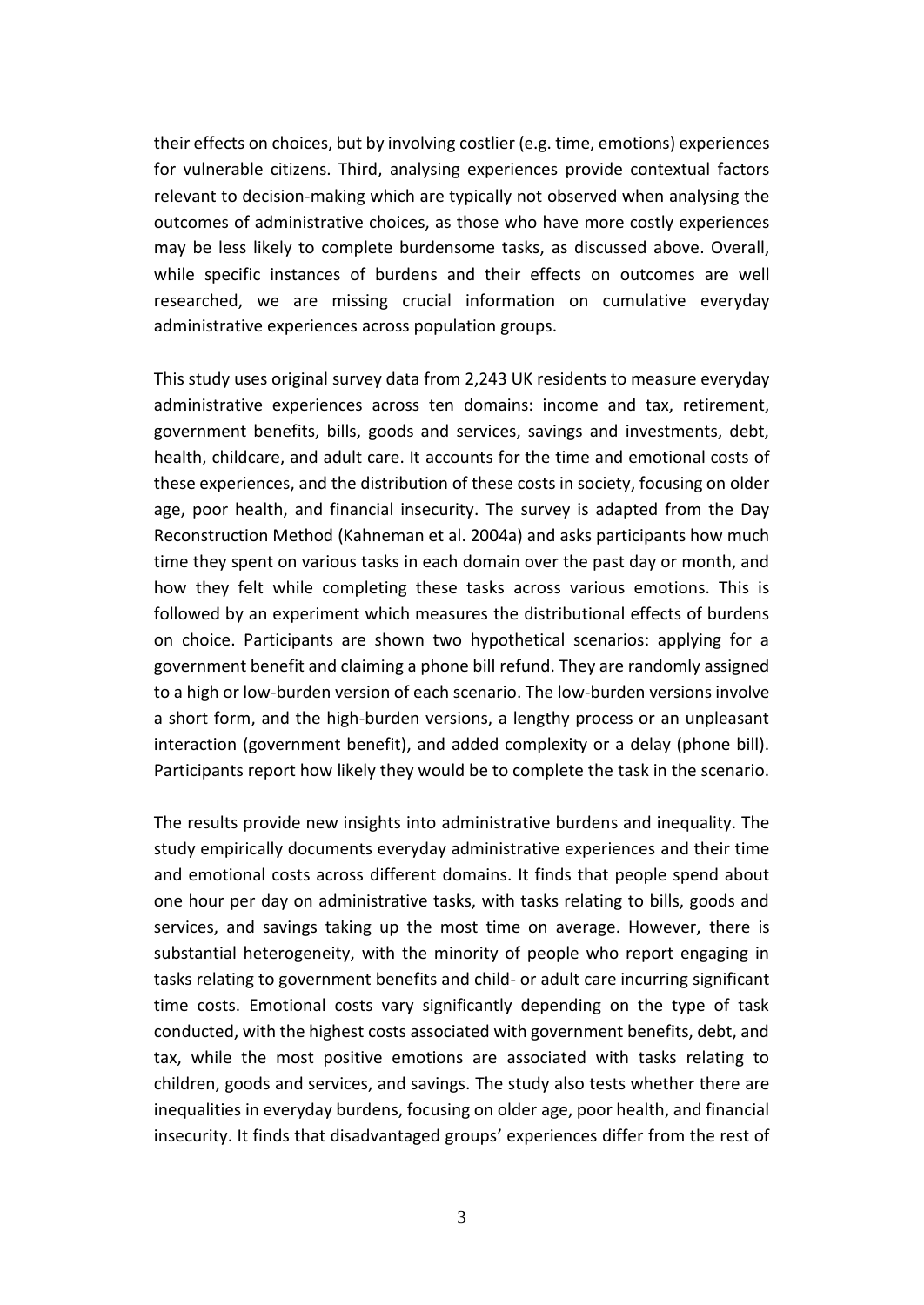the population. They are more likely to engage with domains particularly salient to them (e.g. health, debt, government benefits), but less likely to engage in longer-term, beneficial domains such as savings and, except for older people, retirement. Emotional costs are higher for those with poor health or low financial well-being across all domains, but especially for those relevant to their disadvantage, such as benefits. The choice experiment provides causal evidence on how burdens exacerbate outcome inequality. As expected, all participants incur decision costs from additional burdens. They are less likely to complete a (hypothetical) task in scenarios with added burdens, despite the tasks generating monetary benefits. Furthermore, being in poor health increases the negative effect of added burdens. This suggests that disadvantaged groups' experiences may inform their choice to engage with burdensome tasks, hence the results may underestimate inequality in time and emotional costs due to biased selection into these tasks.

Overall, this study makes several contributions. It is the first to empirically document everyday administrative experiences across multiple domains. By measuring administrative tasks not only as barriers to action, but as subjective experiences, this study allows for accounting for time and emotions, which are central to administrative burden theory yet seldom captured in empirical research. Furthermore, the choice experiment allows for interpreting disadvantaged groups' decisions to engage with administrative tasks in the context of their real-life experience (such as higher time or emotional costs). Through this approach, the paper shows that some groups may suffer higher time, emotional, and decision costs from administrative tasks, suggesting that such tasks may foster inequality, not only in terms of their effects on citizens' or consumers' choices, but also in terms of disadvantaged groups' experiences with these tasks. The paper does not claim a causal effect of burdens on time and emotional costs, but rather it demonstrates that disadvantaged groups' administrative experiences involve different, often higher costs, compared to those of non-disadvantaged groups.

The paper is structured as follows. Section 1 discusses how measuring everyday administrative experiences can help us better understand inequality. Section 2 summarises the methodology and data. Section 3 presents the results on time, emotional, and decision costs. Section 4 discusses the results. Section 5 concludes with key implications for policy.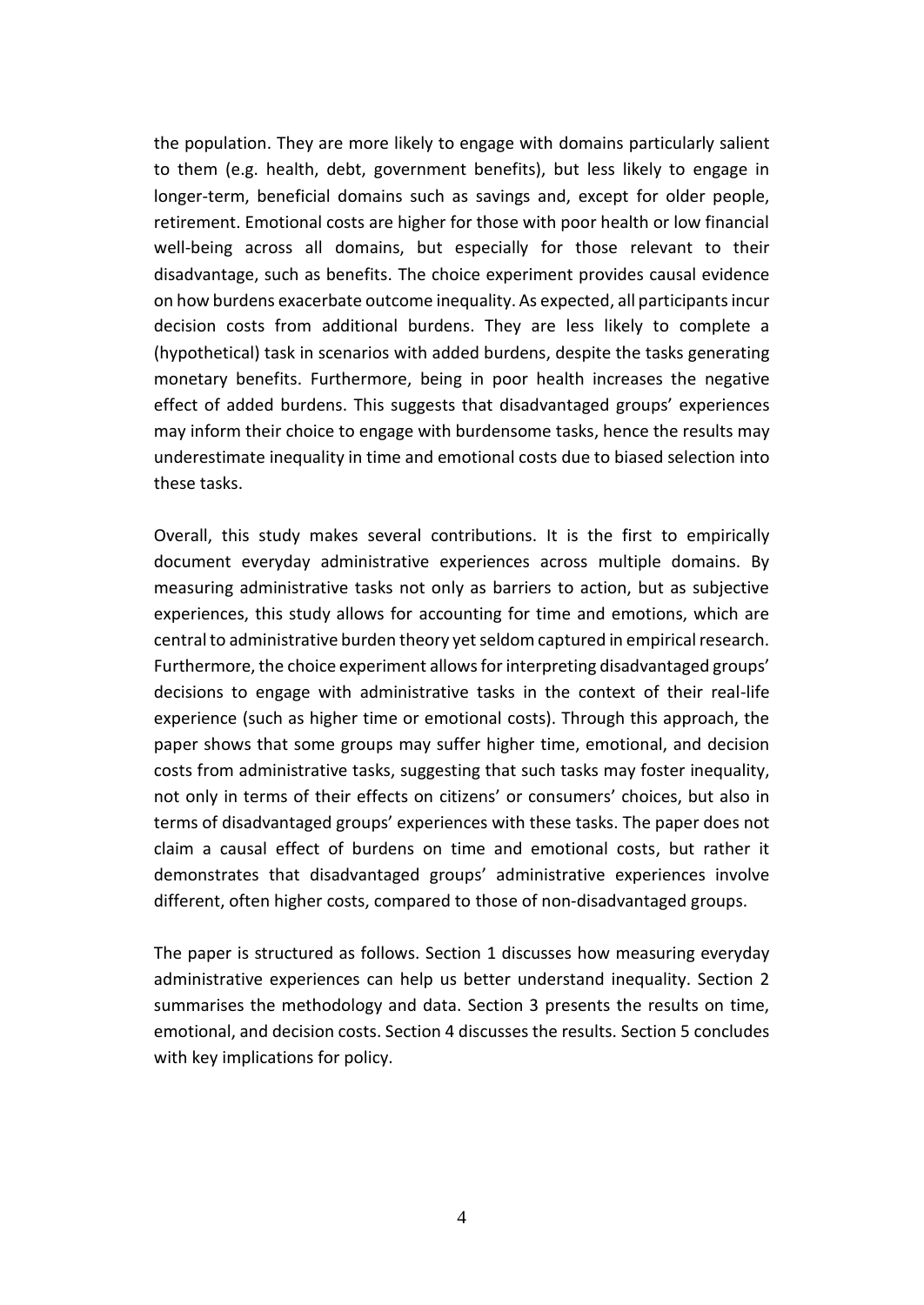# **1. Background and Literature**

### **1.1. Citizen and Consumer Burdens**

The literature on administrative burdens is arguably fragmented, with different disciplines focusing on different concepts and domains (discussion in Madsen, Mikkelsen, and Moynihan 2020). Public administration research focuses primarily on domains related to public, citizen-state interactions, such as government benefits, as administrative burden is "the experience of policy implementation as onerous" (Burden et al. 2012). In contrast, behavioural science and economics research on sludge (Sunstein 2019) or transaction costs (Shahab and Lades 2021) extends to private consumer-provider interactions in domains such as bills, savings, or goods and services. A comprehensive study of everyday administrative burdens should arguably account for these private interactions, as their parameters and thus the "hassles" associated with them are often determined by public policy. For example, central banks make rules about how lenders communicate with borrowers, and industry regulators set implementation standards on how consumers can exercise their rights. Furthermore, the costs of private and public interactions are often the same, from complicated forms and long waiting times, to experiences of stress and frustration. In addition, in several domains, whether an interaction is with the state or a private provider may vary depending on the individual or situation. For example, a health-related burden may involve interacting with a private or a public hospital, or claiming private or public insurance. This study helps build a more comprehensive analysis of everyday administrative burdens by identifying, comparing, and adding up administrative processes relevant to public policy in a quantifiable way across ten domains: income and tax; retirement; government benefits; bills; goods and services; savings and investments; debt; health; caring for children; and caring for adults.

#### **1.2. Time and Emotional Costs**

Time and emotions matter for public policy. Though economists often study individuals' "revealed preferences" via their choices and outcomes (as seen in most quantitative research on administrative burden), insights from behavioural economics show that these choices may be impacted by biases, heuristics, or psychological costs, and may therefore not reflect "true" preferences (Kahneman and Krueger 2006). As a result, policy should arguably consider not only the results of a process (such as the decision to apply for a tax credit), but also people's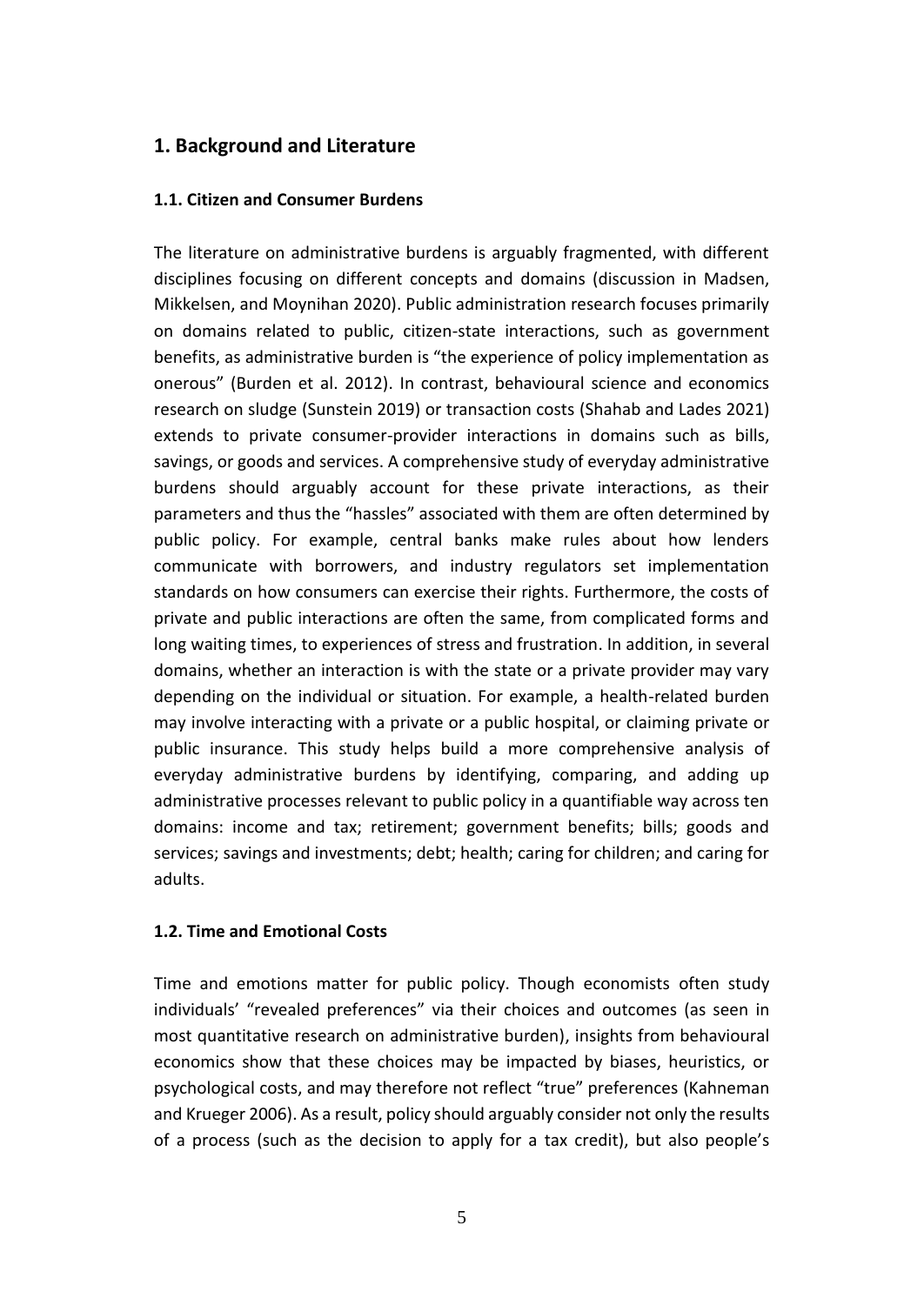experience of this process, which is an important outcome in its own right yet is not captured by information on choices or incentives (Kahneman et al. 2004b; Kahneman and Krueger 2006). These experiences can be measured via "evaluated time-use" (Kahneman and Krueger 2006), which measures how people spend their time, and how they feel during this time. This approach is particularly pertinent to administrative burdens. Moynihan, Herd and Harvey's (2015) framework specifies key dimensions of burdens which include learning and compliance costs, which broadly refer to the time and effort involved in learning about and complying with policy rules, and psychological costs, which encompass the negative emotions arising from policy processes. Hence this study seeks to account for individuals' subjective experiences of administrative burdens, separately from the effects of these burdens on outcomes.

*Time Costs and Inequality***.** Administrative burden has been described as a "time tax" on citizens (Lowrey 2021), with Americans spending over 11 billion hours on federal paperwork yearly (Sunstein 2021). A stated goal of the US Paperwork Reduction Act is to quantify and minimise the time spent on such paperwork (Sunstein 2021). Moynihan, Herd, and Harvey (2015) highlight the time-consuming nature of many burdens, such as those involving learning costs (e.g. researching insurance plans) or compliance costs (e.g. filling out eligibility forms). Time costs may be higher for disadvantaged groups. As government programmes are more relevant to these groups (e.g. social security), they may need to spend more time managing paperwork-heavy domains such as healthcare (if in poor health), retirement (if older), or finances (if financially insecure). Emens (2015) argues that administrative demands on a person's time may be inversely related to their wealth as richer people's time is treated as more valuable, and they can often outsource administrative tasks. Furthermore, disadvantaged groups may be differentially targeted by "universal" burdens. In the US, poor citizens are audited more frequently than top earners, adding significant time costs for those seeking to access low-income tax credits (Guyton et al. 2018; Kiel 2019). In the UK, following the digitisation of the welfare system, those without computers have to spend time waiting to access public computers to claim benefits (Human Rights Watch 2020). Disadvantaged groups may also have to prioritise some tasks at the expense of others if they face competing administrative demands. Christensen et al. (2020) argue that these groups may choose to focus their limited resources on tasks seen as more urgent or returning more immediate benefits, potentially at the expense of tasks with payoffs further into the future. For example, people may focus on immediate administrative priorities (e.g. paying bills, getting a short-term loan), over more complex, time-consuming burdens with future payoffs (e.g.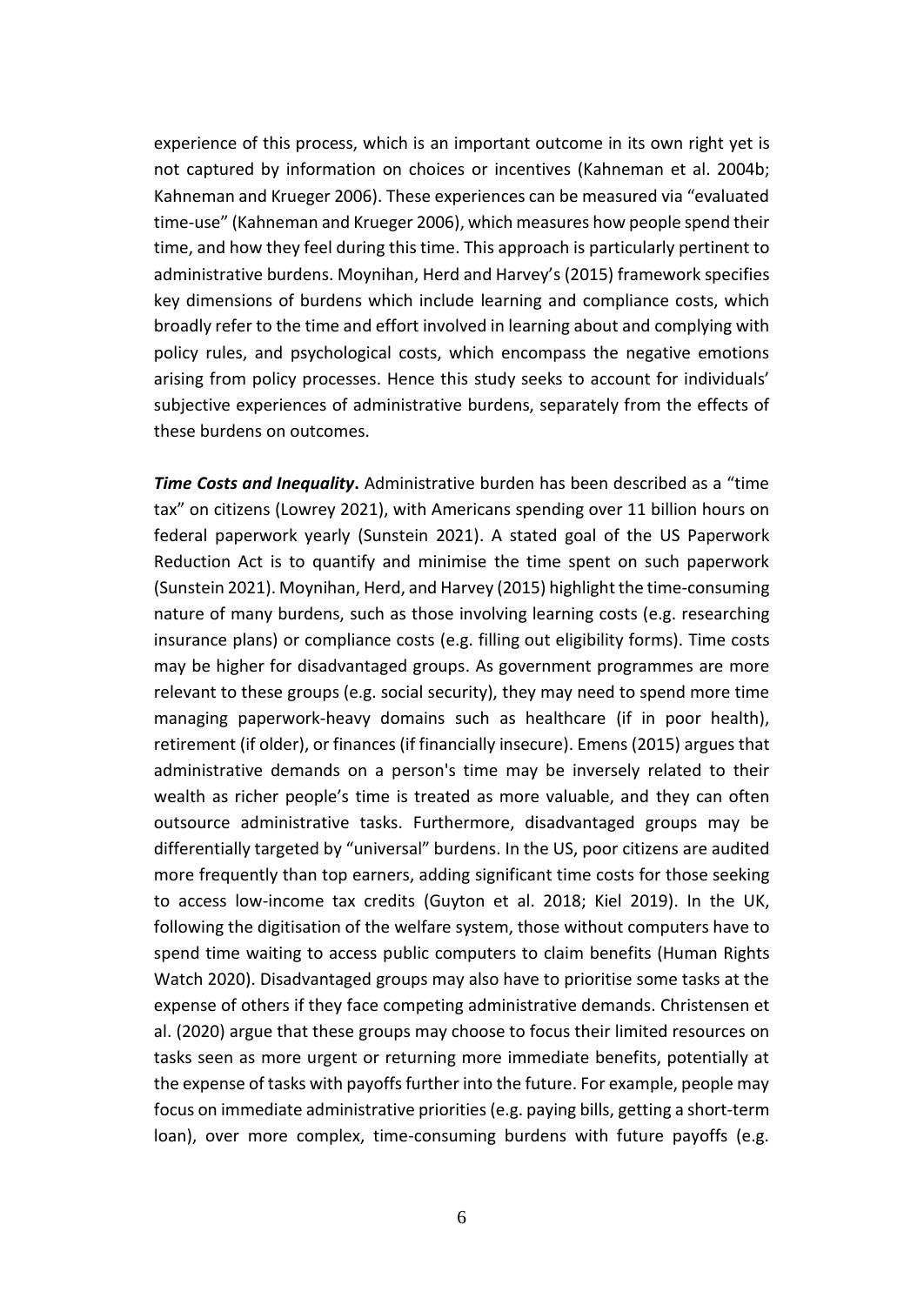opening a pension). By measuring time spent on administrative burdens in different domains, this study empirically assesses disadvantaged groups' workload, and whether they trade-off some burdens at the expense of others.

*Emotional Costs and Inequality***.** Administrative burdens may create emotional costs if policy processes are experienced as stressful or stigmatising (Moynihan, Herd, and Harvey 2015). A laboratory experiment (Hattke, Hensel, and Kalucza 2020) found that participants facing burdens exhibited negative responses such as confusion, frustration, and anger. More generally, household tasks classified as "admin" (Emens 2015) are typically seen as undesirable, something most people "*would be glad to spend less time doing*" (p.1420). Emotional costs may be higher for disadvantaged groups if they spend more time on administrative burdens in total, or more time on tasks that are least pleasant, which may have differential effects on well-being. Moynihan, Herd, and Harvey (2015) note that processes typically undertaken by disadvantaged groups, such as applying for public assistance, can involve negative interactions with officials and be felt as degrading. In the UK, the automation of the welfare system has led to volatile and unpredictable payments, leading to significant stress and worry for affected claimants (Human Rights Watch 2020). Disadvantaged groups also have more to lose if a debt resolution, benefits claim, or bill refund process is unsuccessful (Schilbach, Schofield, and Mullainathan 2016), which may exacerbate negative emotions. Finally, those who are older, sicker, or financially insecure may experience particularly negative emotions from administrative processes. Christensen et al. (2020) argue that people in these groups are especially averse to tasks seen as dull or time-consuming (e.g. filling out paperwork); less psychologically resilient to experiences perceived as stressful or demeaning (e.g. interacting with government officials or loan providers); and more likely to experience emotional distress from frustrating processes (e.g. completing clunky or poorly communicated processes). By measuring emotions during administrative tasks across multiple domains, this study provides evidence on whether disadvantaged groups experience higher emotional costs, and in which domains this is most pronounced.

*Measuring Time and Emotions*. Despite their central role in administrative burden theory, time and emotional costs are seldom studied, as they are difficult to observe in case studies or administrative data. Furthermore, case studies do not allow for comparing experiences across burdens. A survey approach can address these issues. Time-use survey data is commonly used to quantify unpaid work and track non-monetary activities which may otherwise be difficult to observe. For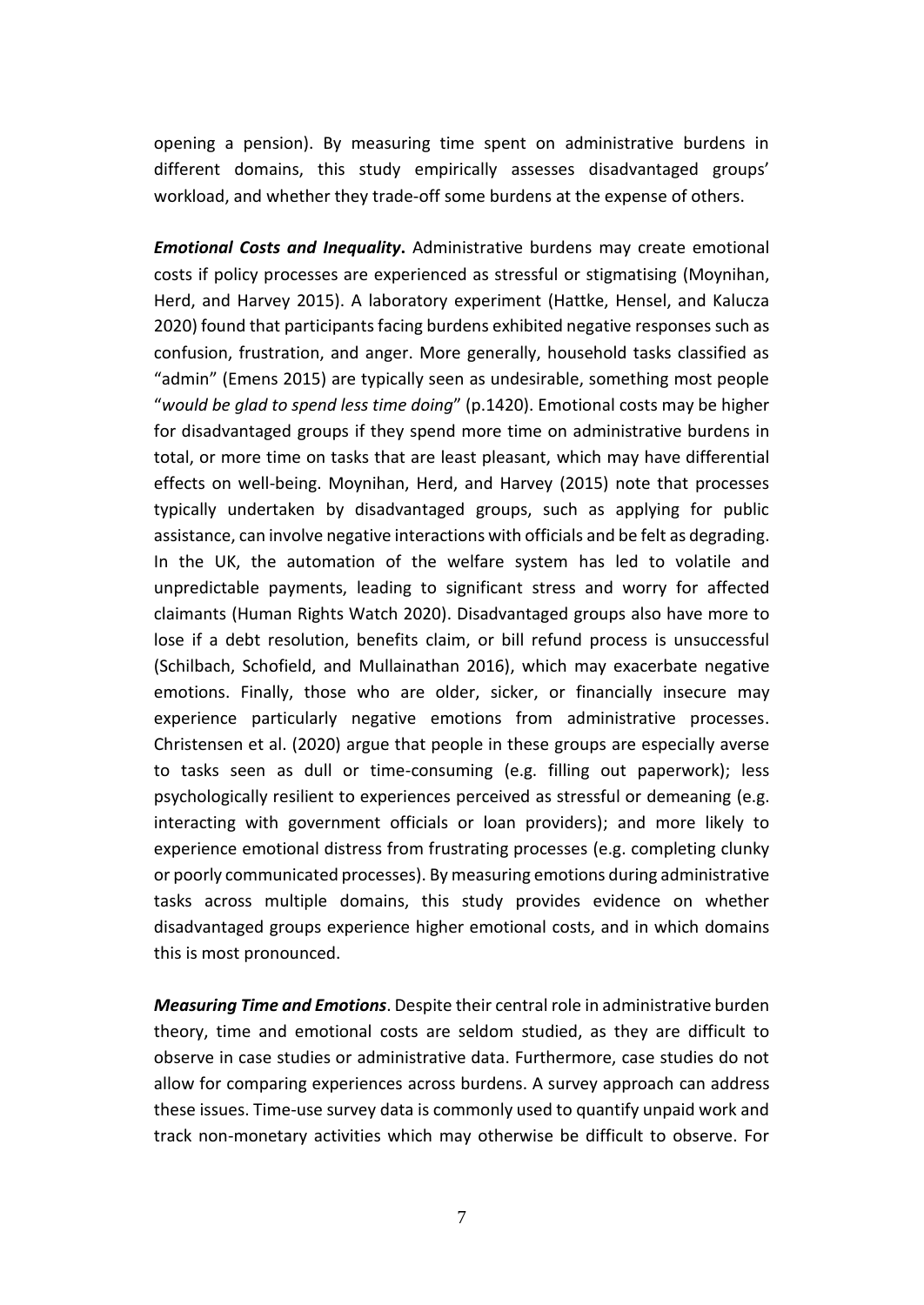example, the Eurostat Time Survey tracks time spent on "household management" which includes paperwork and corresponding with authorities (Eurostat 2019), while the American Time Use Survey has categories for "using social services" and "financial management" (US Bureau of Labour Statistics 2020). However, existing surveys do not provide sufficiently specific or comprehensive measures of administrative time-use, and they seldom measure emotions. Fortunately, methods of evaluated time-use (Kahneman et al. 2004b; Kahneman and Krueger 2006) provide a robust tool to measure individuals' experiences, by focusing on time-use and emotions. One such method is the Day Reconstruction Method (DRM), which collects detailed information about everyday life while offering a high degree of feasibility (Kahneman et al. 2004a). This study uses an original survey which adapts the DRM to measure time-use on administrative tasks over the past day or month, and emotions during these tasks. As a result, the study measures burdens in terms of individuals' subjective experiences of tasks (including their time and emotional costs), rather than solely as features of a task which affect their likelihood of completing this task. This approach offers a quantifiable measure of everyday burdens. While not every administrative process involves financial trade-offs or complex paperwork, all processes can be measured and compared in terms of time-use and emotions. By focusing on everyday administrative tasks, this study therefore allows for measuring the prevalence of burdens in everyday life, comparing their time and emotional costs across various domains and population groups.

#### **1.3. Decisions Costs**

Subjective experiences of administrative burden are not only an outcome of interest, but may also impact the decision to engage with administrative tasks. If these experiences involve higher costs for disadvantaged groups, they may disproportionately discourage these groups from engaging in burdensome tasks. Studying decision costs to assess whether burdens "target" disadvantaged groups is a major area of research (Herd and Moynihan 2019; Chetty and Finkelstein 2020). Theoretical literature points to time and emotional costs as deterrents from engaging with specific administrative tasks (Moynihan, Herd, and Harvey 2015; Christensen et al. 2020). Deshpande and Li (2019) show that removing application supports prevents more disadvantaged applicants from accessing disability benefits, while Dynarski et al. (2021) show reducing complexity and uncertainty in financial aid provision encourages low-income students to apply to college. In a consumer choice context, disadvantaged consumers overpay for services more often than others, due to the burdens involved in switching deals (Citizens Advice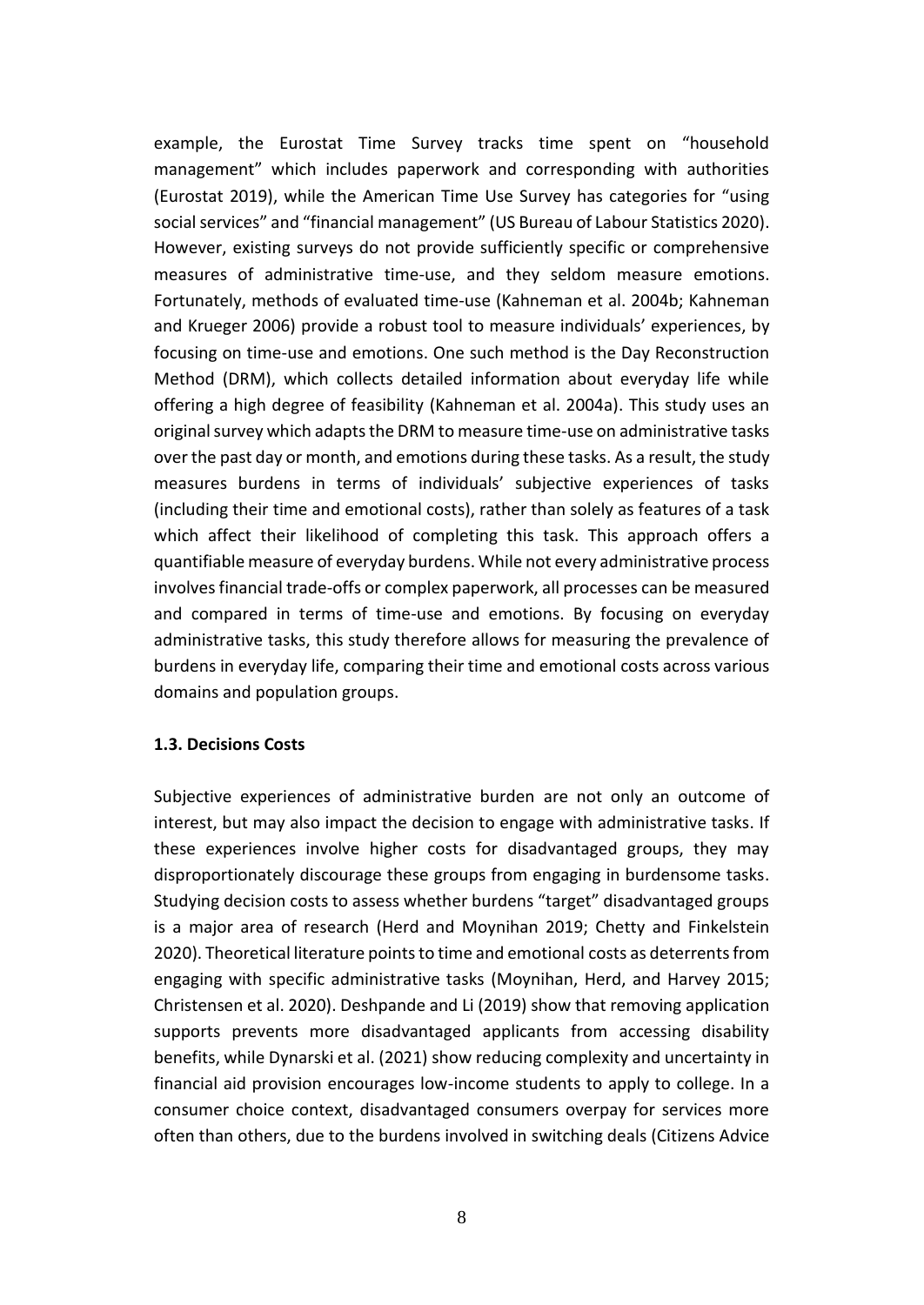2018). Overall, evidence on administrative burden and inequality typically focuses on specific contexts and hence does not consider the cumulative costs experienced by individuals from administrative tasks in their everyday life. This study uses a choice experiment to measure decision costs. It shows participants two scenarios with different levels of burden and asksthem how they would react. These scenarios include a government benefit and a phone bill refund (varying levels of burden within each scenario). As a result, the study combines everyday administrative experiences with causal evidence from participants' experimental choices. This allows us to examine whether disadvantaged groups make different decisions than the rest of the population when faced with (hypothetical) burdens, and to interpret these decisions in the context of their real-life experiences, such as higher time or emotional costs. For example, the study provides information on the emotional state or time-use trade-offs which disadvantaged groups may be dealing with when making administrative choices. As an added benefit, the study design helps address selection bias concerns. If disadvantaged groups are less likely to overcome burdens in the experiment, and report higher time and emotional costs, then the effects of being disadvantaged on these costs are likely to be lower-bound estimates. Indeed, these estimates are calculated on the subsample of disadvantaged people who chose to engage with these tasks, and therefore may experience lower costs than others.

# **2. Methodology and Data**

This study uses original survey data on administrative burdens. The questionnaire draws on best practice from the field and methodological literatures, and on the results of two pilot studies. The study design was pre-registered online on the Open Science Framework<sup>1</sup> (the appendix lists deviations from the analysis plan). This section summarises the survey design, including both "evaluated time-use" and "choice experiment" sections, and describes the data collection and sample.

#### **2.1. Everyday Administrative Experiences**

The first part of the survey collects demographic information and asks participants to report and evaluate their recent administrative experiences:

• *Demographics*. Participants are asked about their age; gender; education; employment status; and household income and composition. They rate their

<sup>&</sup>lt;sup>1</sup> Pre-registration available at: [https://osf.io/4tq67.](https://osf.io/4tq67) Note some of the hypotheses are not tested here, as they will form another study on gender and administrative tasks. See pre-registration and appendix for more details.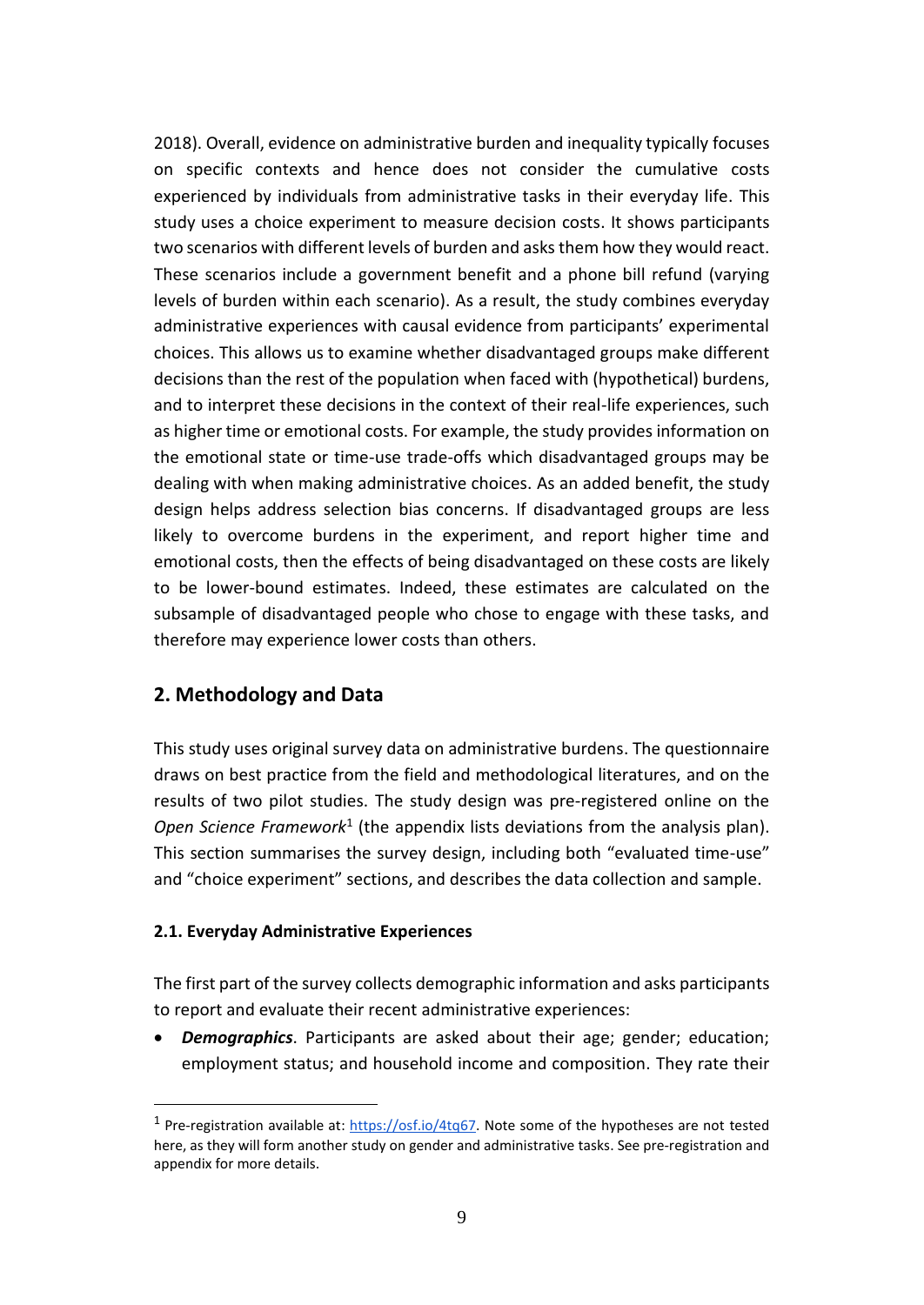physical and mental health on 5-point scales ("very bad" to "very good") and their financial well-being using a 5-item subjective questionnaire (US Consumer Financial Protection Bureau 2017).

- *Domains*. Participants are randomly assigned to one of two time periods: the past day or month. They are asked whether they engaged in any administrative tasks in each domain over this period (tax, retirement, benefits, bills, goods and services, savings, debt, health, childcare, caring for adults). To help participants, they are given examples of relevant tasks, and further information where relevant (see table 1).
- *Time and Emotions*. Participants are shown five tasks for each domain they engaged in (see table 1). They are asked how many times they did each task over their randomised period, and how long the task usually takes them. For each relevant domain, participants then evaluate their emotions during these tasks, rating six emotions (happy/ enjoying myself, competent/ capable, frustrated/ annoyed, bored /impatient for it to end, stressed/ under pressure, worried/ anxious) on a 7-point scale from "not at all" to "very much".

The survey design required identifying key administrative domains, as well as tasks in each domain. We first drafted a preliminary list of domains and commonly associated burdens using sources such as the administrative burden and sludge literatures, government lists of policy areas, and literature from other fields, such as law on "admin" (Emens 2015), and economics on time-use and unpaid work (Veerle 2011). Very infrequent burdens (such as voting or applying to college) were excluded. The first pilot study was conducted with 50 participants. It presented each domain to participants with examples of tasks and asked them to describe recent administrative tasks they had completed in each domain. There were also feedback questions on the domains themselves. Based on responses to the pilot, an updated list was created, including ten domains with five tasks each (this includes an "other administrative tasks" option to account for relevant tasks not listed). A second pilot study with a further 50 participants was conducted to ensure the tasks were relevant, unambiguous, and that the survey was not excessively long or difficult.

The measurement of time and emotions was another important design choice. Participants are randomly assigned to answer questions about the past day or month.<sup>2</sup> This is to balance the benefits of short, recent timescales for minimising

 $2$  Two further groups were piloted (three and six months) but did not lead to significantly more relevant domains being reported compared to the "past month" group, hence they were not used in the final survey.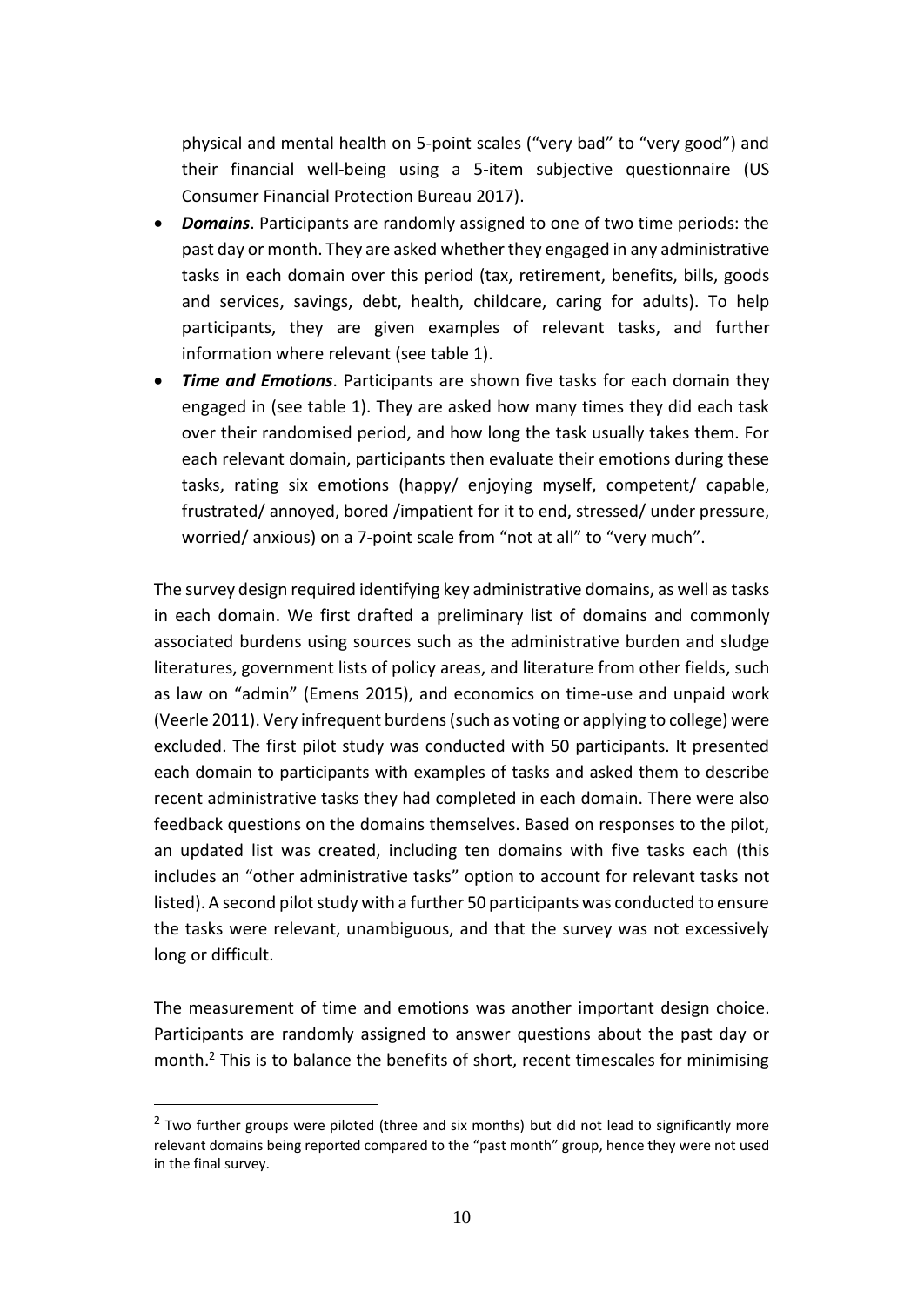recall bias, as seen in "diary" methods (Kahneman et al. 2004a), with those covering a longer period to capture less frequent burdens, as done in "stylised" surveys (Benes, Tinonin, and Walsh 2018). To further minimise bias, questions are simple and task-specific: participants are shown five tasks for each domain, asked how many times they engaged in each task in their randomised period, and how long this task usually took them. For example, the five tasks for "bills" are managing bills, reviewing or renewing plans, contacting providers, researching deals, and other administrative tasks on bills. Time costs for each domain are obtained by multiplying each instance by length of each task and adding up all five tasks. Restricting participants to specific tasks also helps avoid reports of irrelevant tasks. Emotional costs are measured via an adapted version of the Day Reconstruction Method. This method asks participants to rate how much they experienced various emotions during the activity of interest (Kahneman et al. 2004a). Average ratings of positive and negative emotions can then be used as a policy-relevant measure of subjective well-being (e.g. OECD 2013). In this study, we selected six relevant emotions based on the literature, and asked participants to rate these emotions for each administrative domain they engaged in.

| Domains                | Tasks shown to participants                                                                                                                                                                                                                                                                                         |
|------------------------|---------------------------------------------------------------------------------------------------------------------------------------------------------------------------------------------------------------------------------------------------------------------------------------------------------------------|
| Income and<br>tax      | 1. Filing payslips or managing income paperwork<br>2. Declaring income and paying taxes<br>3. Researching or claiming tax credits<br>4. Managing other tax issues (e.g. checking tax code)<br>5. Any other administrative tasks (e.g. paperwork, research,<br>communications) on income or tax                      |
| Retirement             | 1. Researching pensions (e.g. age, eligibility, payments)<br>2. Researching and choosing a pension plan<br>3. Managing a pension plan (e.g. making payments, checking<br>statements)<br>4. Contacting the government or a private provider about your<br>pension<br>5. Any other administrative tasks () (as above) |
| Government<br>benefits | (Participants were shown examples of benefits which may be<br>applicable, e.g. welfare programmes relating to income, work,<br>housing, and household bills).<br>1. Researching benefits<br>2. Applying for benefits                                                                                                |

**Table 1** Administrative tasks surveyed for each domain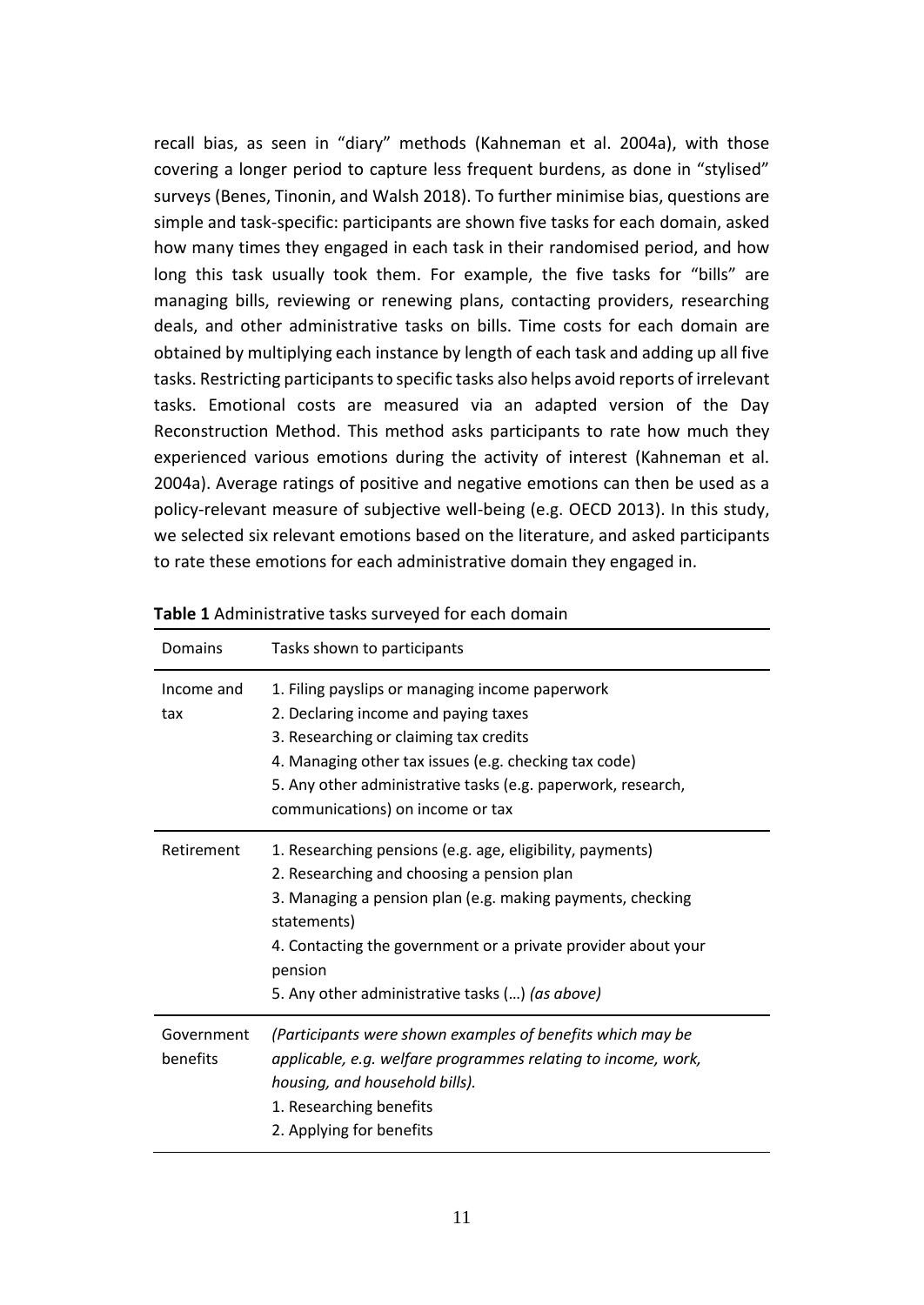|                            | 3. Providing documentation or doing assessments to show eligibility<br>for a benefit<br>4. Contacting government offices about your benefits<br>5. Any other administrative tasks () (as above)                                                                                                                                                                                                                                                                                   |
|----------------------------|-----------------------------------------------------------------------------------------------------------------------------------------------------------------------------------------------------------------------------------------------------------------------------------------------------------------------------------------------------------------------------------------------------------------------------------------------------------------------------------|
| <b>Bills</b>               | (Participants were shown examples of specific bills which may be<br>applicable, relating to household utilities, local services, insurance,<br>telecoms, etc.)<br>1. Managing bills (e.g. setting up direct debit, checking, paying, and<br>filing bills)<br>2. Reviewing/renewing plans (e.g. insurance, phone)<br>3. Contacting providers (e.g. to resolve issues)<br>4. Researching better deals/providers, switching deals<br>5. Any other administrative tasks () (as above) |
| Goods and<br>services      | (Participants were told to include all goods/services aside from regular<br>bills and were given example tasks such as buying appliances or<br>organising deliveries.)<br>1. Researching and comparing deals for a product<br>2. Contacting a company or customer service<br>3. Claiming a discount, using a warranty, returning an item, disputing a<br>charge<br>4. Tracking the delivery of an item<br>5. Any other administrative tasks () (as above)                         |
| Savings and<br>investments | 1. Reviewing savings and investments (e.g. check accounts, view<br>statements)<br>2. Researching savings accounts, ISAs, bonds, investments, or other<br>options<br>3. Opening a new savings or investment account<br>4. Deciding how much to save and paying into savings or investment<br>accounts<br>5. Any other administrative tasks () (as above)                                                                                                                           |
| Debt                       | (Participants were shown a list of relevant types of personal and<br>household debt, loans, and lines of credit to consider.)<br>1. Researching/applying for loans/credit (incl. refinancing/switching<br>lenders)<br>2. Managing loans/credit (e.g. making repayments, checking<br>statements)<br>3. Communicating with lenders/creditors<br>4. Researching/applying for government support/financial advice on<br>loans/credit                                                  |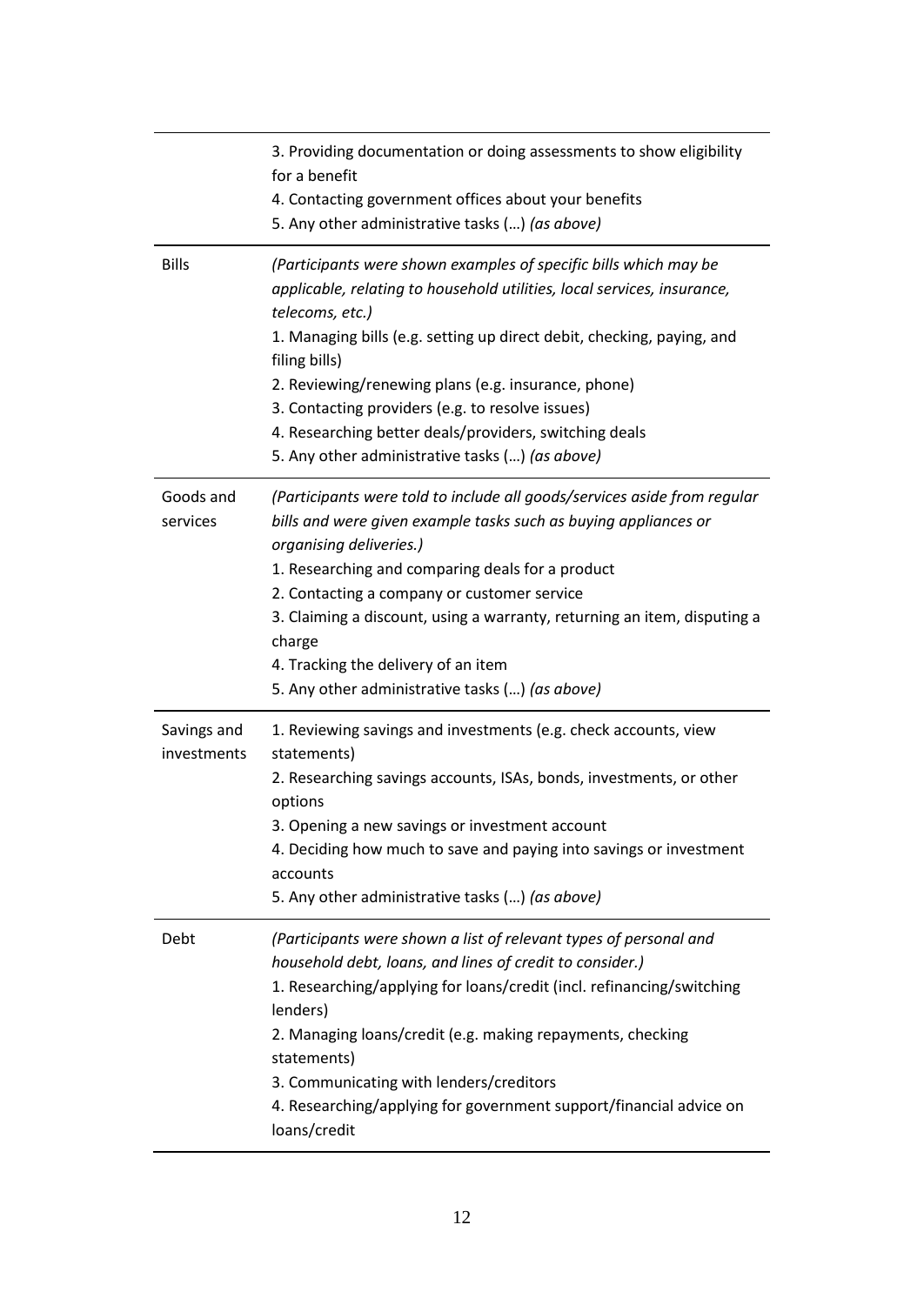|                        | 5. Any other administrative tasks () (as above)                                                                                                                                                                                                                                                                                                                                                                                                                                              |
|------------------------|----------------------------------------------------------------------------------------------------------------------------------------------------------------------------------------------------------------------------------------------------------------------------------------------------------------------------------------------------------------------------------------------------------------------------------------------------------------------------------------------|
| Health                 | (Participants were given examples of benefits which may be<br>applicable, such as the Disability Living Allowance, Personal<br>Independence Payment.)<br>1. Researching or applying for health-related benefits<br>2. Finding a doctor or a specialist<br>3. Scheduling appointments and communicating with health<br>professionals<br>4. Filling out health paperwork (e.g. health insurance claims,<br>GP/hospital forms)<br>5. Any other administrative tasks () (as above)               |
| Caring for<br>children | (Participants were given examples of benefits which may be<br>applicable, such as child benefit, parental leave, and free school<br>meals.)<br>1. Researching or applying for child-related benefits<br>2. Communicating with a child's school (e.g. letters, calls, texts, emails)<br>3. Scheduling appointments for a child (e.g. healthcare)<br>4. Filling out paperwork for a child (e.g. school, healthcare, activities,<br>banking)<br>5. Any other administrative tasks () (as above) |
| Caring for<br>adults   | 1. Helping with managing an adult relative or loved one's bills,<br>pension, benefits, or finances<br>2. Helping with their healthcare or home care<br>paperwork/administration<br>3. Researching other services or filling out other paperwork for them<br>4. Applying for assistance (e.g. Carer's Allowance)<br>5. Any other administrative tasks () (as above)                                                                                                                           |

## **2.2. Choice Experiment**

In the second part of the survey, participants complete a short choice experiment. Participants are shown two scenarios: claiming a government benefit and getting refunded on a phone bill. They see one (randomised) version of each scenario: a low-burden version involving filling out a short form, or a high-burden version. For the benefit scenario, the high burden version is either an unpleasant phone interaction with a government worker, or a lengthy process with a 10-page form and an in-person appointment (see Figure 1). For the phone bill scenario, the high burden version involves having to find and report obscure information in the form, or a delay in the refund due to a backlog. Participants answer how likely they are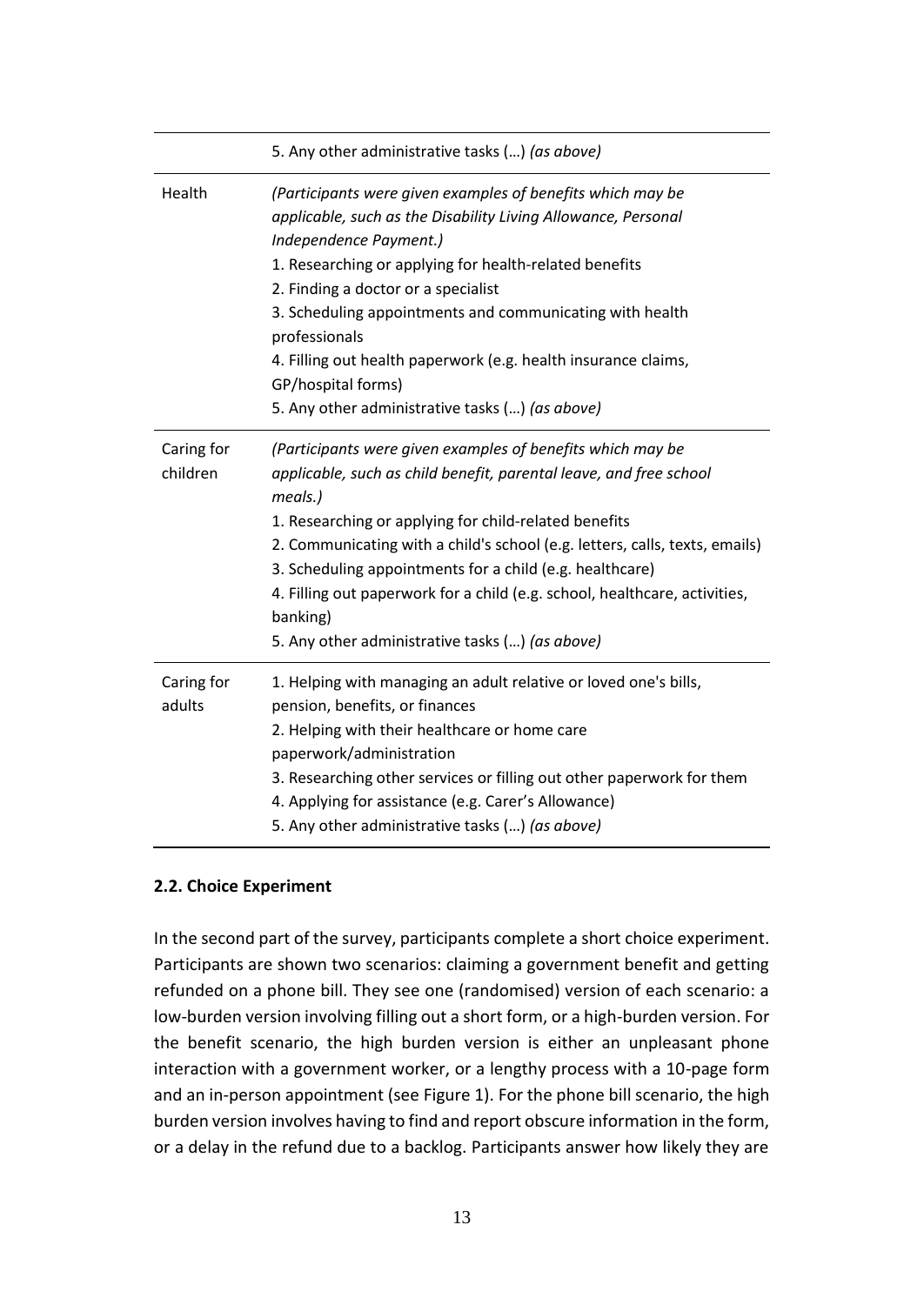to complete each task on a 5-point scale from "extremely unlikely" to "extremely likely". The full scenarios are available in the appendix. The scenarios are based on common examples in the literature (applying for a benefit and contacting a provider). These burdens are relevant to policy and cover citizen and consumer issues (social welfare and consumer rights). The second pilot study allowed for testing (and updating) of the scenarios based on feedback about their realism and clarity. Low-burden and high-burden scenarios only differ by the sentence included in high-burden scenarios to describe the additional burden. An obvious limitation with this design is that choices are hypothetical, and individuals may be overly optimistic about their ability to overcome burdens (Tasoff and Letzler 2014). However, when individuals decide whether to start a task in their everyday life, its costs are often still "hypothetical" (not yet experienced), yet they can still affect this decision. Furthermore, the aim is not to assess the likelihood of overcoming burdens, but rather the difference in this likelihood arising from burdens and participants' demographics.

**Figure 1** Example of a high-burden treatment in the choice experiment

You learn from a Government announcement that you might be eligible for a one-off government payment equivalent to one week's income for your household. **To receive this payment, you need to print and fill out a 10-page application form and mail it to your local government office. Then, you will be invited to attend an in-person appointment at this government office, in order to show original identity documents and other documents ensuring your eligibility**.

Thinking about any previous experiences with a similar situation, and about your current circumstances and preferences, **how likely is it that you would complete the task(s) described above in order to get the payment**?

- $\square$  Extremely likely  $\Box$  Fairly likely  $\Box$  Neutral or not sure  $\Box$  Fairly unlikely
- $\square$  Extremely unlikely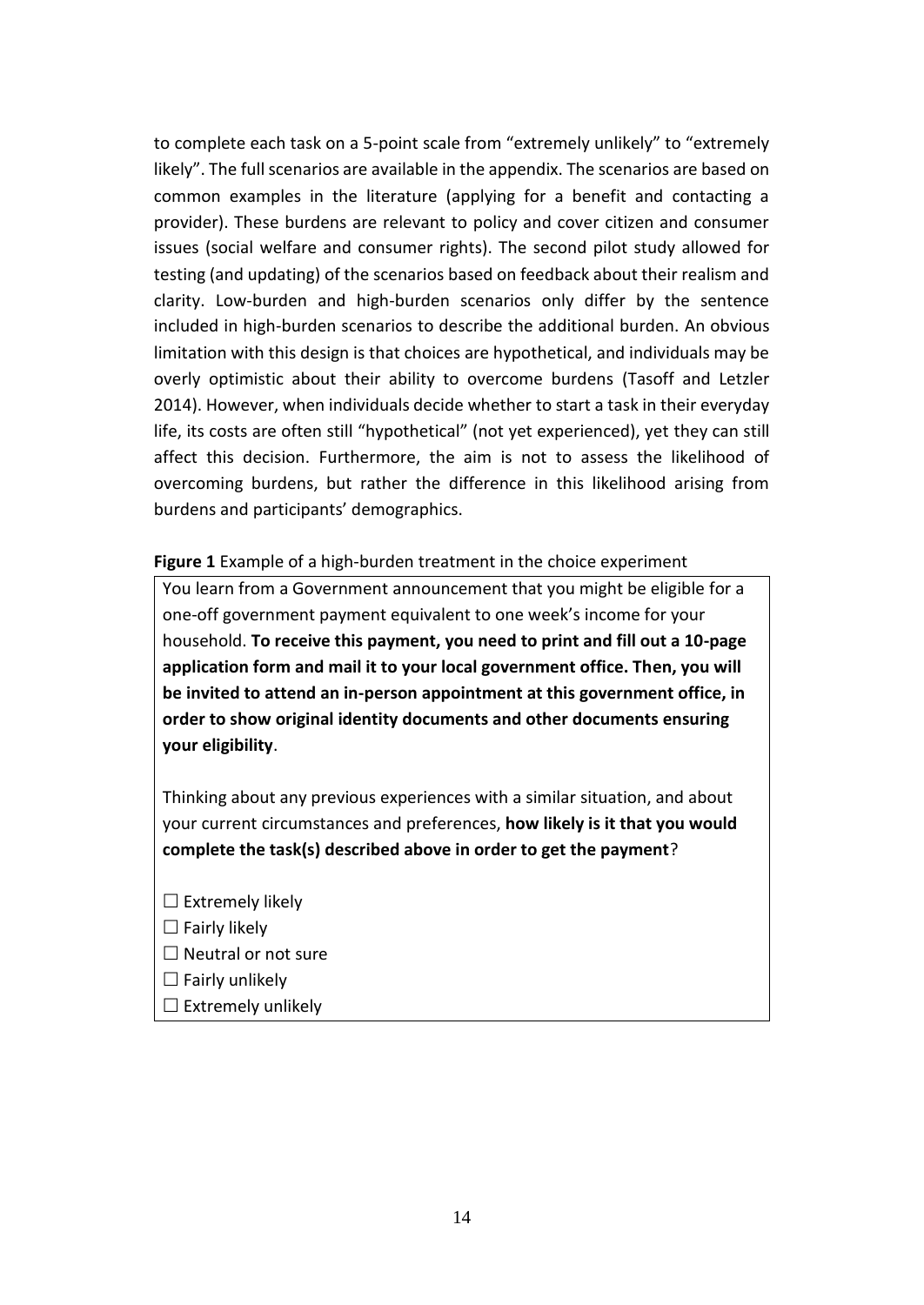#### **2.3. Data Collection and Sample**

The survey data was collected online in July 2021, following two pilot studies carried out in May and June. Participants were recruited via Prolific, a survey recruitment platform aimed at academic research. The survey took on average 12 minutes to complete – this varied based on the timescale group and the number of relevant domains.<sup>3</sup> Participants were compensated via a small monetary reward in line with institutional ethical guidelines.<sup>4</sup>

The sample consists of 2,243 adult UK residents.<sup>5</sup> A nationally representative sample (in terms of age, sex, and ethnicity) of 1,500 participants was first recruited to ensure diversity. A further 743 responses were then collected, targeting a mix of older people, people with health issues, and people across the income scale, using Prolific's recruitment filters. Table 2 summarises the sample's demographics. The sample is not fully representative by construction (743 responses from target groups). It skews female and university educated, reflecting the fact that 60% of Prolific's UK users are female and 37% hold a degree. <sup>6</sup> However, the sample offers good socio-economic diversity overall, allowing for comparisons of different groups, which is the focus of this study. More generally, the recruitment platform used in this study has performed favourably in recent studies in terms of participants' diversity, comprehension, attention, and honesty (Peer et al. 2017; 2021), and provides a high level of transparency between participants and researchers which is beneficial to data quality (Palan and Schitter 2018).

 $3$  The median survey time was 10 minutes. The minimum time was 1.9 minutes (this participant had no relevant domains). Out of the 143 participants who spent less than 5 minutes on the survey, about 90% engaged in two or less domains, and 78% were in the "yesterday" group (in which fewer domains are likely to be relevant). The maximum survey time was 967 minutes, likely due to a participant leaving the survey and coming back to finish it later. Out of the 188 participants who spent more than 20 minutes on the survey, 77% engaged in at least four domains, and 69% were in the "past month" group (in which more domains are likely to be relevant).

<sup>&</sup>lt;sup>4</sup> This study was approved by University College Dublin's Human Research Ethics Committee. Participants were compensated £2.50 each for completing the survey. This was based on a £7.50 hourly rate and a 20-minute survey.

<sup>5</sup> One participant submitted two responses, which were both dropped due to inconsistency.

 $6$  Based on Prolific's database of active users on 21 November 2021 as available to researchers.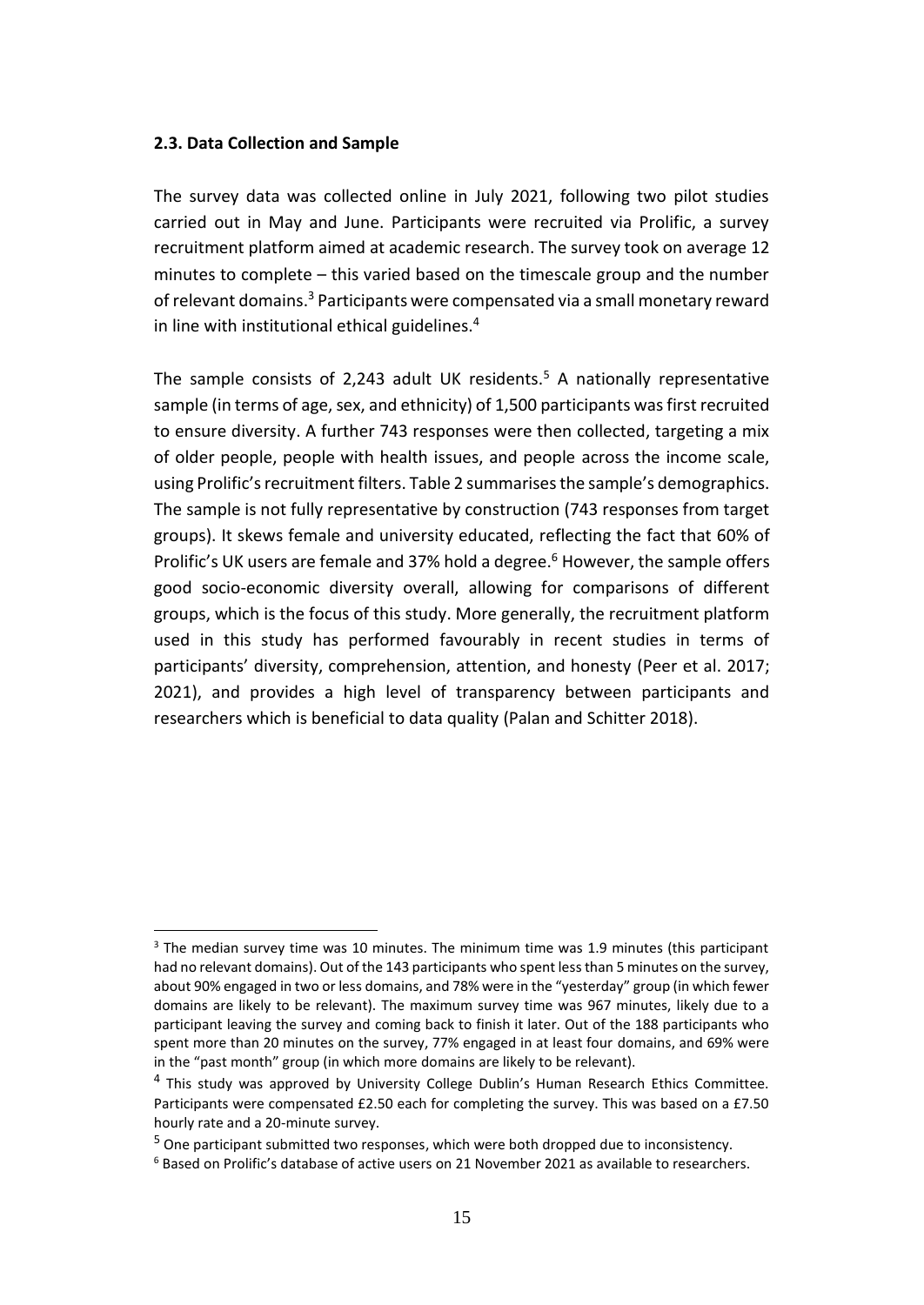|                                     | Mean $/$ % | <b>SD</b> |
|-------------------------------------|------------|-----------|
| Age (years)                         | 42.85      | 16.87     |
| Female (%)                          | 0.60       | 0.49      |
| University degree (%)               | 0.51       | 0.50      |
| Full-time job (%)                   | 0.39       | 0.49      |
| Household income $\leq$ £20,000 (%) | 0.27       | 0.44      |
| Living with children (%)            | 0.30       | 0.46      |
| Living with spouse/partner (%)      | 0.56       | 0.50      |
| Health (from 1-5)                   | 3.76       | 0.75      |
| Financial well-being (from 0-100)   | 52.63      | 12.41     |
| Observations                        | 2243       |           |

Notes: Health is the average of physical and mental health, self-reported on 5-points scales ("very bad" to "very good"). Financial well-being scores are based on the US Consumer Financial Protection Bureau's (2017) 5-item questionnaire. 127 participants (6% of the sample) did not disclose their income and 28 participants (1% of the sample) did not disclose their gender or identified outside the gender binary. These participants are excluded from summary statistics on income and gender and from analysis models which use these variables.

# **3. Results**

**Table 2** Sample demographics

The results show the time and emotional costs of everyday burdens, and the experimentally elicited decision costs of hypothetical burdens, focusing on how these costs are distributed across disadvantaged groups. This study examines three areas of disadvantage: older age, health issues, and financial insecurity. Older people are defined as aged 65 or older and comprise 14% of the sample. People with health issues are those who report either their physical or mental health as "bad" or "very bad" (15% of the sample). The study uses two indicators of financial insecurity: a yearly household income below £20,000 (27% of the sample, excluding those who did not disclose their income), and a financial wellbeing score in the bottom quintile of the sample (19% of the sample, by construction).

#### **3.1. Time Costs**

Participants spend an average of one hour per day doing administrative tasks (see Table 3). As expected, the "yesterday" group has higher daily averages, possibly due to lower recall bias (85 minutes, compared to 32 minutes for the past month group), while the "past month" group engaged in more administrative domains (4.6 domains, compared to 2.6 for the yesterday group). The most reported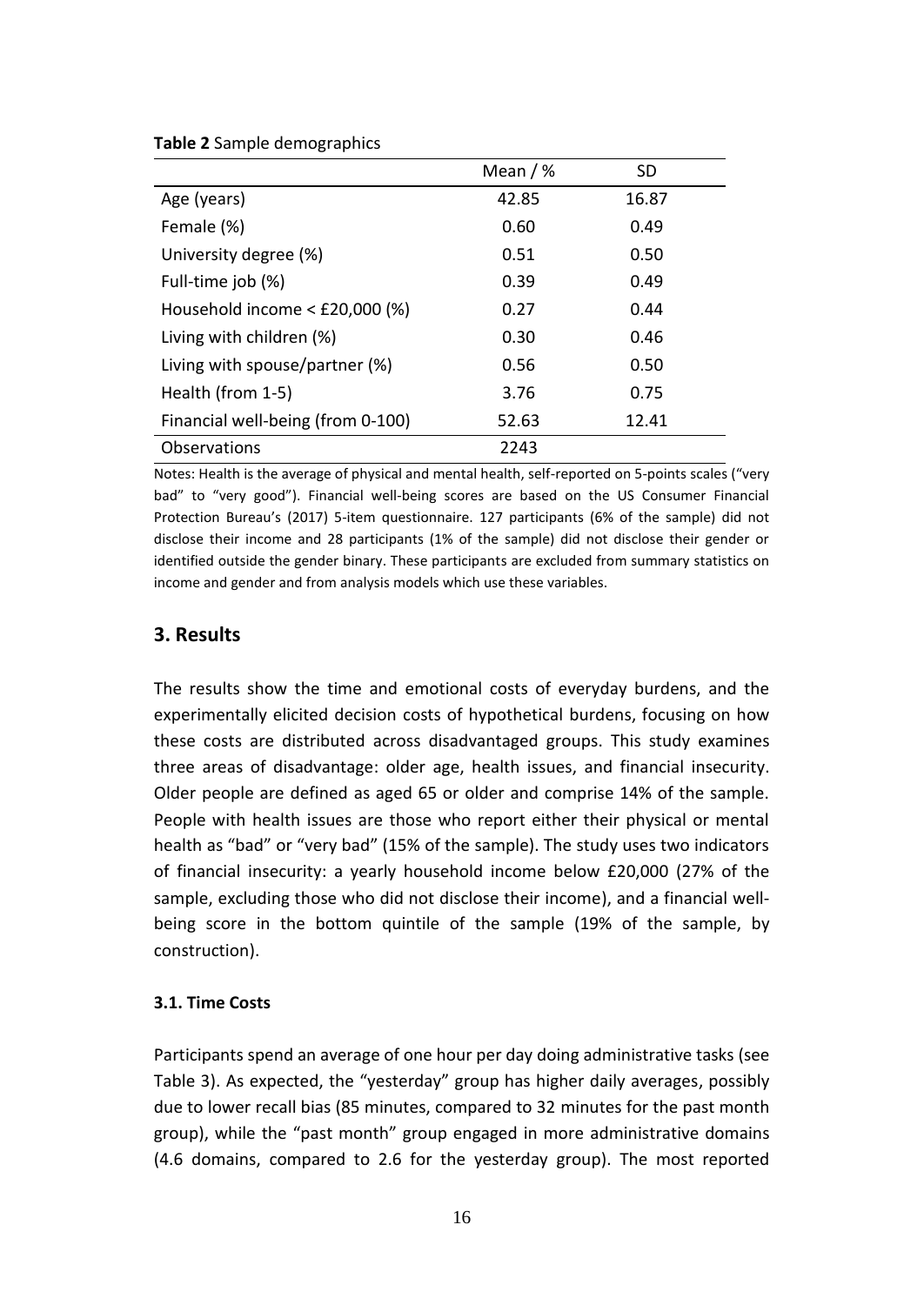domains are goods and services (75% of the sample), bills (64%), and savings (57%), followed by health and debt. The least reported domains relate to caring for adults (14%) and government benefits (14%), with slightly more participants conducting tasks related to retirement, childcare, and tax. These patterns hold within both timescale groups.<sup>7</sup>

Table 3 shows average time costs for each domain. The most frequent domains goods and services, bills, and savings - also have the highest time costs, between 9 and 16 minutes per day each. However, when restricted to participants who engaged in each domain, the highest time costs are associated with government benefits and caring for children/adults, alongside the previous three domains. In other words, while few people engage in administrative tasks relating to care work or benefits, those who do incur significant time costs.

|                         | Full sample  |              | Engaged participants only |
|-------------------------|--------------|--------------|---------------------------|
|                         | Time per day | Number of    | Time per day              |
|                         | (minutes)    | participants | (minutes)                 |
| Income and tax          | 2.2          | 483          | 10.4                      |
| Retirement              | 2.2          | 364          | 13.5                      |
| Government benefits     | 2.1          | 287          | 16.6                      |
| <b>Bills</b>            | 10.8         | 1390         | 17.4                      |
| Goods and services      | 15.9         | 1661         | 21.5                      |
| Savings and investments | 9.3          | 1257         | 16.7                      |
| Debt                    | 3.8          | 669          | 12.9                      |
| Health                  | 5.1          | 958          | 11.9                      |
| Caring for children     | 3.1          | 401          | 17.6                      |
| Caring for adults       | 4.2          | 298          | 31.6                      |
| Total daily time        | 58.8         |              | 63.1                      |

#### **Table 3** Time costs for each domain

Notes: Time-use is prorated daily for the "past month" group. Engaged participants in each domain are those who did any administrative tasks in this domain. Total daily time is averaged over the whole sample for "full sample" and over the subsample of those who engaged in at least one task for "engaged participants".

Disadvantaged groups' total time costs differ somewhat from the rest of the sample.<sup>8</sup> Compared to the daily sample average (59 minutes), older people spend 21 minutes less on administrative tasks, and those on low incomes, 7 minutes less.

<sup>&</sup>lt;sup>7</sup> See Table A1 in Appendix.

<sup>&</sup>lt;sup>8</sup> See table A2 in Appendix.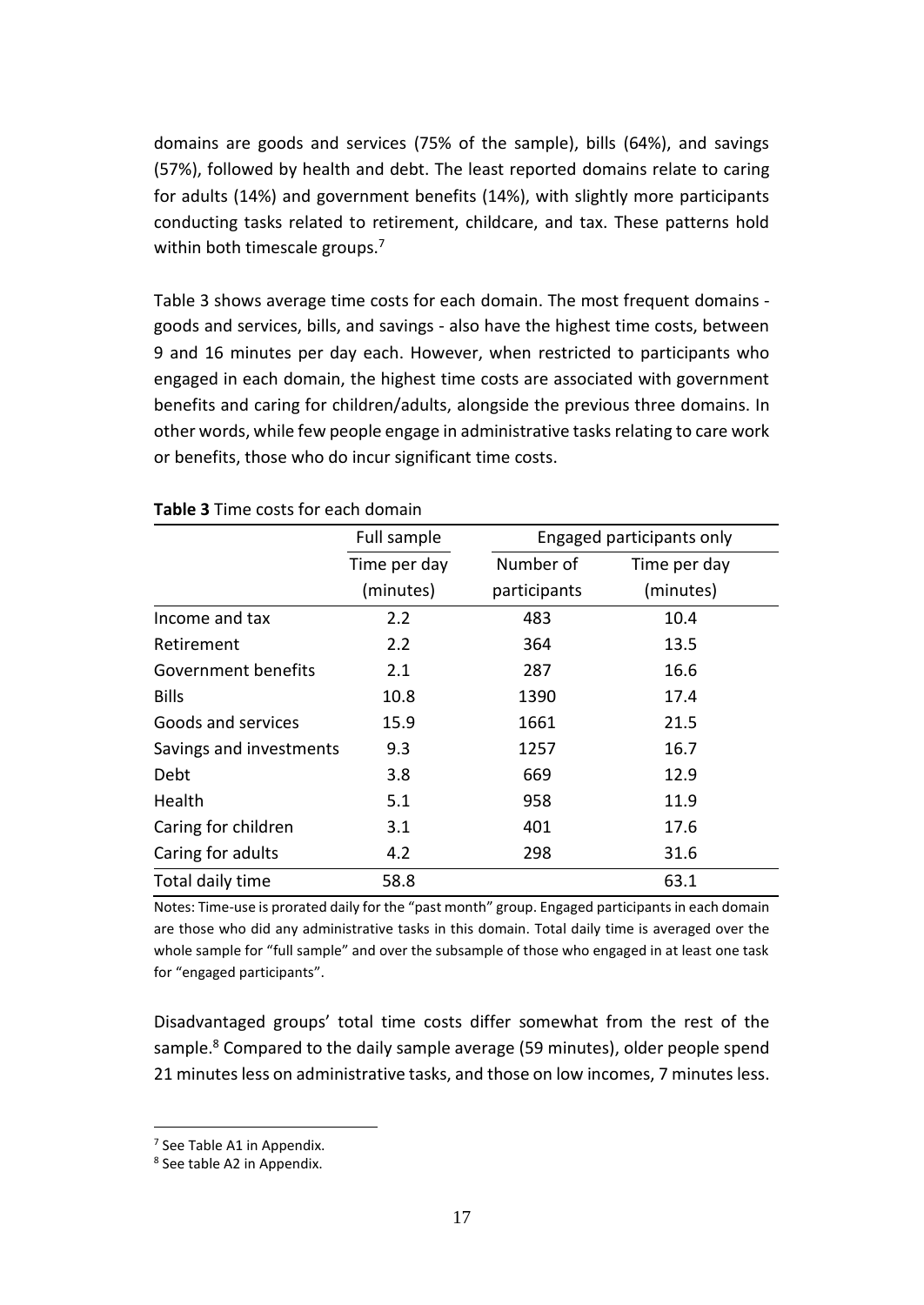On the other hand, those with poor health or low financial well-being spend more time on tasks than the rest of the sample; 9 and 13 minutes more respectively. However, regression analysis finds that these differences are only significant for older people. These patterns are rarely significant in alternative specifications.<sup>9</sup>

Examining time costs by domain highlights how different groups allocate their time. Table 4 shows the effect of being in a disadvantaged group on time costs for each domain. A two-part model first estimates the likelihood of engaging in each domain using logistic regressions, and linear regressions are used to examine time costs on the sub-samples of those who engaged with each domain. The results show that each group focuses on the domains most salient to them. Being in poor health, on a low income, or having low financial well-being significantly increases the probability of engaging in government benefits-related tasks (by 7, 12, and 11 percentage points respectively). Those in poor health are more likely to engage with health tasks, and those with low financial well-being are more likely to engage with bills and debt. Older people are more likely to engage with bills and retirement. However, there may be a trade-off between salient tasks and those which generate future benefits, as people with poor health, low income, or low financial well-being are less likely than others to engage with their savings and pension. Note that disadvantaged and non-disadvantaged groups differ mainly in their probability of engaging in each domain (i.e. at the extensive margin), and less so in the time they spend on this domain once engaged (intensive margin), as there are few significant results in the second part of the model. However, older people spend less time on most domains, and those on low incomes spend 4 minutes less on savings, and those with poor health, 7 minutes more on health. Alternative specifications confirm these results, though they often reduce in size or statistical significance.<sup>10</sup> Most notably, controlling for gender and children erases most of the group differences in care work-related tasks except for those on a low income as shown in the appendix.

<sup>&</sup>lt;sup>9</sup> See tables A3 (OLS with and without demographic controls), A4 (two-part model to account for the large amount of null observations), A5 (full variation in age, health, and financial indicators) in Appendix.

 $10$  See tables A6 (demographic controls), A7 (linear regressions only), A8 (full variation in age, health, and financial indicators instead of binary group variables) in Appendix.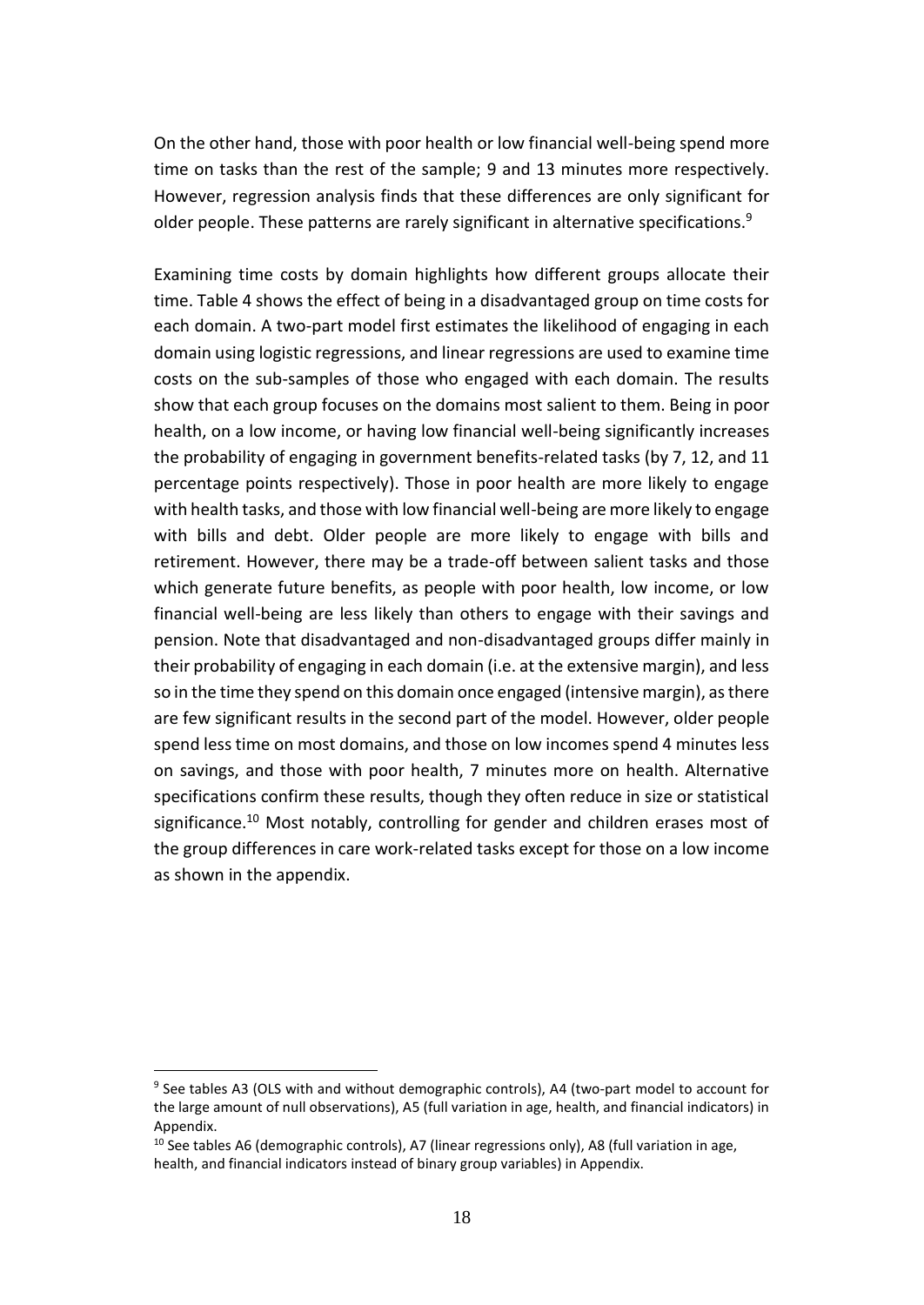|                   | Tax        | Pension                                                                                            | <b>Benefits</b> | <b>Bills</b> | Goods                | Savings    | Debt       | Health      | Children             | Adults   |
|-------------------|------------|----------------------------------------------------------------------------------------------------|-----------------|--------------|----------------------|------------|------------|-------------|----------------------|----------|
|                   |            | Part 1: Logistic regression (probability of engaging in domain, marginal effects)                  |                 |              |                      |            |            |             |                      |          |
| Older             | $-0.04$    | $0.06***$                                                                                          | $-0.03$         | $0.08***$    | $-0.05$ <sup>*</sup> | $-0.00$    | $-0.04$    | $-0.02$     | $-0.17***$           | 0.01     |
|                   | (0.03)     | (0.03)                                                                                             | (0.02)          | (0.03)       | (0.03)               | (0.03)     | (0.03)     | (0.03)      | (0.02)               | (0.02)   |
| <b>Bad health</b> | $-0.04$    | $-0.09***$                                                                                         | $0.07***$       | $-0.02$      | 0.00                 | $-0.09***$ | $-0.04$    | $0.13***$   | $-0.04**$            | $-0.02$  |
|                   | (0.03)     | (0.02)                                                                                             | (0.02)          | (0.03)       | (0.03)               | (0.03)     | (0.03)     | (0.03)      | (0.02)               | (0.02)   |
| Low income        | $-0.05***$ | $-0.06***$                                                                                         | $0.12***$       | $-0.01$      | $-0.05***$           | $-0.07***$ | $-0.09***$ | 0.01        | $-0.11***$           | 0.01     |
|                   | (0.02)     | (0.02)                                                                                             | (0.02)          | (0.02)       | (0.02)               | (0.02)     | (0.02)     | (0.02)      | (0.02)               | (0.02)   |
| Low fin. WB       | 0.02       | $-0.04*$                                                                                           | $0.11***$       | $0.09***$    | $-0.04$              | $-0.10***$ | $0.21***$  | 0.01        | $0.07***$            | 0.01     |
|                   | (0.03)     | (0.02)                                                                                             | (0.02)          | (0.03)       | (0.03)               | (0.03)     | (0.03)     | (0.03)      | (0.02)               | (0.02)   |
| Observations      | 2116       | 2116                                                                                               | 2116            | 2116         | 2116                 | 2116       | 2116       | 2116        | 2116                 | 2116     |
|                   |            | Part 2: Linear regression (time costs in minutes, conditional on non-zero time-use in that domain) |                 |              |                      |            |            |             |                      |          |
| Older             | $-6.13***$ | $-1.45$                                                                                            | $-2.90$         | $-4.80**$    | $-6.02***$           | $-5.49***$ | $-4.80**$  | $-4.18$ **+ | 11.27                | $-2.09$  |
|                   | (1.89)     | (3.07)                                                                                             | (6.80)          | (2.10)       | (1.86)               | (1.88)     | (2.26)     | (1.65)      | (11.63)              | (7.41)   |
| <b>Bad health</b> | $-0.56$    | 0.71                                                                                               | $-1.82$         | $-1.81$      | 0.19                 | 1.61       | 5.12       | $7.12***$   | $-7.97$ <sup>*</sup> | 38.79*   |
|                   | (2.72)     | (6.07)                                                                                             | (4.88)          | (2.44)       | (2.78)               | (2.90)     | (4.05)     | (2.86)      | (4.51)               | (21.54)  |
| Low income        | 0.31       | 0.31                                                                                               | 5.62            | $-1.63$      | $-2.46$              | $-3.98**$  | 0.34       | 1.62        | $-0.66$              | $-8.80$  |
|                   | (2.46)     | (3.61)                                                                                             | (6.43)          | (2.23)       | (1.97)               | (1.84)     | (2.98)     | (2.05)      | (4.53)               | (9.73)   |
| Low fin. WB       | $-0.33$    | 1.46                                                                                               | 0.11            | 3.08         | 2.53                 | $-3.11$    | 4.05       | $-0.31$     | 2.59                 | 9.30     |
|                   | (2.59)     | (4.60)                                                                                             | (6.06)          | (2.79)       | (3.30)               | (2.33)     | (3.09)     | (2.46)      | (6.04)               | (13.61)  |
| Constant          | $10.97***$ | $13.65***$                                                                                         | $14.73***$      | $18.05***$   | $22.27***$           | $18.63***$ | $11.57***$ | $10.39***$  | $18.13***$           | 26.33*** |
|                   | (2.02)     | (1.92)                                                                                             | (4.02)          | (1.33)       | (1.13)               | (1.25)     | (1.31)     | (1.43)      | (2.35)               | (5.82)   |
| Observations      | 460        | 354                                                                                                | 276             | 1323         | 1570                 | 1201       | 653        | 907         | 389                  | 282      |

**Table 4** Effect of group membership on time costs, by domain (two-part model)

Note: The first part of the model shows marginal effects on the likelihood of engaging in each domain. The second part shows time-use coefficients and is conditional on having spent a non-zero amount of time on the domain, as reflected by the number of observations. Participants who did not report their income are excluded. Robust standard errors in parentheses. \* *p* < 0.10, \*\* *p* < 0.05, \*\*\* *p* < 0.01, † *p* < 0.05 after Benjamini-Hochberg correction.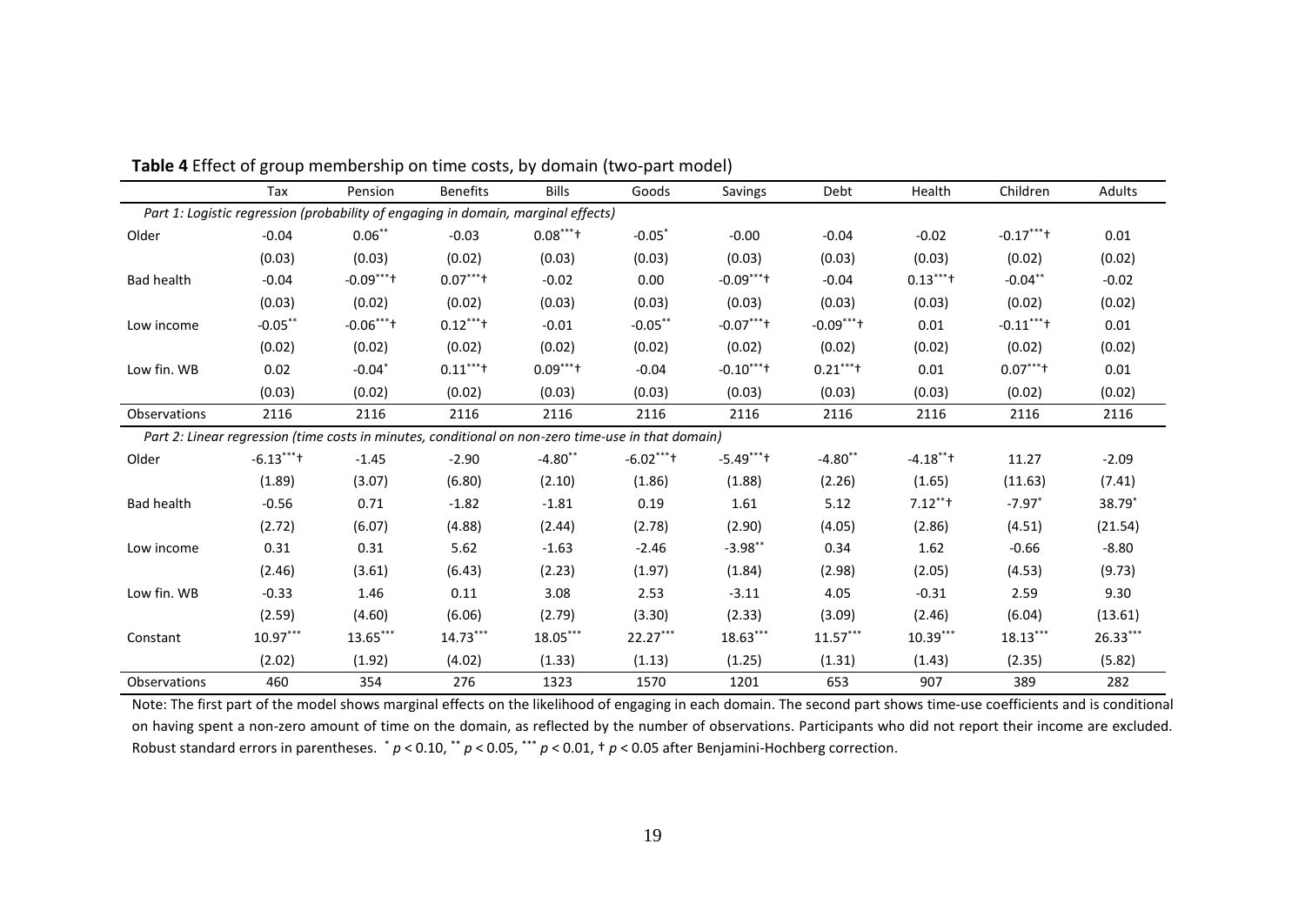#### **3.2. Emotional Costs**

Emotions vary significantly depending on the task. Administrative tasks relating to childcare, goods and services, and savings are associated with the highest positive emotions (average of "happy/enjoying myself" and "competent/capable") and the lowest negative emotions (average of "frustrated/annoyed", "bored/impatient for it to end", "stressed/under pressure", and "worried/anxious"). On the other hand, tasks related to debt, tax, and most of all government benefits, show the lowest positive emotions and the highest negative emotions. Health tasks are also associated with high negative emotions.<sup>11</sup> To reliably compare the emotional costs of each domain, we use within-person models of emotions which remove individual-level effects thus reducing bias induced by happier people being more (or less) likely to engage in some domains. Figure 2 shows the results of these models.<sup>12</sup> The models confirm the pattern found in the descriptive statistics: administrative tasks relating to tax, debt, and especially benefits, have the highest emotional costs, while childcare, goods and services, and savings have the lowest costs. The high emotional costs of government benefits are noteworthy as these tasks also involve high time costs for those who engage in them.



**Figure 2** Within-person effects of administrative tasks on emotions, by domain

Note: Marginal effects on standardised emotions (z-scores), shown with 95% confidence intervals.

 $11$  See table A9 (average positive and negative emotions by domain) in Appendix.

<sup>&</sup>lt;sup>12</sup> See table A10 in Appendix for underlying regressions.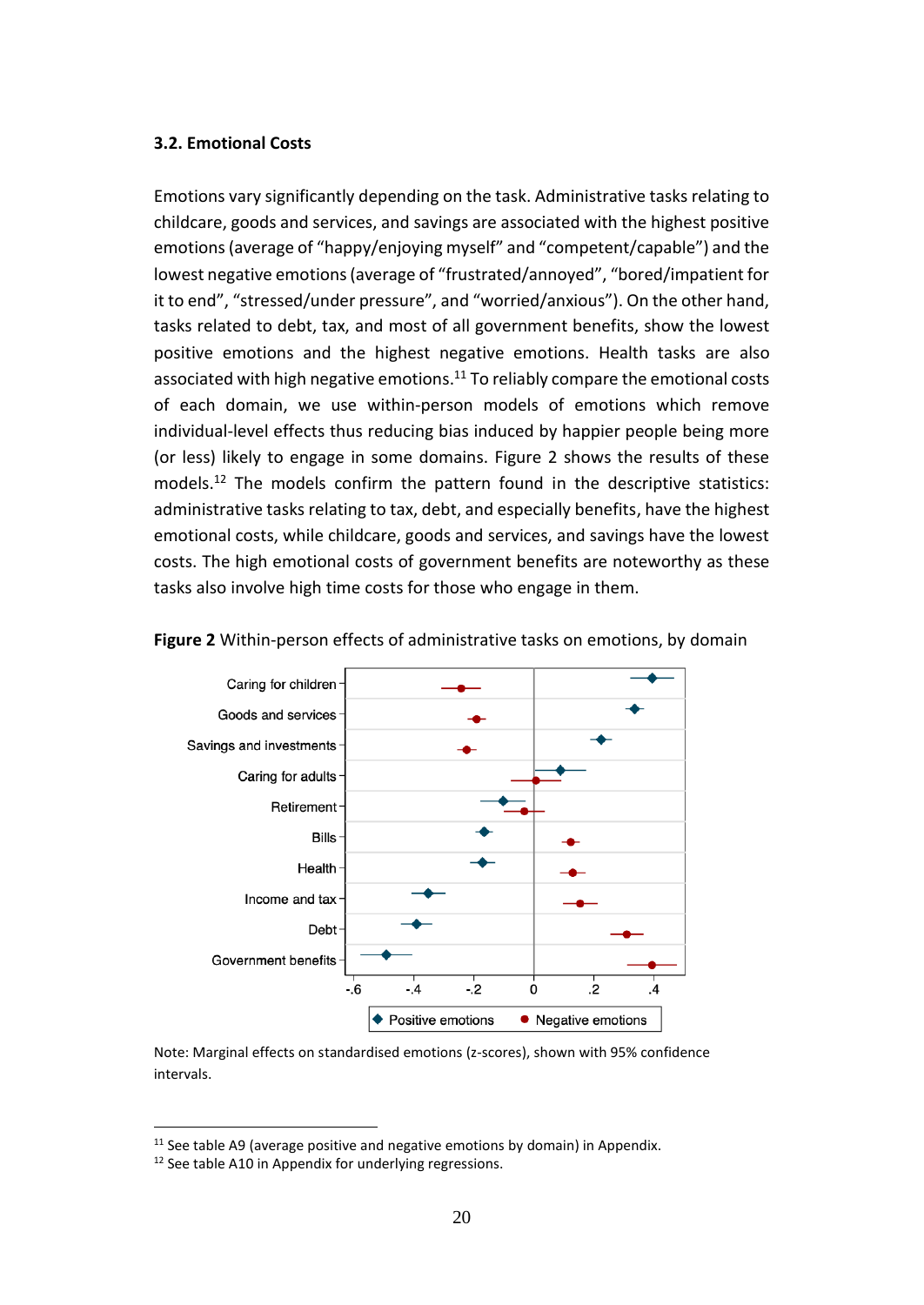Disadvantaged groups experience different emotional costs from the rest of the sample. We examine inequalities in total emotional costs using participants' average net (positive minus negative) emotions across all domains, weighting each domain by its relative size in participants' total administrative time-use. Regression analysis shows that those with poor health or low financial well-being have significantly lower (worse) net emotions, and older people, significantly higher net emotions.<sup>13</sup> People on low incomes seldom differ from the rest of the sample. Alternative specifications replicate these patterns.<sup>14</sup>

Analysing emotional costs by domain can identify whether some tasks are especially costly for disadvantaged groups. This is useful because the observed patterns in overall emotions may reflect baseline differences (for example, older people report higher emotional well-being, see Steptoe, Deaton, and Stone 2015). Table 5 shows the relationship between group membership and net emotions by domain, using linear regressions. Those with poor health and low financial wellbeing have lower net emotions across all domains (which may reflect baseline differences), but these differences are particularly large in domains most relevant to their disadvantage. For example, those with low financial well-being have the largest emotional differences from the rest of the sample when dealing with debt, savings, and benefits, while those with poor health have the highest relative emotional costs during tasks relating to health, benefits, and retirement. Low income does not significantly affect emotions across domains. Being older results in lower emotional costs across almost all domains, but especially so for domains which other groups may find particularly taxing, such as debt, bills, and health. Alternative specifications confirm these patterns.<sup>15</sup> Notably, after controlling for children, the effects of low income and low financial well-being on childcarerelated emotional costs become larger and significant.

<sup>&</sup>lt;sup>13</sup> See table A11 in Appendix.

<sup>&</sup>lt;sup>14</sup> See table A12 in Appendix.

<sup>&</sup>lt;sup>15</sup> See tables A13 (controls) and A14 (full variation in age, health, financial indicators) in Appendix.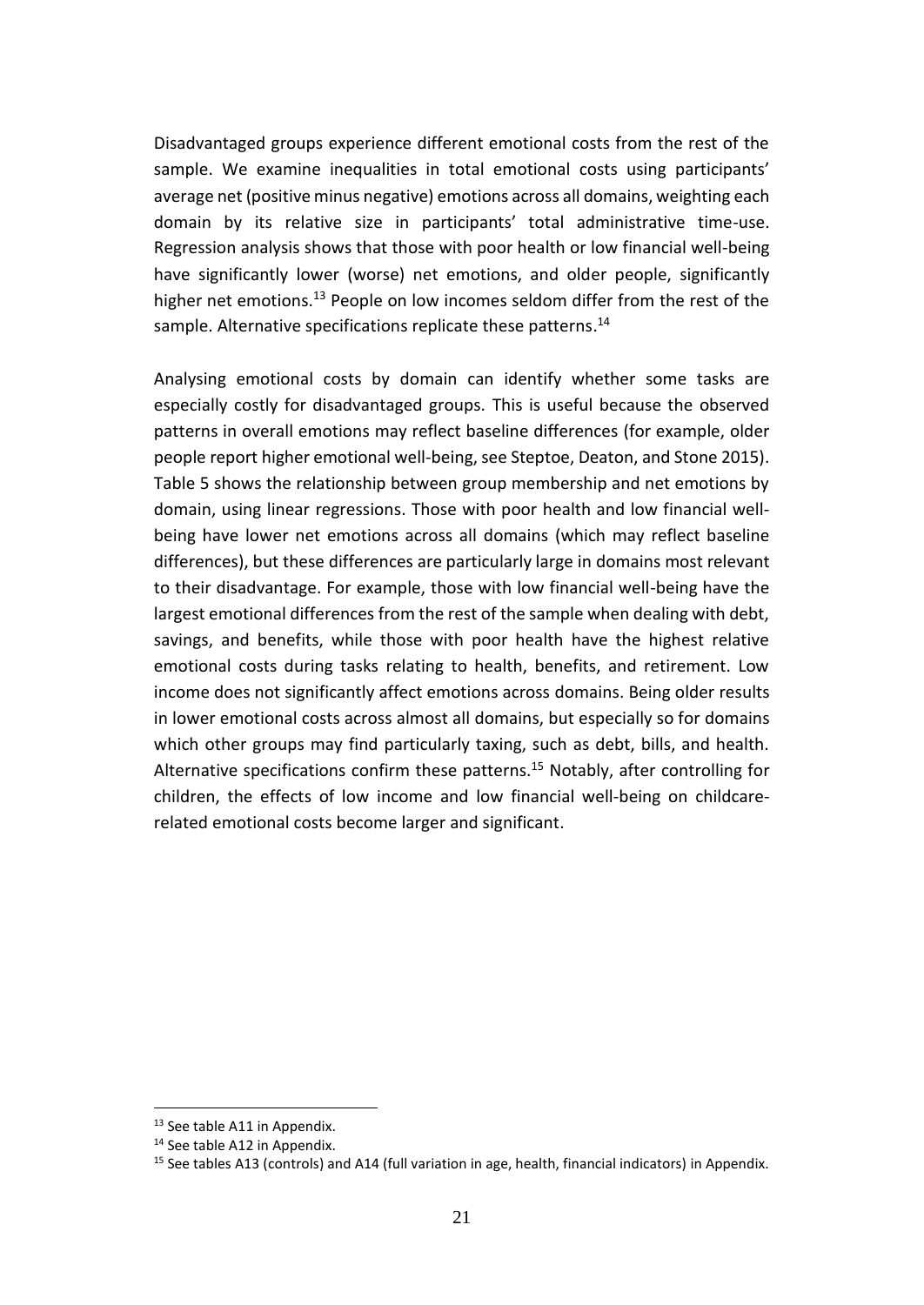|                   | Net emotions in each domain |            |                 |            |            |            |            |            |            |                      |
|-------------------|-----------------------------|------------|-----------------|------------|------------|------------|------------|------------|------------|----------------------|
|                   | Tax                         | Pension    | <b>Benefits</b> | Bills      | Goods      | Savings    | Debt       | Health     | Children   | Adults               |
| Older             | $1.04***$                   | 0.44       | 0.79            | $1.41***$  | $0.55***$  | $0.99***$  | $1.43***$  | $1.15***$  | $-1.29$ ** | 0.14                 |
|                   | (0.41)                      | (0.34)     | (0.53)          | (0.18)     | (0.17)     | (0.19)     | (0.28)     | (0.21)     | (0.64)     | (0.40)               |
| <b>Bad health</b> | $-1.05***$                  | $-1.74***$ | $-1.36***$      | $-1.25***$ | $-0.74***$ | $-1.05***$ | $-1.08***$ | $-1.22***$ | $-0.50*$   | $-0.67$ <sup>*</sup> |
|                   | (0.36)                      | (0.59)     | (0.32)          | (0.17)     | (0.16)     | (0.22)     | (0.27)     | (0.20)     | (0.30)     | (0.40)               |
| Low income        | $-0.20$                     | $-0.18$    | 0.09            | $-0.20$    | 0.13       | $-0.15$    | 0.22       | $-0.06$    | $-0.63**$  | $-0.45$              |
|                   | (0.29)                      | (0.34)     | (0.28)          | (0.14)     | (0.13)     | (0.16)     | (0.24)     | (0.18)     | (0.31)     | (0.31)               |
| Low fin. WB       | $-1.30***$                  | $-0.92**$  | $-1.55***$      | $-1.37***$ | $-0.73***$ | $-1.76***$ | $-2.22***$ | $-0.45***$ | $-0.57***$ | $-0.41$              |
|                   | (0.28)                      | (0.43)     | (0.31)          | (0.15)     | (0.14)     | (0.20)     | (0.21)     | (0.20)     | (0.24)     | (0.34)               |
| Constant          | $0.76***$                   | $1.70***$  | 0.10            | $1.13***$  | $2.01***$  | $2.30***$  | $0.70***$  | $0.71***$  | $2.08***$  | $1.31***$            |
|                   | (0.16)                      | (0.17)     | (0.23)          | (0.09)     | (0.07)     | (0.09)     | (0.13)     | (0.10)     | (0.13)     | (0.18)               |
| Observations      | 476                         | 356        | 281             | 1336       | 1565       | 1191       | 662        | 923        | 397        | 285                  |

**Table 5** Effect of group membership on emotions, by domain

Note: Observations vary because only participants who engaged in a domain reported emotions for this domain. Participants who did not report their income are excluded.

Robust standard errors in parentheses.

 $p$  < 0.10,  $p$  + p < 0.05,  $p$  + p < 0.01,  $p$  < 0.05 after Benjamini-Hochberg correction.

#### **3.3. Decision Costs**

The results of the choice experiment show the negative impact of administrative burdens on decision-making. Participants are randomly assigned to high- or lowburden versions of two hypothetical scenarios: applying for a government benefit and getting refunded for a phone bill. In the low-burden (control) versions, applicants must fill out a short form, whereas in the high-burden versions, the process is lengthy or involves an unpleasant interaction (benefit scenario), complex information, or a delayed payment (phone bill scenario).<sup>16</sup> Key participant demographics are balanced across treatment groups.<sup>17</sup> Table 6 shows the results of the experiment, using linear regressions.<sup>18</sup> In each scenario, higher burden significantly reduces participants' self-reported likelihood of completing the task. These results are in line with the administrative burden literature, whereby burdens discourage action.

<sup>&</sup>lt;sup>16</sup> All scenarios and link to full survey questionnaire in Appendix.

<sup>&</sup>lt;sup>17</sup> See table A15 in Appendix.

 $18$  See table A16 for alternative specification (ordered logistic regressions); findings are consistent with the main model though the "delay" coefficient becomes only marginally significant.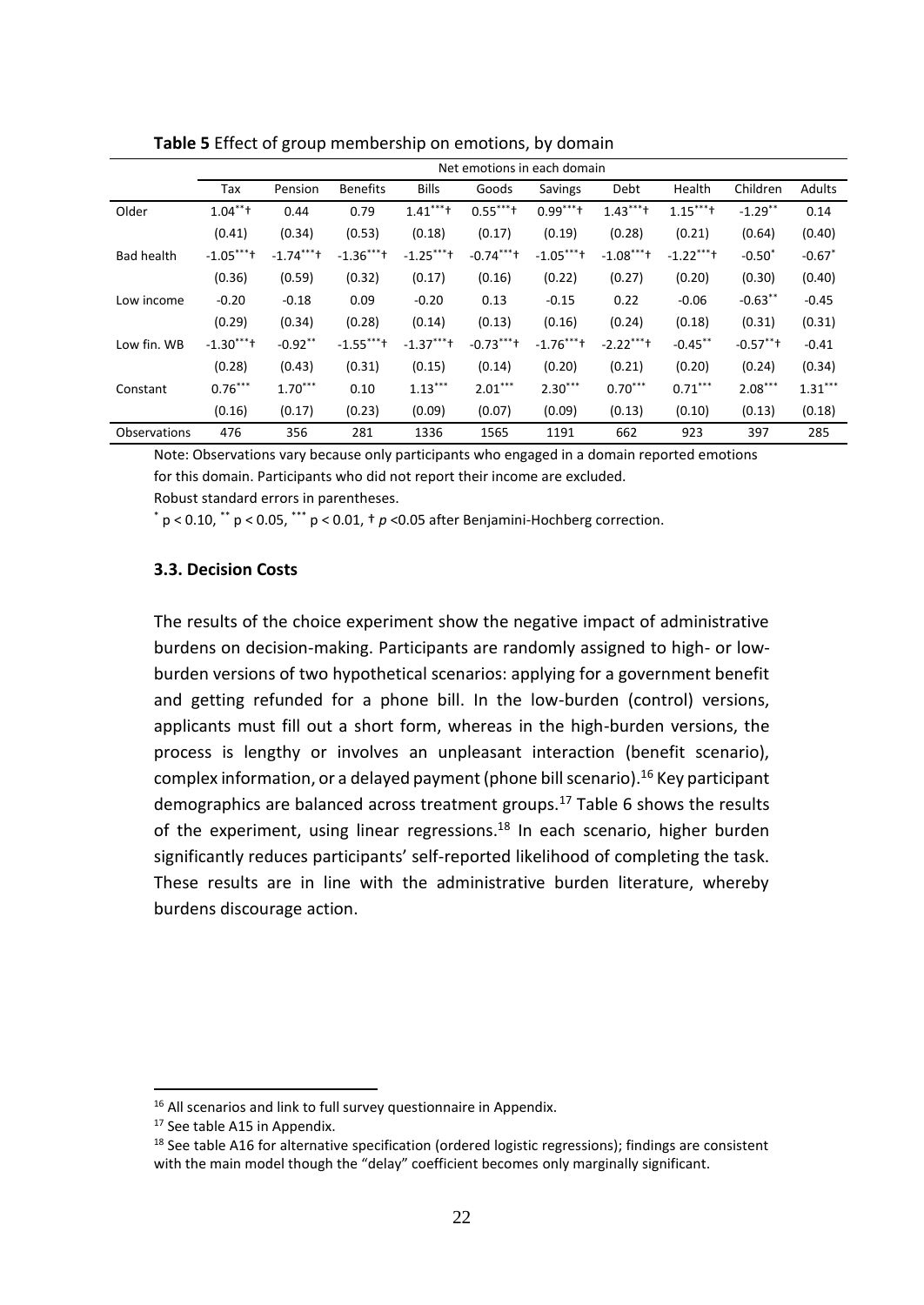|                      |                    | Likelihood of completing the task |             |        |  |  |  |  |
|----------------------|--------------------|-----------------------------------|-------------|--------|--|--|--|--|
|                      | Scenario 1:        |                                   | Scenario 2: |        |  |  |  |  |
|                      | Government benefit |                                   | Phone bill  |        |  |  |  |  |
| Lengthy process      | $-0.87***$         | (0.05)                            |             |        |  |  |  |  |
| Negative interaction | $-0.44***$         | (0.05)                            |             |        |  |  |  |  |
| Complex task         |                    |                                   | $-0.21***$  | (0.04) |  |  |  |  |
| Delay                |                    |                                   | $-0.08$ **+ | (0.04) |  |  |  |  |
| Constant             | $4.61***$          | (0.03)                            | $4.67***$   | (0.02) |  |  |  |  |
| Observations         | 2243               |                                   | 2243        |        |  |  |  |  |

**Table 6** Effects of administrative burdens on decision-making

Note: The coefficients reflect the difference in responses between the control and the highburden versions of each scenario. The outcome is a 5-points Likert scale from "Extremely unlikely" to "Extremely likely".

Robust standard errors in parentheses.

 $p$  < 0.10,  $\cdot$   $p$  < 0.05,  $\cdot$   $\cdot$   $p$  < 0.01,  $\cdot$   $p$  < 0.05 after Benjamini-Hochberg corrections.

An important question in the choice experiment is whether its effects are evenly distributed. Table 7 reports the results of regression models examining whether being in a disadvantaged group impacts the effects of burdens on decision-making. For example, the fourth coefficient for scenario 1 is the added effect of being older, given a "lengthy process" burden. Being in bad health exacerbates the negative effect of burdens, with negative coefficients in all scenarios including a significant effect for the "unpleasant interaction" burden (the "delayed refund" burden is also marginally significant). Older people also differ from the rest of the sample: in the low-burden versions of both scenarios, they are more likely than others to complete the task. There are no significant effects of low income or low financial well-being. Alternative specifications using ordered logistic regressions or the full variation in age, health, and financial indicators find similar patterns, though a notable difference is that the ordered logistic regressions find added negative effects for the older and low financial well-being groups in some highburden scenarios. <sup>19</sup> Overall, these results show that being in poor health exacerbates the negative impact of administrative burdens on decision-making, while other forms of disadvantage do not seem to have this effect (depending on the specification).

<sup>&</sup>lt;sup>19</sup> See tables A17 (logistic regressions) and A18 (full variation in age, health, financial indicators) in Appendix.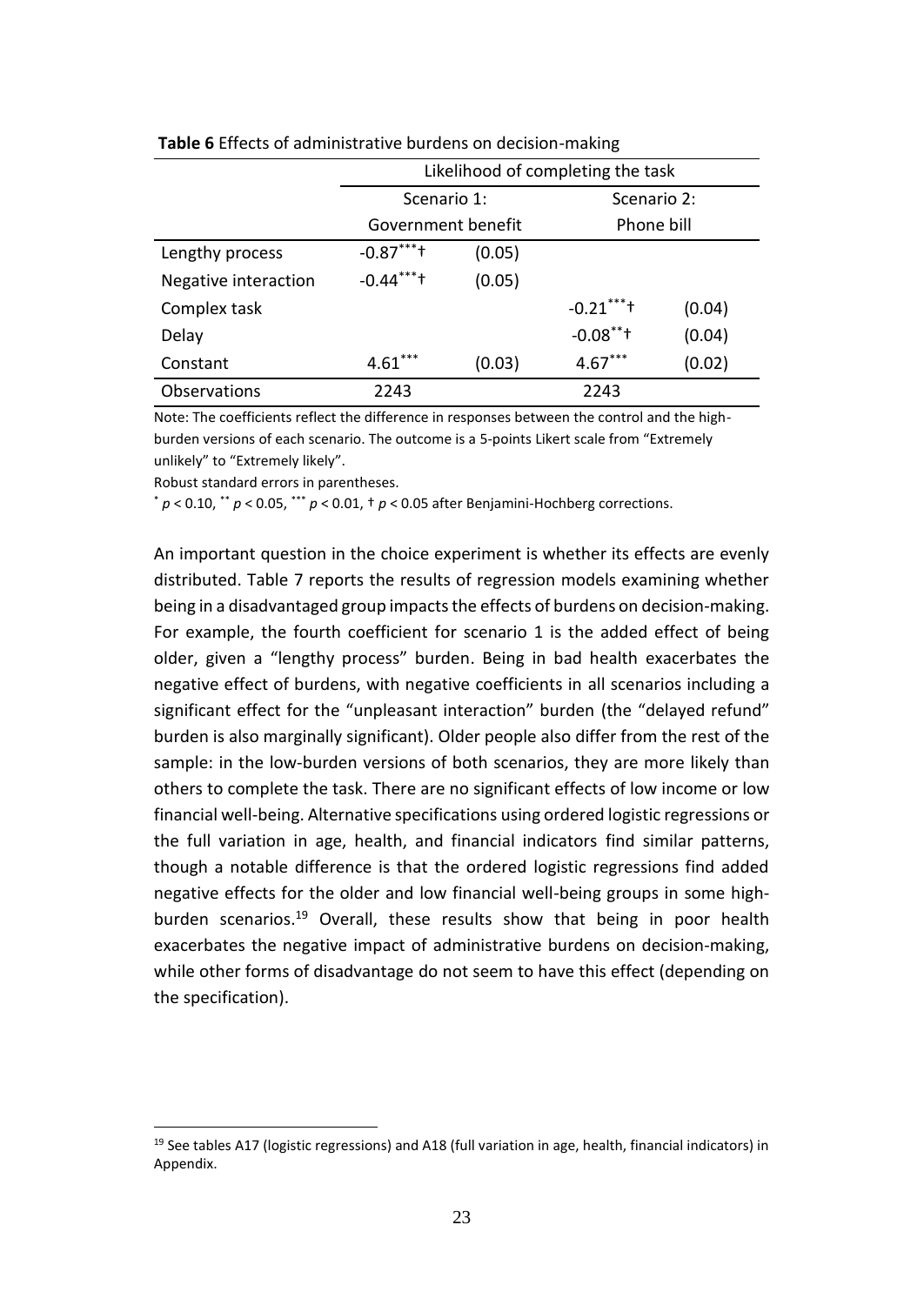|                                                | Likelihood of completing the task |        |                      |        |  |
|------------------------------------------------|-----------------------------------|--------|----------------------|--------|--|
|                                                | Scenario 1:                       |        | Scenario 2:          |        |  |
|                                                | Government benefit                |        | Phone bill           |        |  |
| Lengthy (scenario 1) // Complex (scenario 2)   | $-0.79***$                        | (0.07) | $-0.15***$           | (0.05) |  |
| Interaction (scenario 1) // Delay (scenario 2) | $-0.35***$                        | (0.06) | $-0.03$              | (0.05) |  |
| Older                                          |                                   |        |                      |        |  |
| Control                                        | $0.14*$                           | (0.07) | $0.25***$            | (0.04) |  |
| Lengthy // Complex                             | 0.06                              | (0.15) | $-0.09$              | (0.08) |  |
| Interaction // Delay                           | $-0.09$                           | (0.14) | $-0.12$              | (0.09) |  |
| <b>Bad health</b>                              |                                   |        |                      |        |  |
| Control                                        | $-0.02$                           | (0.09) | $-0.07$              | (0.07) |  |
| Lengthy // Complex                             | $-0.27$                           | (0.18) | $-0.04$              | (0.12) |  |
| Interaction // Delay                           | $-0.46***$                        | (0.16) | $-0.24$ <sup>*</sup> | (0.12) |  |
| Low income                                     |                                   |        |                      |        |  |
| Control                                        | $-0.03$                           | (0.07) | 0.03                 | (0.05) |  |
| Lengthy // Complex                             | $-0.20$                           | (0.13) | $-0.11$              | (0.09) |  |
| Interaction // Delay                           | 0.02                              | (0.11) | $-0.09$              | (0.09) |  |
| Low financial well-being                       |                                   |        |                      |        |  |
| Control                                        | 0.01                              | (0.09) | $-0.05$              | (0.08) |  |
| Lengthy // Complex                             | 0.08                              | (0.16) | $-0.02$              | (0.12) |  |
| Interaction // Delay                           | $-0.09$                           | (0.13) | 0.16                 | (0.11) |  |
| Constant                                       | $4.62***$                         | (0.04) | $4.66***$            | (0.04) |  |
| Observations                                   | 2116                              |        | 2116                 |        |  |

**Table 7** Effects of group membership on administrative burden decision costs

Note: Each scenario is analysed via a separate model (results are shown on single lines for ease of reading). The outcome is a 5-points Likert scale from "Extremely unlikely" to "Extremely likely". The values for "control" are the baseline coefficients for each group. The values for each treatment are the coefficients on the interaction between group and treatment. Participants who did not disclose their income are excluded.

Robust standard errors in parentheses.

 $p$  < 0.10,  $p$  < 0.05,  $p$  × 0.01,  $p$  < 0.01,  $p$  < 0.05 after Benjamini-Hochberg corrections.

### **4. Discussion**

This study demonstrates the role of administrative burdens in everyday life. Participants' time-use on administrative tasks, an hour per day on average, shows that they represent a significant form of unpaid work which may detract from other activities. Time costs are particularly high for tasks involving private providers (such as bills or goods and services), however government benefits also impose high time costs on the minority of people who engage with them. This is important as government benefits are associated with the highest emotional costs, alongside debt and tax. This is the first study to compare the costs of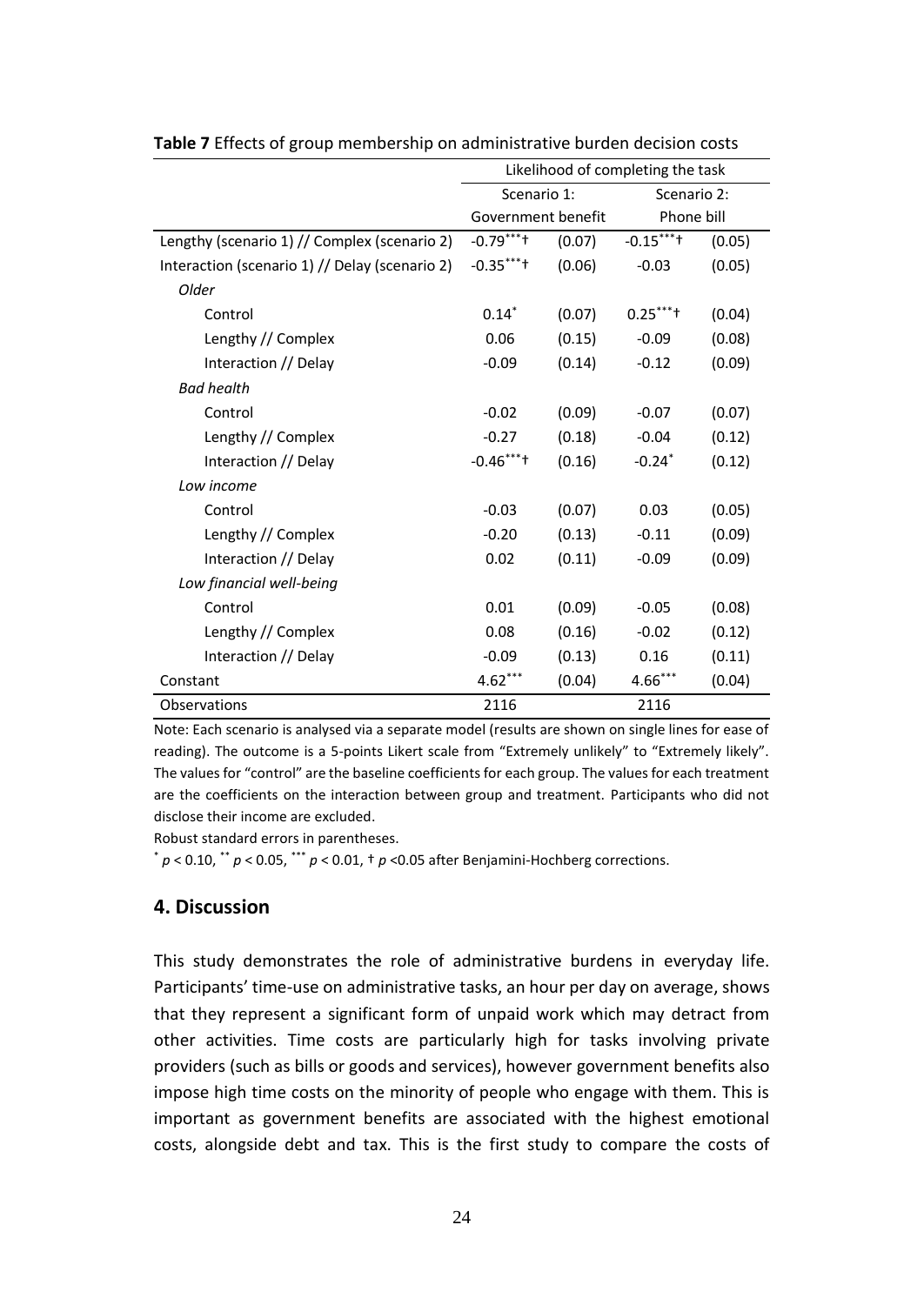administrative burdens across different domains. The results are in line with expectations: emotionally costly tasks such as benefits, debt, and tax may involve lengthy processes, potentially negative outcomes, and intertemporal trade-offs (with payoffs far in the future), while tasks related to children, goods and services, and savings may be shorter, have lower stakes, involve more positive framing (e.g. helping children, getting a deal, building savings), or pay off sooner. Lastly, the experiment shows that even in hypothetical settings, burdens are a barrier to action, as they significantly reduced participants' likelihood of completing a task in both scenarios, in line with the empirical literature, which finds negative effects of burdens in a variety of contexts (Fox, Stazyk, and Feng 2020; Linos et al. 2020).

The study shows that administrative burdens have higher costs for some disadvantaged groups, such as those with poor health and low financial well-being. First, these groups spend slightly more time on administrative tasks in total and are more likely to engage in costly domains such as government benefits, which are more salient to them. Second, they experience particularly high emotional costs during these tasks. Not only do they have lower net emotions across all domains (which may be due to baseline group differences), these differences are especially large in domains salient to their disadvantage (e.g. benefits for both groups, debt for the low financial well-being group, health for the poor health group). Third, competing administrative demands and limited time resources may create trade-offs between domains. Those dealing with health or financial issues are more likely than others to engage in domains salient to them (e.g. benefits, health, debt), but longer-term yet important tasks may be neglected: for example, both groups are less likely to engage with savings or retirement. These results are in line with the literature which argues that disadvantaged groups may face higher administrative demands (Emens 2015) and worse emotional costs from burdens (Christensen et al. 2020). This study provides empirical evidence in support of these hypotheses. Scarcity theory also argues that these groups may prioritise salient tasks at the expense of longer-term tasks (Mullainathan and Shafir 2013), though empirical evidence on scarcity is mixed (de Bruijn and Antonides 2021). Finally, disadvantaged groups' administrative experiences may inform their choices when facing new burdens, as those in poor health are more negatively affected by burdens in the choice experiment, especially the "unpleasant interaction" burden. This is in line with evidence that those with medium and high levels of disability were most affected by burdens in disability benefits applications (Deshpande and Li 2019). These results also help address selection bias in everyday experiences: those in poor health suffer higher time and emotional costs from administrative tasks, yet they are less likely to engage in these tasks in the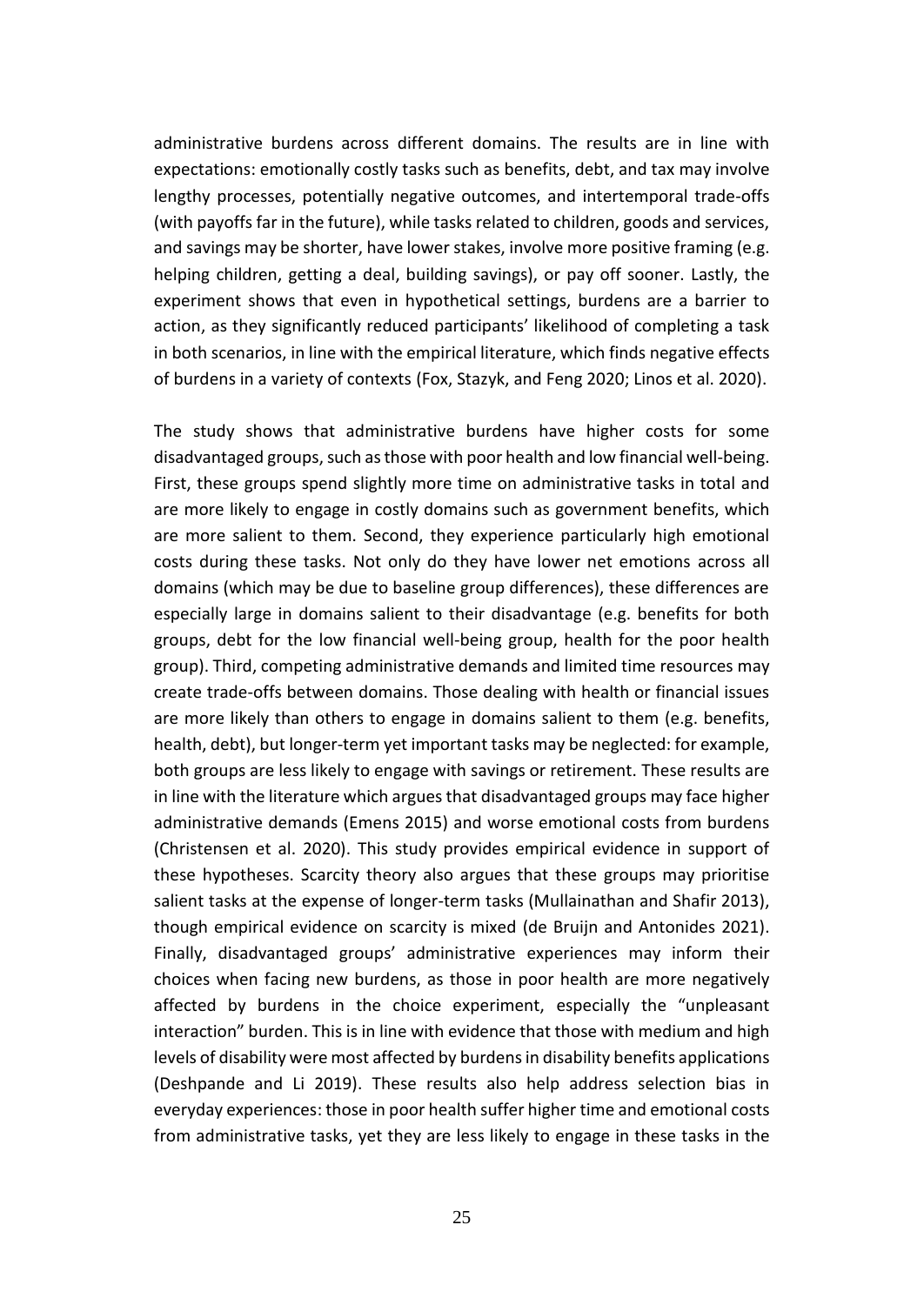first place (as per the experiment), hence these costs are likely to be a lower bound estimate, as those who overcome burdens (and are therefore able to report their experiences) may suffer lower costs.

Important findings on the role of income and age also emerge. Those with low income, while prioritising similar domains to the low financial well-being group (more time on benefits, less time on pension and savings), do not differ from the rest of the sample in their emotional or decision costs. A potential explanation is that people with low income are similar to those with low financial well-being in their objective need to access benefits and reduced scope for savings, which explains their similar time-use patterns. However, those with low income are not as emotionally affected by administrative tasks, as emotional costs depend on subjective perceptions of financial insecurity which low-income households do not necessarily have. Finally, older adults are less adversely affected by burdens than others. They spend less time on administrative tasks, though they focus this time on tasks salient to them (bills, retirement). They have higher net emotions than younger groups (which is consistent with the literature, in which older people report higher well-being, Steptoe, Deaton, and Stone 2015), and in the choice experiment, they are more likely to complete low-burden tasks (though they are also more negatively affected than others by the "complexity" burden in an alternative model). A potential explanation is that older people who answer online surveys do not suffer from the cognitive decline thought to drive the adverse effects of burdens on older people (e.g. in Christensen et al. 2020).

This study has several limitations. The results may be affected by choices made in the design of the survey (such as the periods and tasks selected) and analysis (such as model specifications and key variables). The methodology section and preregistered analysis plan justify these choices, which are based on best practice and aim to minimise such effects. There are also potential biases from using an online survey (e.g. a more highly educated sample) and collecting data at a particular point in time (e.g. seasonal effects). An important consequence of the data collection method is that individuals who select into the sample (Prolific members willing to take the survey) are likely to face lower costs from administrative tasks, compared to the broader population, given that the survey itself represents an administrative task. This means that the study's results are likely to underestimate the costs of administrative burdens. Additionally, the results are based on a UK sample and may not be generalisable to very different societies. However, while the exact values in the study's results may be influenced by the methodology, the precautions taken in the study design lend credibility to the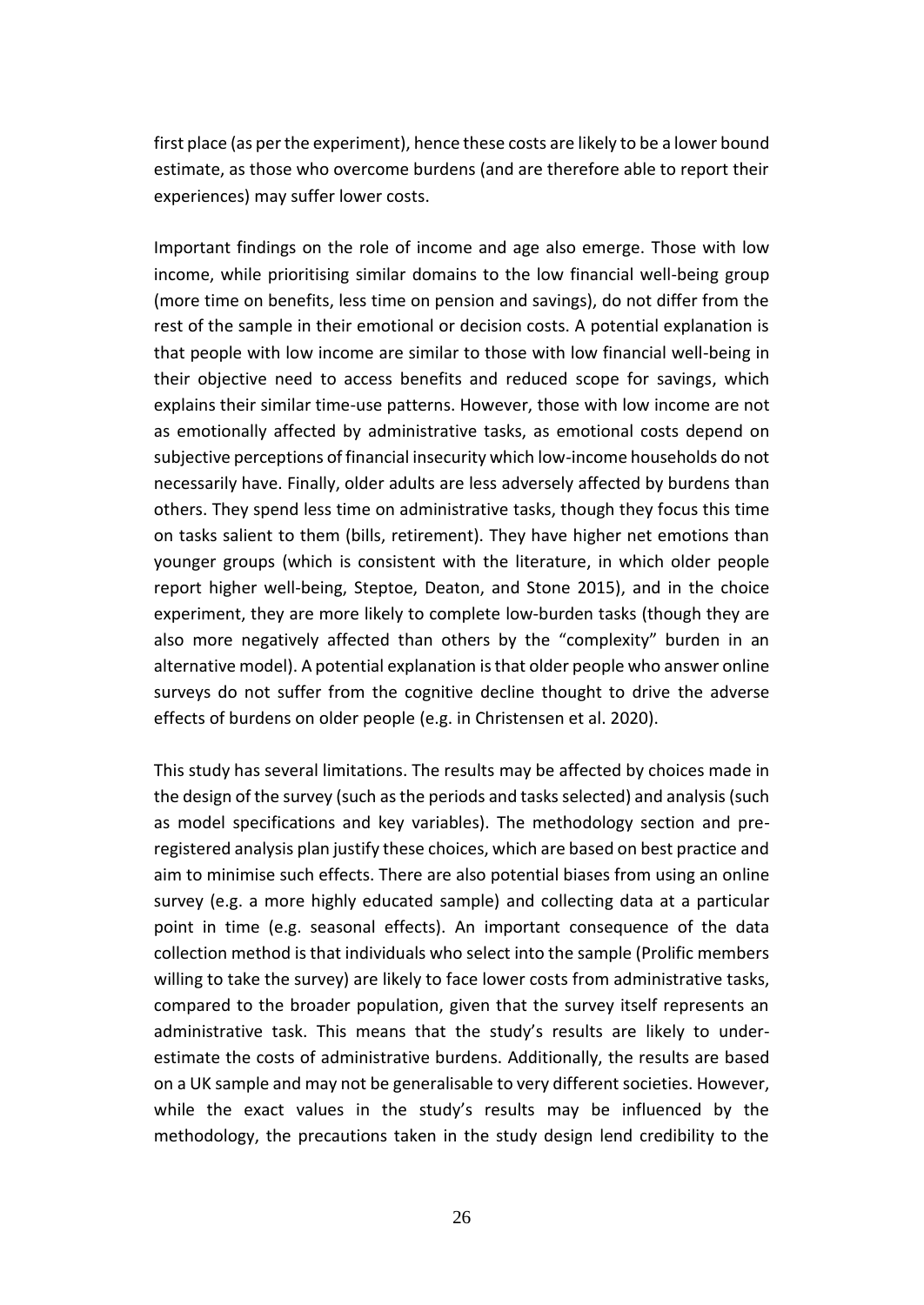consistent patterns they uncover. Another feature of the study is that the results on time and emotional costs are based on observational data and cannot be claimed as causal (unlike decision costs, which are obtained via an experiment). This is not necessarily an issue as the aim of this study is to show the variation in groups' everyday experiences. Lastly, the experiment is hypothetical (participants do not suffer real consequences), which may partly explain the sparse heterogeneous effects.

The study suggests several avenues for future research. The first is to investigate the mechanisms determining people's experiences and choices when encountering burdens in everyday life. Day reconstruction surveys can be used for this purpose, as they allow for measuring real-life experiences, choices, and the choice architectures surrounding them (Kahneman et al. 2004a; Lades, Martin, and Delaney 2018). This study hints at the time and emotional factors under which people may be making administrative choices. An example could be to survey people shortly after major tax deadlines and ask them detailed questions about what they did "yesterday" to identify if they applied for tax credits and what time and emotional costs may have been at play. Furthermore, this approach could be used to understand the behavioural mechanisms which may influence people's administrative experiences in the first place; for example, follow-up work could test whether tasks involving intertemporal choice have different emotional costs than those with more immediate payoffs. Another approach could involve directly observing administrative experiences (e.g. using audio-visual tools), as this approach helped build evidence on emotional costs in laboratory contexts(Hattke, Hensel, and Kalucza 2020). Measuring these reactions "in the wild" would help better understand real-life experiences. Alternatively, this study shows that survey experiments can show the effects of burdens on choice; experiments could test how various (randomised) levels of emotional or time costs affect the ability to overcome burdens. Finally, this study focused on age, health, and financial inequality, but did not account for gender inequality within households. Burdensome tasks may be allocated based on gender norms or intra-household bargaining, following similar patterns to other unpaid work such as house or care work, hence they could be a source of gender inequality. The survey used in this study includes data on intra-household dynamics, and a follow-up study will focus on gender.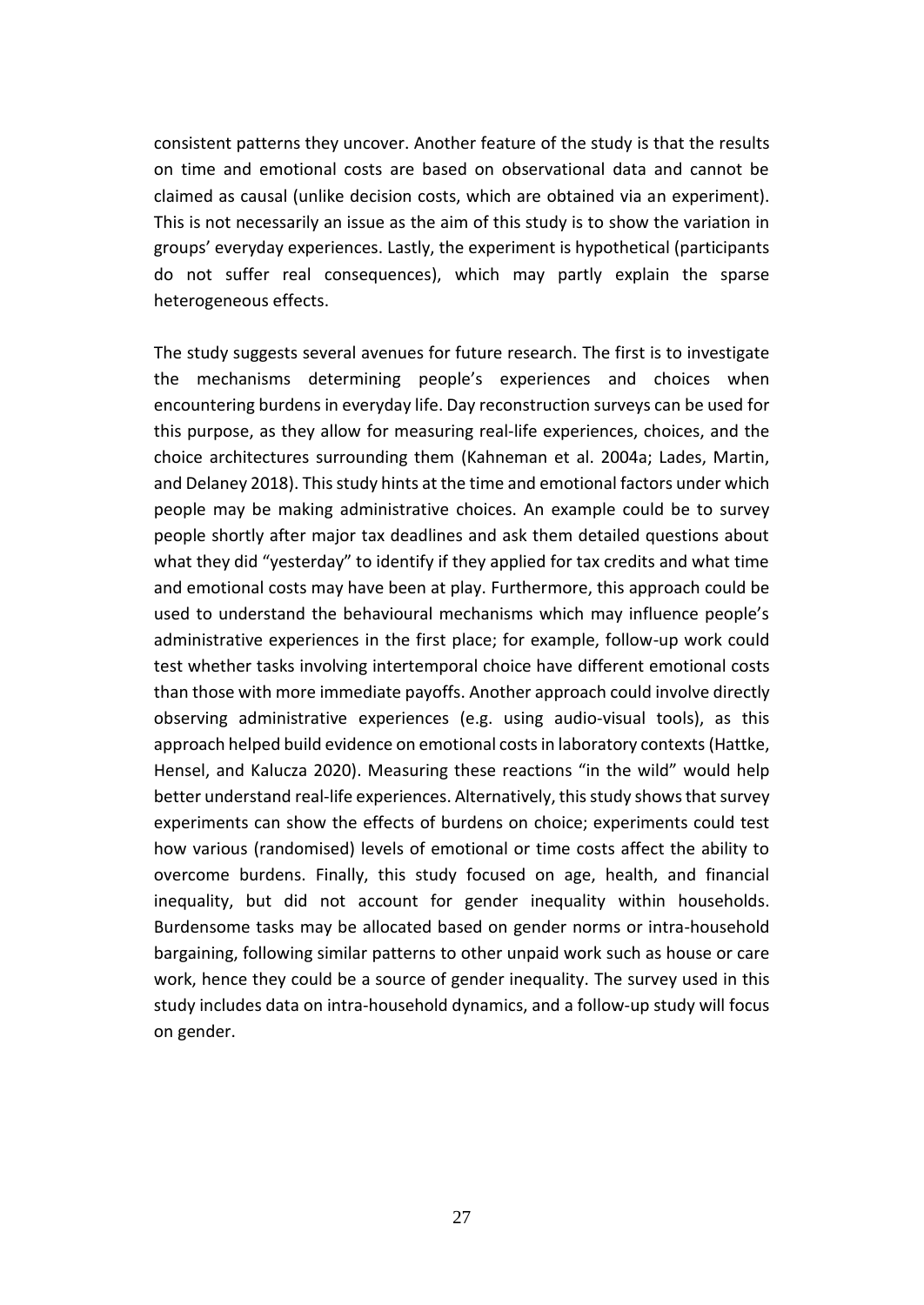# **5. Conclusion**

This study measures everyday administrative burdens and investigates whether their costs are disproportionately borne by disadvantaged groups. It is the first to empirically document everyday administrative experiences in a variety of contexts, as most evidence focuses on outcomes within specific case studies. As a result, the study accounts for two dimensions of burdens which are central to administrative burden theory yet seldom captured in empirical research: time and emotions. Through this approach, the study shows that administrative tasks are a significant part of everyday life involving time, emotional, and decision costs. The study also shows that disadvantaged groups, notably those with poor health or financial well-being, may have more costly administrative experiences than others. These groups may face trade-offs between salient tasks (e.g. benefits) and longer-term outcomes like savings, and suffer disproportionately high emotional costs from burdens relating to their disadvantage. Hence experiences matter, both as an important aspect of burdens, and as a channel of inequality. Finally, these experiences provide useful contextual information when observing the heterogeneous effects of burdens in a choice experiment, as they point to behavioural factors (such as time constraints or emotional costs) which may negatively affect disadvantaged groups' decisions; in particular, those in poor health face higher decision costs.

The results have important policy implications. First, domains involving private providers (such as bills or goods and services) have particularly high time costs, underlining a need to include consumer processes in administrative burden policy alongside government processes. Second, government benefits also impose high time costs on those who engage with them and are associated with the highest emotional costs. The fact that administrative interactions with the government are the most negative experience for participants out of all administrative domains suggests a need for reform. Third, the choice experiment provides a tool for practitioners to assess such reforms: its results show that even in a hypothetical setting, burdens discourage action, hence choice experiments have potential as easy-to-scale, affordable, low-risk instruments to pre-test policy or to justify intervention in consumer markets. Fourth, and most importantly, this study shows that people's experiences of burdens, and not only their outcomes, are key channels of inequality. Burdens are regressive through heterogeneous effects on decisions, but they also involve different time and emotional costs for disadvantaged groups who engage with burdensome tasks. Furthermore, practitioners should be aware that placing burdens on disadvantaged groups in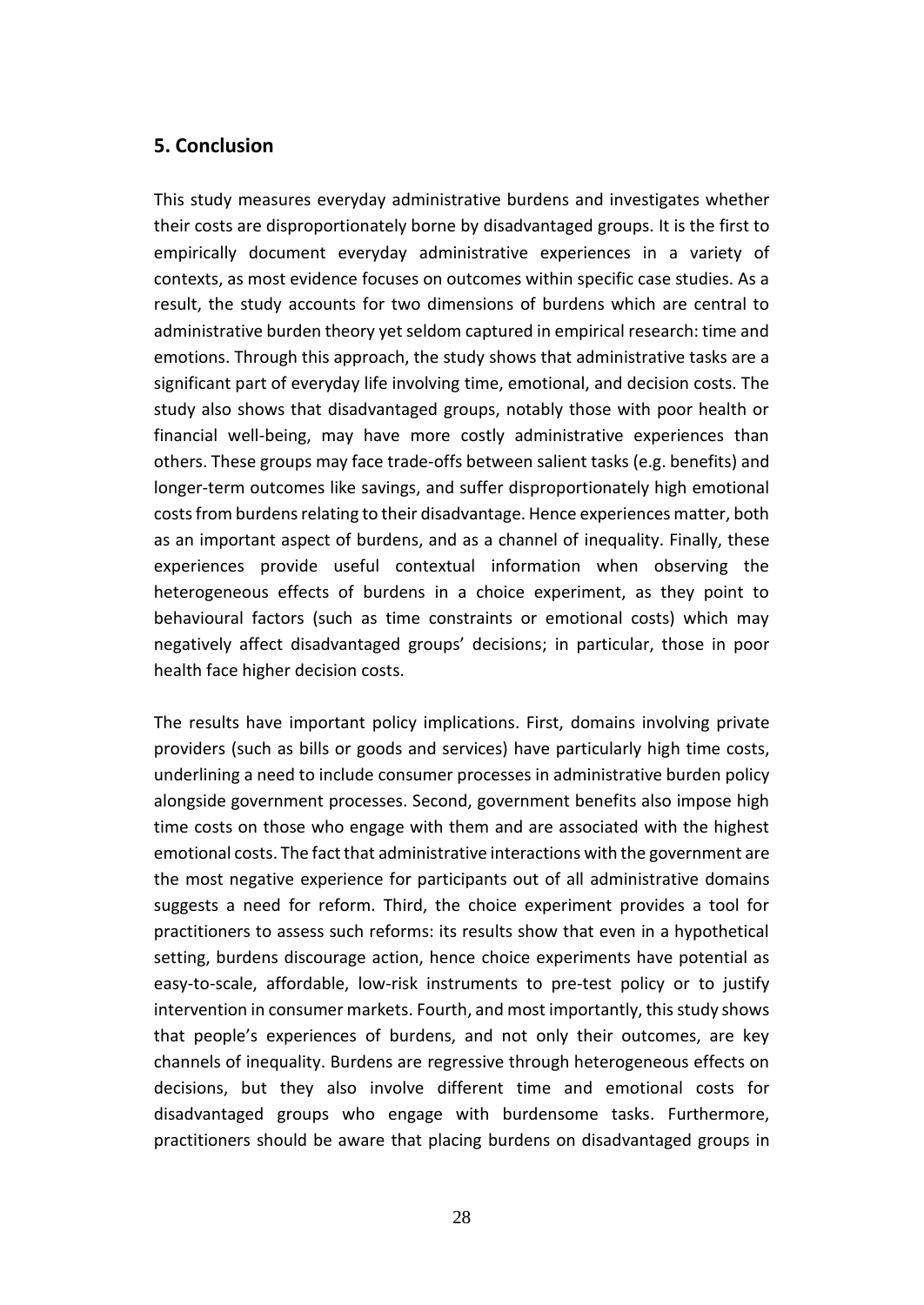one domain may impact their ability to meet demands in other domains, given the potential trade-offs between salient and longer-term tasks. Overall, the study suggests a way forward for policy: if the same process is more costly for more vulnerable groups, then policy resources such as application assistance services or fast-track processes should be spent mainly on these groups.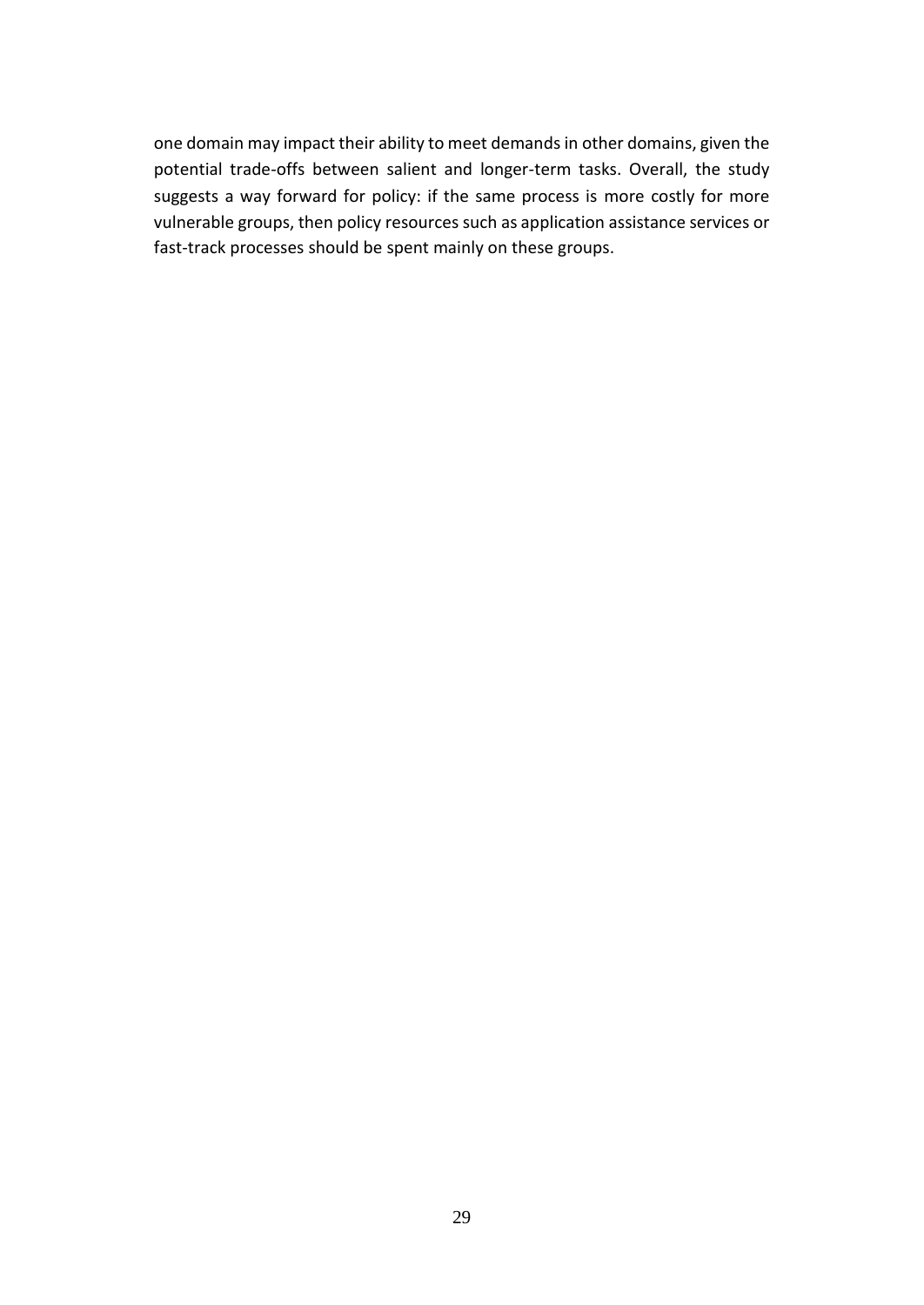## **References**

- Benes, Elisa M., Cecilia Tinonin, and Kieran Walsh. 2018. "Survey Methods to Improve Measurement of Paid and Unpaid Work: Country Practices in Time-Use Measurement." ICLS/20/2018/Room document 18. 20th International Conference of Labour Statisticians. Geneva: International Labour Office. https://www.ilo.org/wcmsp5/groups/public/---dgreports/-- stat/documents/meetingdocument/wcms\_636055.pdf.
- Bhargava, Saurabh, and Dayanand Manoli. 2015. "Psychological Frictions and the Incomplete Take-Up of Social Benefits: Evidence from an IRS Field Experiment." *The American Economic Review* 105 (11): 3489–3529.
- Bruijn, Ernst-Jan de, and Gerrit Antonides. 2021. "Poverty and Economic Decision Making: A Review of Scarcity Theory." *Theory and Decision*, March. https://doi.org/10.1007/s11238-021-09802-7.
- Burden, Barry C., David T. Canon, Kenneth R. Mayer, and Donald P. Moynihan. 2012. "The Effect of Administrative Burden on Bureaucratic Perception of Policies: Evidence from Election Administration." *Public Administration Review* 72 (5): 741–51. https://doi.org/10.1111/j.1540-6210.2012.02600.x.
- Chetty, Raj, and Amy Finkelstein. 2020. "Program Report: Public Economics." https://www.nber.org/program-report-public-economics.
- Christensen, Julian, Lene Aarøe, Martin Baekgaard, Pamela Herd, and Donald P. Moynihan. 2020. "Human Capital and Administrative Burden: The Role of Cognitive Resources in Citizen-State Interactions." *Public Administration Review* 80 (1): 127–36. https://doi.org/10.1111/puar.13134.
- Citizens Advice. 2018. "Excessive Prices for Disengaged Consumers: A Super-Complaint to the Competition and Markets Authority."

https://www.citizensadvice.org.uk/Global/CitizensAdvice/Consumer%20publicat ions/Super-complaint%20-

%20Excessive%20prices%20for%20disengaged%20consumers%20(1).pdf.

- Deshpande, Manasi, and Yue Li. 2019. "Who Is Screened Out? Application Costs and the Targeting of Disability Programs." *American Economic Journal: Economic Policy* 11 (4): 213–48. https://doi.org/10.1257/pol.20180076.
- Dynarski, Susan, Cj Libassi, Katherine Michelmore, and Stephanie Owen. 2021. "Closing the Gap: The Effect of Reducing Complexity and Uncertainty in College Pricing on the Choices of Low-Income Students." *American Economic Review* 111 (6): 1721–56. https://doi.org/10.1257/aer.20200451.
- Emens, Elizabeth F. 2015. "Admin." *Georgetown Law Journal* 103 (6): 1409–82.

Eurostat. 2019. *Harmonised European Time Use Surveys: 2018 Guidelines.* LU:

Publications Office of the Europena Union.

https://data.europa.eu/doi/10.2785/926903.

Finkelstein, Amy, and Matthew J. Notowidigdo. 2019. "Take-Up and Targeting: Experimental Evidence from SNAP." *The Quarterly Journal of Economics* 134 (3): 1505–56. https://doi.org/10.1093/qje/qjz013.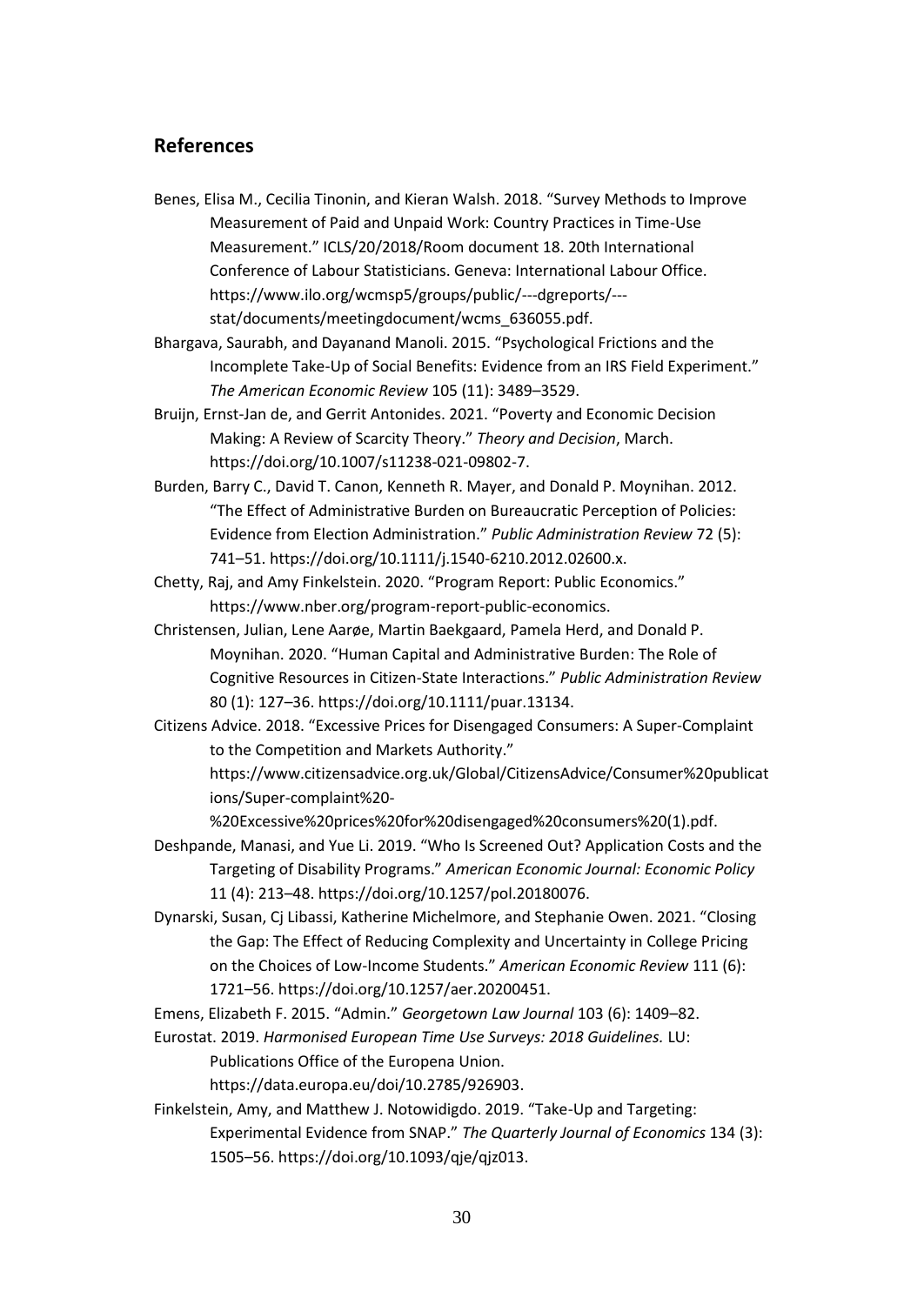- Fox, Ashley M., Edmund C. Stazyk, and Wenhui Feng. 2020. "Administrative Easing: Rule Reduction and Medicaid Enrollment." *Public Administration Review* 80 (1): 104– 17. https://doi.org/10.1111/puar.13131.
- Guyton, John, Kara Leibel, Dayanand S. Manoli, Ankur Patel, Mark Payne, and Brenda Schafer. 2018. "The Effects of EITC Correspondence Audits on Low-Income Earners." Working Paper 24465. Working Paper Series. National Bureau of Economic Research. https://doi.org/10.3386/w24465.
- Hattke, Fabian, David Hensel, and Janne Kalucza. 2020. "Emotional Responses to Bureaucratic Red Tape." *Public Administration Review* 80 (1): 53–63. https://doi.org/10.1111/puar.13116.
- Herd, Pamela, and Donald P. Moynihan. 2019. *Administrative Burden: Policymaking by Other Means*. Russell Sage Foundation.
- Human Rights Watch. 2020. *"Automated Hardship": How the Tech-Driven Overhaul of the UK's Social Security System Worsens Poverty*. New York, NY: Human Rights Watch.
- Kahneman, Daniel, and Alan B Krueger. 2006. "Developments in the Measurement of Subjective Well-Being." *Journal of Economic Perspectives* 20 (1): 3–24.
- Kahneman, Daniel, Alan B. Krueger, David A. Schkade, Norbert Schwarz, and Arthur A. Stone. 2004a. "A Survey Method for Characterizing Daily Life Experience: The Day Reconstruction Method." *Science* 306 (5702): 1776–80. https://doi.org/10.1126/science.1103572.
- Kahneman, Daniel, Alan B. Krueger, David Schkade, Norbert Schwarz, and Arthur Stone. 2004b. "Toward National Well-Being Accounts." *American Economic Review* 94 (2): 429–34. https://doi.org/10.1257/0002828041301713.
- Kiel, Paul. 2019. "It's Getting Worse: The IRS Now Audits Poor Americans at About the Same Rate as the Top 1%." *ProPublica*, May 30, 2019. https://www.propublica.org/article/irs-now-audits-poor-americans-at-aboutthe-same-rate-as-the-top-1 percent?token=2Afda3\_4a5kZwuyUcu2dePYQjk2YB3DX.

King, Michael, and Anuj Pratap Singh. 2018. "Disclosure, Sludges, and Cashback in the Mortgage Market." *VoxEU.Org* (blog). December 14, 2018.

https://voxeu.org/article/disclosure-sludges-and-cashback-mortgage-market.

- Krueger, Alan B. 2009. *Measuring the Subjective Well-Being of Nations: National Accounts of Time Use and Well-Being*. University of Chicago Press.
- Lades, Leonhard K., Lucie Martin, and Liam Delaney. 2018. "Informing Behavioural Policies with Data from Everyday Life." *Behavioural Public Policy*, October, 1–19. https://doi.org/10.1017/bpp.2018.37.
- Lahlou, Saadi. 2011. "How Can We Capture the Subject's Perspective? An Evidence-Based Approach for the Social Scientist." *Social Science Information* 50 (3–4): 607–55. https://doi.org/10.1177/0539018411411033.
- Linos, Elizabeth, Allen Prohofsky, Aparna Ramesh, Jesse Rothstein, and Matt Unrath. 2020. "Can Nudges Increase Take-up of the EITC?: Evidence from Multiple Field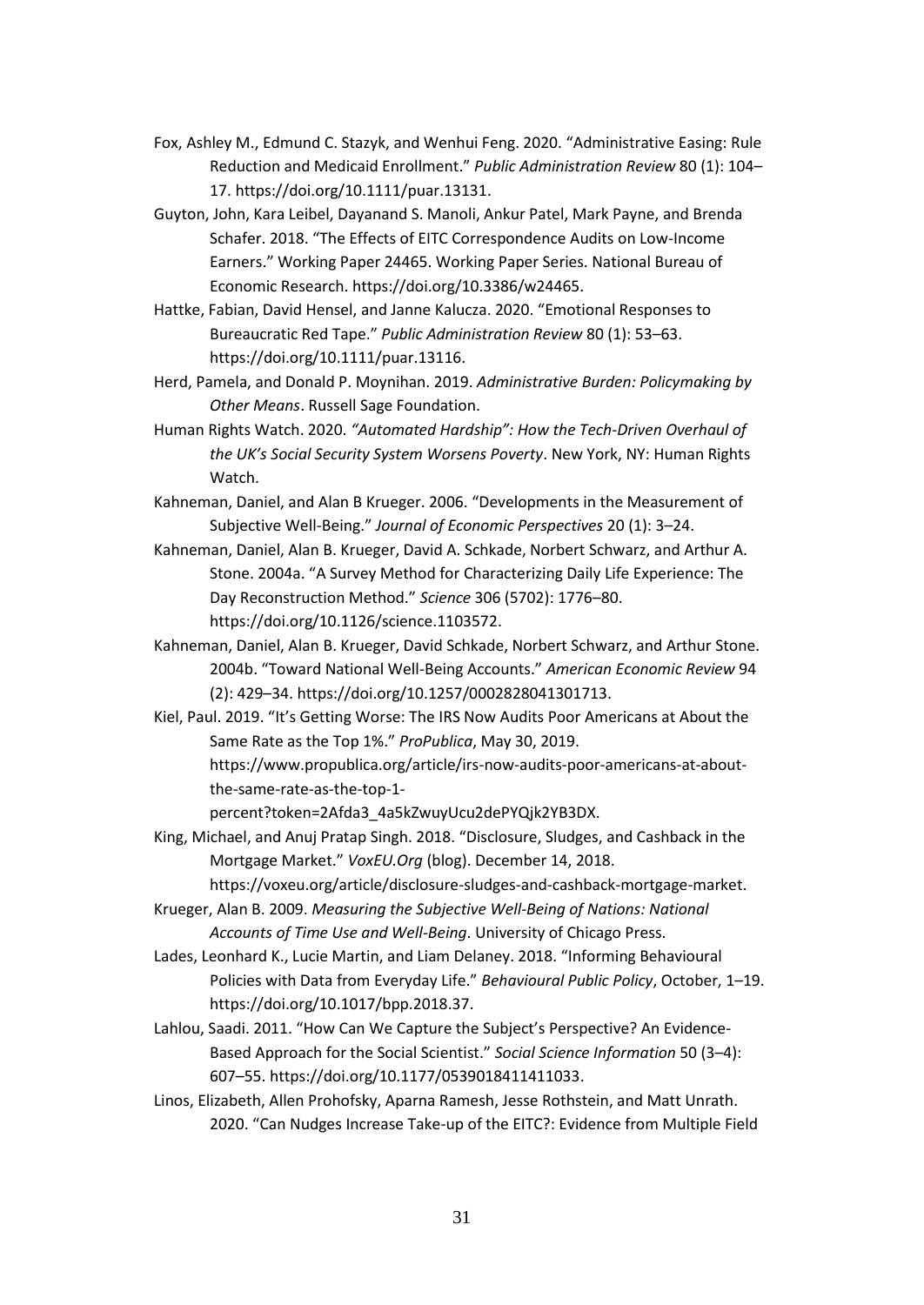Experiments." w28086. National Bureau of Economic Research. https://doi.org/10.3386/w28086.

- Lowrey, Annie. 2021. "The Time Tax: Why Is So Much American Bureaucracy Left to Average Citizens?" *The Atlantic*, July 27, 2021, sec. Politics. https://www.theatlantic.com/politics/archive/2021/07/how-governmentlearned-waste-your-time-tax/619568/.
- Madsen, Jonas K., Kim S. Mikkelsen, and Donald P. Moynihan. 2020. "Burdens, Sludge, Ordeals, Red Tape, Oh My!: A User's Guide to the Study of Frictions." *Public Administration* n/a (n/a): 1–19. https://doi.org/10.1111/padm.12717.
- Moynihan, D., P. Herd, and H. Harvey. 2015. "Administrative Burden: Learning, Psychological, and Compliance Costs in Citizen-State Interactions." *Journal of Public Administration Research and Theory* 25 (1): 43–69. https://doi.org/10.1093/jopart/muu009.
- Mullainathan, Sendhil, and Eldar Shafir. 2013. *Scarcity: Why Having Too Little Means So Much*. Henry Holt and Company.
- OECD. 2013. *OECD Guidelines on Measuring Subjective Well-Being*. OECD Publishing. https://doi.org/10.1787/9789264191655-en.
- Palan, Stefan, and Christian Schitter. 2018. "Prolific.Ac—A Subject Pool for Online Experiments." *Journal of Behavioral and Experimental Finance* 17 (March): 22– 27. https://doi.org/10.1016/j.jbef.2017.12.004.
- Peer, Eyal, Laura Brandimarte, Sonam Samat, and Alessandro Acquisti. 2017. "Beyond the Turk: Alternative Platforms for Crowdsourcing Behavioral Research." *Journal of Experimental Social Psychology* 70 (May): 153–63. https://doi.org/10.1016/j.jesp.2017.01.006.
- Peer, Eyal, David M. Rothschild, Zak Evernden, Andrew Gordon, and Ekaterina Damer. 2021. "Data Quality of Platforms and Panels for Online Behavioral Research." SSRN Scholarly Paper ID 3765448. Rochester, NY: Social Science Research Network. https://doi.org/10.2139/ssrn.3765448.
- Schilbach, Frank, Heather Schofield, and Sendhil Mullainathan. 2016. "The Psychological Lives of the Poor †." *American Economic Review* 106 (May): 435–40. https://doi.org/10.1257/aer.p20161101.
- Shahab, Sina, and Leonhard K. Lades. 2021. "Sludge and Transaction Costs." *Behavioural Public Policy*, April, 1–22. https://doi.org/10.1017/bpp.2021.12.
- Steptoe, Andrew, Angus Deaton, and Arthur A Stone. 2015. "Subjective Wellbeing, Health, and Ageing." *The Lancet* 385 (9968): 640–48. https://doi.org/10.1016/S0140-6736(13)61489-0.

Sunstein, Cass R. 2019. "Sludge and Ordeals." *Duke Law Journal* 68 (8): 1843–83.

- ———. 2021. *Sludge: What Stops Us from Getting Things Done and What to Do about It*. MIT Press.
- Tasoff, Joshua, and Robert Letzler. 2014. "Everyone Believes in Redemption: Nudges and Overoptimism in Costly Task Completion." *Journal of Economic Behavior & Organization* 107 (November): 107–22.

https://doi.org/10.1016/j.jebo.2014.08.011.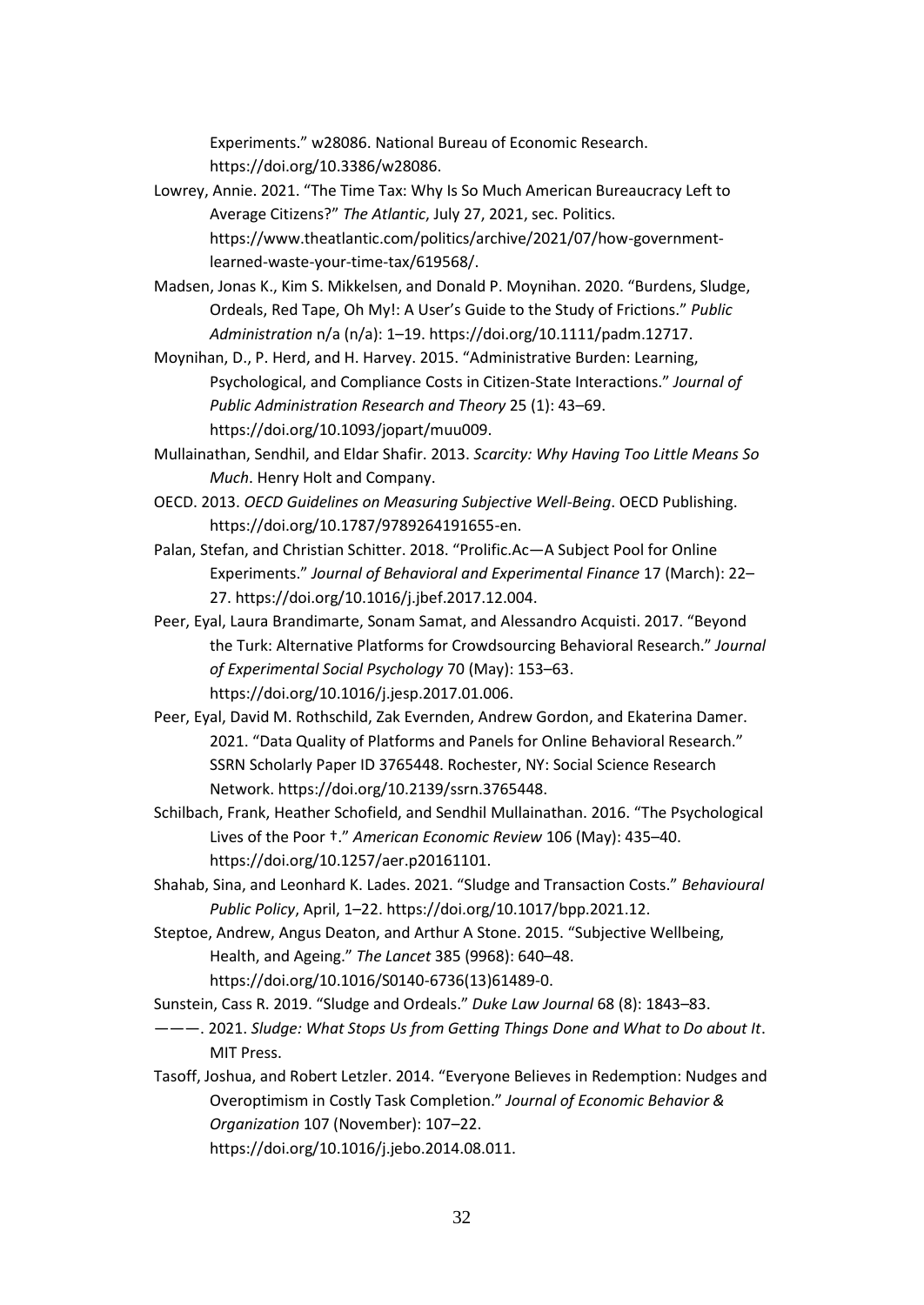- US Bureau of Labour Statistics. 2020. *American Time Use Survey User's Guide*. https://www.bls.gov/tus/atususersguide.pdf.
- US Consumer Financial Protection Bureau. 2017. "CFPB Financial Well-Being Scale: Scale Development Technical Report." https://www.consumerfinance.gov/dataresearch/research-reports/financial-well-being-technical-report/.
- Veerle, Miranda. 2011. "Cooking, Caring and Volunteering: Unpaid Work Around the World." 116. Vol. 116. OECD Social, Employment and Migration Working Papers. OECD. https://doi.org/10.1787/5kghrjm8s142-en.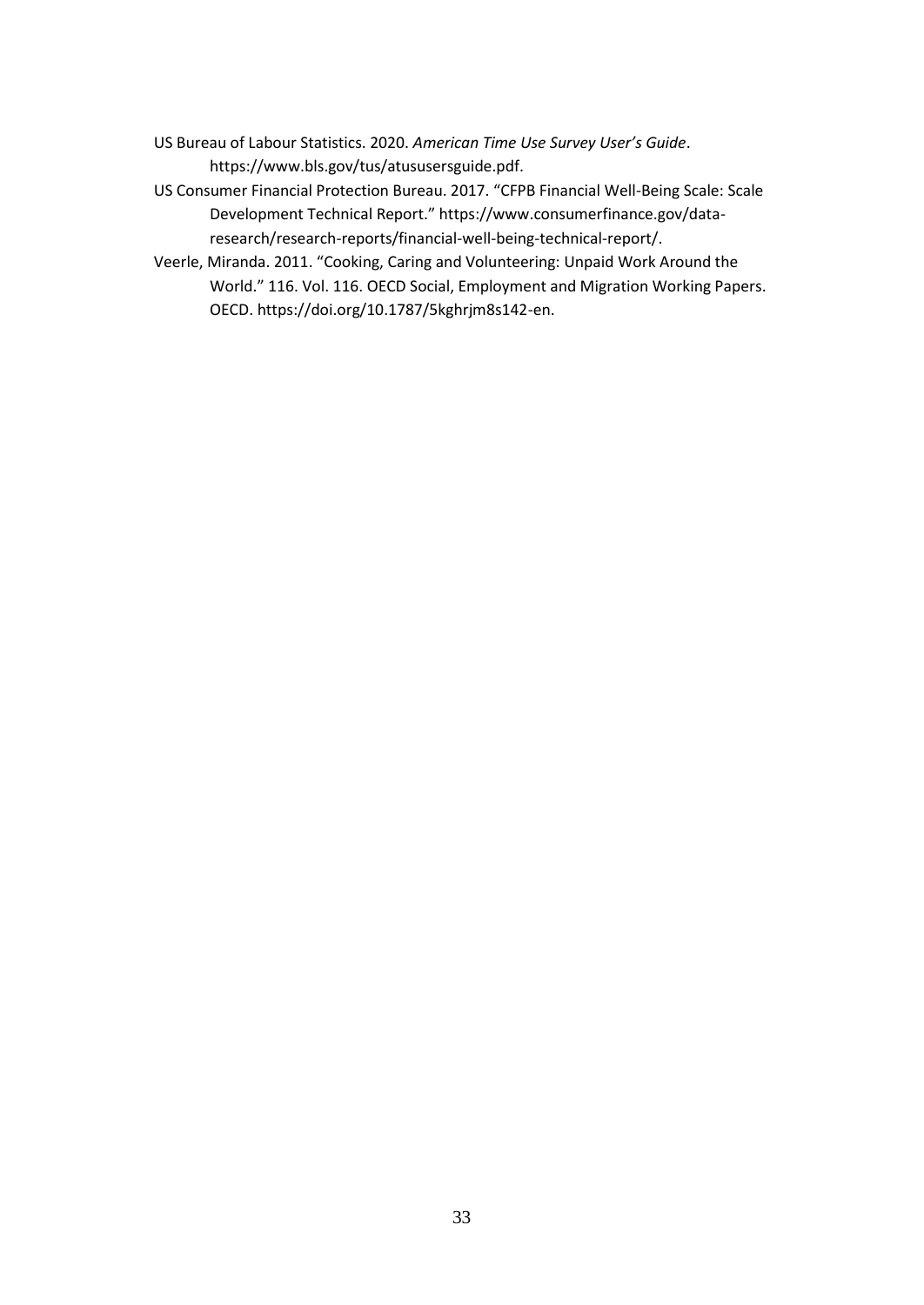# **Appendix**

### **1) Deviations from the analysis plan**

The study is pre-registered on the Open Science Framework at: [https://osf.io/4tq67.](https://osf.io/4tq67) The analysis in this paper deviates from the pre-registered analysis plan in several instances, for feasibility reasons or to correct oversights. In particular:

- **Gender analysis**: Research questions and hypotheses about gender and reporting of intra-household task division (hypotheses 1, 2, 3a, gender aspects of 4 and 6) will form the subject of a separate, dedicated paper (to be published as a working paper in 2022). Hence this paper does not report dedicated results on gender. However, it does control for gender in models of inequality in time-use and emotions (either in the main specification, or in additional specifications shown in the appendix).
- **Multiple hypothesis testing**: As discussed in the pre-registration, the analysis corrects for multiple hypothesis testing using the Benjamini-Hochberg method, which corrects for the false discovery rate using a step-down procedure: rank p-values by size, then compare each p-value to the critical value  $((i/m)Q)$ , where i is the rank, m is the number of tests, and Q is the false discovery rate, set at 5%). In addition, the pre-registration planned to use an adaptation of the Romano-Wolf bootstrapping method for experimental results, given the greater statistical power this allows, however this led to coding issues when looking at group effects. Hence this paper uses Benjamini-Hochberg (which is a more conservative approach) throughout the entire paper.
- **Exploratory analysis**: Note that the analysis of inequality in emotional costs by domain was pre-registered as "exploratory". Other exploratory lines of enquiry were also pre-registered (e.g. doing factor analysis on types of tasks) but were not further explored.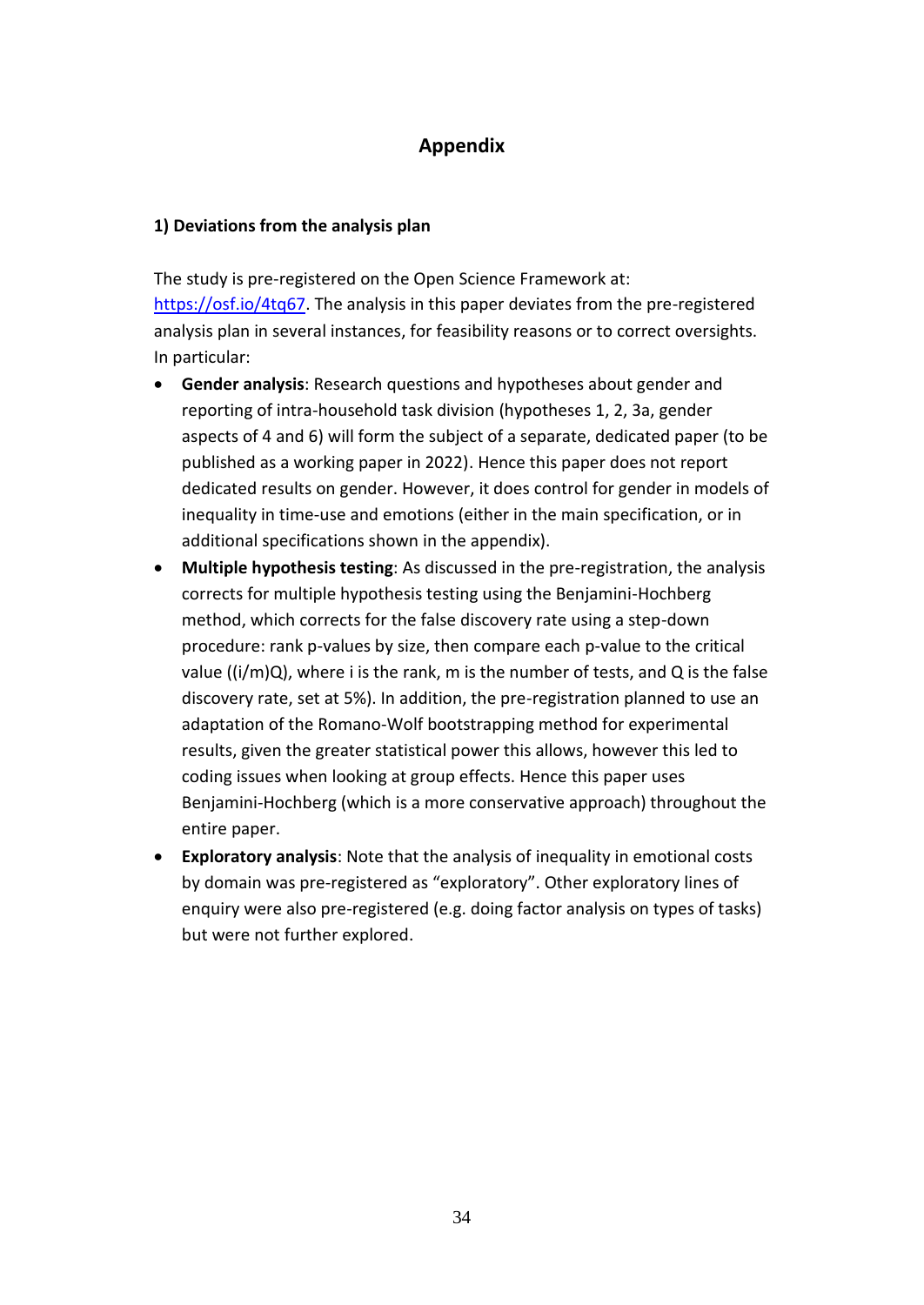## **2) Supplementary tables on time costs**

|                       | Frequency of participation (%) |                    |               |  |  |  |
|-----------------------|--------------------------------|--------------------|---------------|--|--|--|
|                       | Full<br>sample                 | Yesterday<br>group | Past<br>month |  |  |  |
|                       |                                |                    | group         |  |  |  |
| Income $/$ tax        | 23                             | 11                 | 35            |  |  |  |
| Retirement            | 17                             | 10                 | 23            |  |  |  |
| Government benefits   | 14                             | 08                 | 19            |  |  |  |
| <b>Bills</b>          | 64                             | 45                 | 83            |  |  |  |
| Goods / services      | 75                             | 64                 | 87            |  |  |  |
| Savings / investments | 57                             | 47                 | 67            |  |  |  |
| Debt                  | 31                             | 21                 | 41            |  |  |  |
| Health                | 44                             | 26                 | 63            |  |  |  |
| Caring for children   | 19                             | 14                 | 23            |  |  |  |
| Caring for adults     | 14                             | 09                 | 18            |  |  |  |
| Observations          | 2243                           | 1139               | 1104          |  |  |  |

|  |  |  | Table A1 Frequency of participation in each domain |  |  |  |  |
|--|--|--|----------------------------------------------------|--|--|--|--|
|--|--|--|----------------------------------------------------|--|--|--|--|

| Table A2 Average total daily administrative time costs by group (minutes) |  |  |  |
|---------------------------------------------------------------------------|--|--|--|
|---------------------------------------------------------------------------|--|--|--|

|     | Older | Bad health | Low income | Low fin. WB |
|-----|-------|------------|------------|-------------|
| No  | 61.9  | 57.5       | 60.9       | 56.4        |
| Yes | 40.6  | 66.3       | 54.0       | 69.4        |

| Table A3 Effect of group membership on total time costs (OLS) |  |  |  |
|---------------------------------------------------------------|--|--|--|
|---------------------------------------------------------------|--|--|--|

|                   | Total daily administrative time costs (minutes) |        |             |        |  |  |  |
|-------------------|-------------------------------------------------|--------|-------------|--------|--|--|--|
|                   | (i)                                             |        | (ii)        |        |  |  |  |
| Older             | $-18.82***$                                     | (4.61) | $-10.63$ ** | (5.07) |  |  |  |
| <b>Bad health</b> | 6.18                                            | (7.63) | 9.29        | (8.15) |  |  |  |
| Low income        | -8.48                                           | (5.54) | $-2.16$     | (5.75) |  |  |  |
| Low financial WB  | 10.81                                           | (7.31) | 9.82        | (7.49) |  |  |  |
| Constant          | $61.01***$                                      | (3.03) | 44.84***    | (5.81) |  |  |  |
| Controls          | No                                              |        | Yes         |        |  |  |  |
| Observations      | 2116                                            |        | 2092        |        |  |  |  |

Notes: Controls include being female, having a degree, a full-time job, and having children in the household. The difference in observations is due to participants not disclosing income or gender. Robust standard errors in parentheses.

\* *p* < 0.10, \*\* *p* < 0.05, \*\*\* *p* < 0.01, † *p* < 0.05 after Benjamini-Hochberg corrections.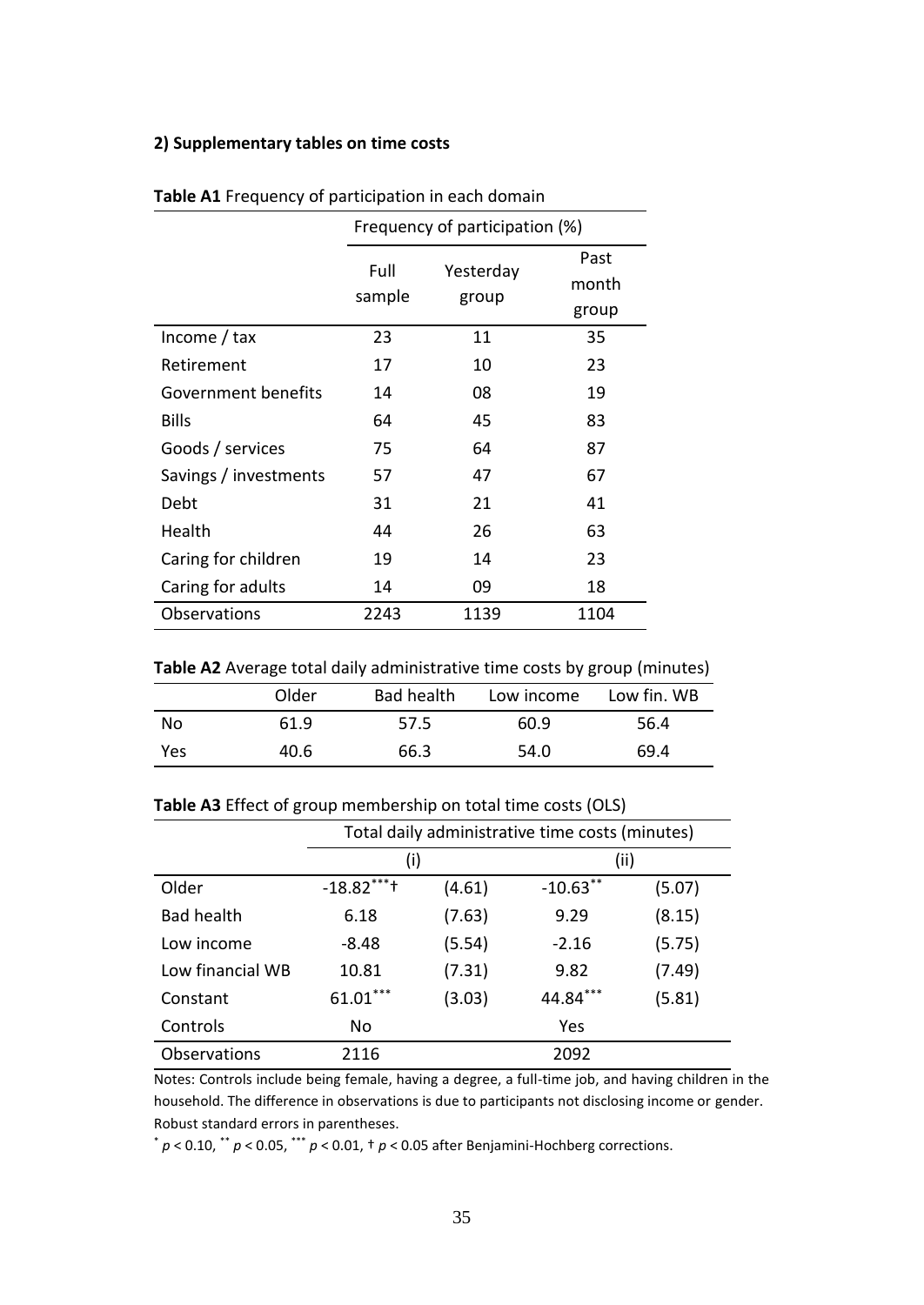|                                                                               | (i)        |        | (ii)                           |            |  |  |  |  |
|-------------------------------------------------------------------------------|------------|--------|--------------------------------|------------|--|--|--|--|
| Part 1: Logistic regression (marginal probability of engaging in one or more  |            |        |                                |            |  |  |  |  |
| tasks)                                                                        |            |        |                                |            |  |  |  |  |
| Older                                                                         | $-0.04***$ | (0.02) | $-0.04$ <sup>*</sup>           | (0.02)     |  |  |  |  |
| <b>Bad health</b>                                                             | $-0.01$    | (0.02) | $-0.01$                        | (0.02)     |  |  |  |  |
| Low income                                                                    | $-0.02$    | (0.01) | $-0.01$                        | (0.01)     |  |  |  |  |
| Low fin. WB                                                                   | $0.03***$  | (0.01) | $0.03***$                      | (0.01)     |  |  |  |  |
| Controls                                                                      | No         |        | Yes                            |            |  |  |  |  |
| Observations                                                                  | 2116       |        | 2092                           |            |  |  |  |  |
| Part 2: Linear regression (total daily time costs, in minutes, conditional on |            |        |                                |            |  |  |  |  |
| engaging)                                                                     |            |        |                                |            |  |  |  |  |
| $\bigcap$                                                                     | $1705***$  | (1021) | $\Omega$ $\Omega$ <sup>*</sup> | $\sqrt{2}$ |  |  |  |  |

**Table A4** Effect of group membership on total time costs (two-part model)

| Older             | $-17.95***$ | (4.97) | $-9.69*$ | (5.46) |
|-------------------|-------------|--------|----------|--------|
| <b>Bad health</b> | 7.44        | (8.11) | 10.64    | (8.69) |
| Low income        | $-8.05$     | (5.88) | $-1.53$  | (6.13) |
| Low fin. WB       | 9.69        | (7.59) | 8.88     | (7.78) |
| Constant          | 64.78***    | (3.20) | 49.72*** | (6.17) |
| Controls          | No          |        | Yes      |        |
| Observations      | 1977        |        | 1953     |        |

Note: The first part (logit) estimates the likelihood of spending any (non-zero) time on administrative tasks. The second part (linear regression) estimates the time spent on tasks, provided it is not zero. Controls include being female, having a degree, a full-time job, and having children in the household. The difference in observations is due to participants not disclosing income or gender or having not done any tasks.

Robust standard errors in parentheses.

\* *p* < 0.10, \*\* *p* < 0.05, \*\*\* *p* < 0.01, † *p* < 0.05 after Benjamini-Hochberg correction.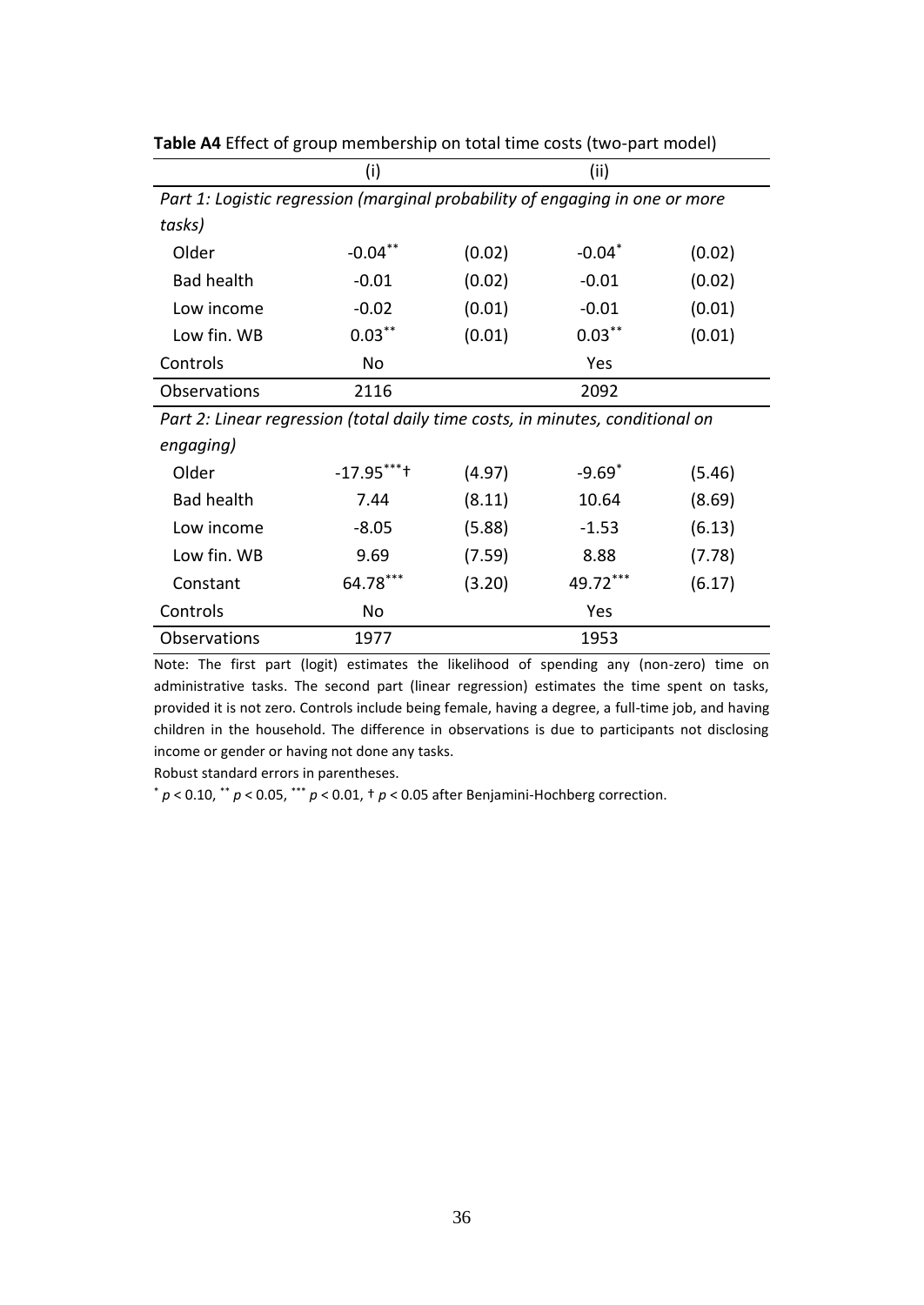|                         | Total daily administrative time costs (minutes) |         |                       |         |  |  |  |  |
|-------------------------|-------------------------------------------------|---------|-----------------------|---------|--|--|--|--|
|                         | (i)                                             |         | (ii)                  |         |  |  |  |  |
| Age (base level: 35-44) |                                                 |         |                       |         |  |  |  |  |
| $25$                    | $-29.16***$                                     | (7.94)  | $-19.77$ **           | (9.05)  |  |  |  |  |
| 25-34                   | $-17.48$ **                                     | (8.35)  | $-14.16$              | (8.77)  |  |  |  |  |
| 45-54                   | $-18.64$ **                                     | (8.36)  | $-14.19$ <sup>*</sup> | (8.59)  |  |  |  |  |
| 55-64                   | 5.96                                            | (11.00) | 15.43                 | (12.04) |  |  |  |  |
| 65 and older            | $-23.12***$                                     | (8.24)  | $-10.21$              | (9.68)  |  |  |  |  |
| Health                  | $-0.77$                                         | (3.61)  | $-2.61$               | (3.78)  |  |  |  |  |
| Income                  | 1.22                                            | (0.87)  | 0.08                  | (0.95)  |  |  |  |  |
| <b>Financial WB</b>     | $-0.87***$                                      | (0.25)  | $-0.82***$            | (0.25)  |  |  |  |  |
| Constant                | $116.27***$                                     | (16.52) | 105.06***             | (17.93) |  |  |  |  |
| Controls                | No                                              |         | Yes                   |         |  |  |  |  |
| Observations            | 2116                                            |         | 2092                  |         |  |  |  |  |

**Table A5** Effect of age, health, and financial indicators on total time costs (OLS)

Note: The age category "35-44" is the base level as it reflects the average age of the sample (42.8). Controls include being female, having a degree, a full-time job, and having children in the household. Health is an average score between 1 and 5 (higher scores indicate better health); income is a categorical variable (increasing in income categories); financial well-being is between 0 and 100 (higher scores indicate better well-being). The discrepancy in observations is due to some participants not disclosing income or gender.

Robust standard errors in parentheses.

\* *p* < 0.10, \*\* *p* < 0.05, \*\*\* *p* < 0.01, † *p* < 0.05 after Benjamini-Hochberg corrections.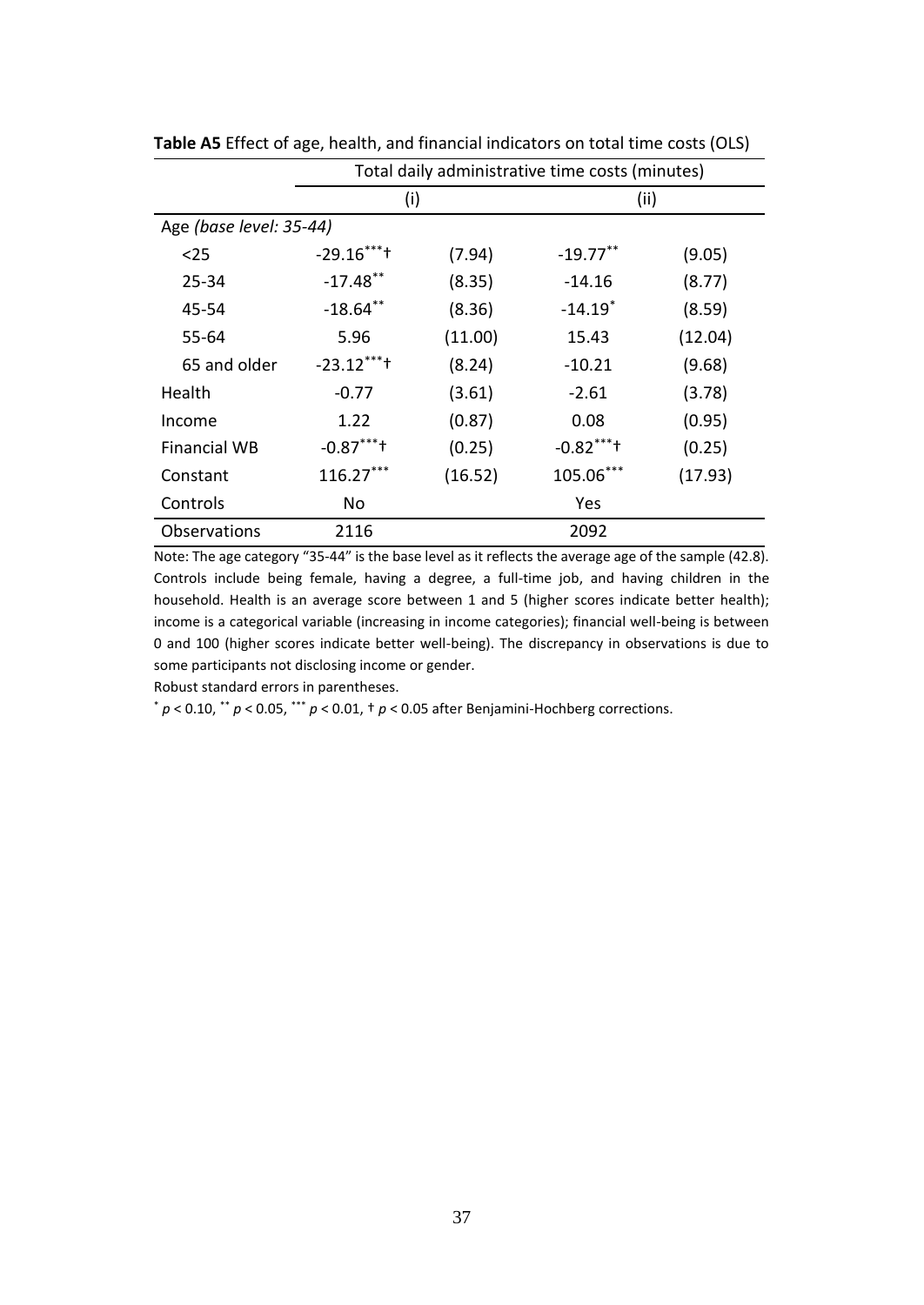|                                                                                                    | Tax       | Pension    | <b>Benefits</b> | <b>Bills</b> | Goods                | Savings    | Debt      | Health    | Children   | Adults  |
|----------------------------------------------------------------------------------------------------|-----------|------------|-----------------|--------------|----------------------|------------|-----------|-----------|------------|---------|
| Part 1: Logistic regression (probability of engaging in domain, marginal effects)                  |           |            |                 |              |                      |            |           |           |            |         |
| Older                                                                                              | $-0.01$   | $0.07***$  | $-0.02$         | $0.11***$    | $-0.04$              | $-0.00$    | 0.04      | $-0.02$   | $-0.05$    | 0.01    |
|                                                                                                    | (0.03)    | (0.03)     | (0.02)          | (0.03)       | (0.03)               | (0.03)     | (0.03)    | (0.03)    | (0.04)     | (0.02)  |
| <b>Bad health</b>                                                                                  | $-0.02$   | $-0.08***$ | $0.07***$       | 0.00         | 0.00                 | $-0.08***$ | $-0.01$   | $0.11***$ | $-0.02$    | $-0.03$ |
|                                                                                                    | (0.03)    | (0.02)     | (0.02)          | (0.03)       | (0.03)               | (0.03)     | (0.03)    | (0.03)    | (0.02)     | (0.02)  |
| Low income                                                                                         | $-0.02$   | $-0.05***$ | $0.10***$       | 0.02         | $-0.03$              | $-0.05*$   | $-0.04*$  | 0.00      | $-0.05***$ | 0.01    |
|                                                                                                    | (0.02)    | (0.02)     | (0.02)          | (0.03)       | (0.02)               | (0.03)     | (0.02)    | (0.03)    | (0.02)     | (0.02)  |
| Low fin. WB                                                                                        | 0.02      | $-0.04$    | $0.10***$       | $0.08***$    | $-0.04$              | $-0.10***$ | $0.20***$ | 0.00      | $0.04***$  | 0.00    |
|                                                                                                    | (0.03)    | (0.02)     | (0.02)          | (0.03)       | (0.03)               | (0.03)     | (0.03)    | (0.03)    | (0.02)     | (0.02)  |
| Observations                                                                                       | 2092      | 2092       | 2092            | 2092         | 2092                 | 2092       | 2092      | 2092      | 2092       | 2092    |
| Part 2: Linear regression (time costs in minutes, conditional on non-zero time-use in that domain) |           |            |                 |              |                      |            |           |           |            |         |
| Older                                                                                              | $-6.10**$ | $-1.69$    | $-1.85$         | $-3.22$      | $-3.75$ <sup>*</sup> | $-6.83***$ | $-1.96$   | $-2.80$   | 12.16      | 0.06    |
|                                                                                                    | (2.43)    | (3.43)     | (6.36)          | (2.21)       | (1.99)               | (2.37)     | (2.59)    | (1.74)    | (13.90)    | (9.43)  |
| <b>Bad health</b>                                                                                  | 0.06      | 0.89       | $-1.20$         | $-1.30$      | 1.09                 | 1.66       | 6.13      | $7.95***$ | $-8.12*$   | 43.38*  |
|                                                                                                    | (2.87)    | (6.69)     | (5.02)          | (2.58)       | (2.91)               | (2.91)     | (4.24)    | (3.12)    | (4.92)     | (23.43) |
| Low income                                                                                         | 1.46      | $-0.27$    | 6.88            | $-1.08$      | $-0.69$              | $-4.37**$  | 2.38      | 3.04      | $-0.59$    | $-5.86$ |
|                                                                                                    | (2.73)    | (4.04)     | (5.65)          | (2.27)       | (2.07)               | (2.01)     | (3.08)    | (2.13)    | (5.37)     | (9.72)  |
| Low fin. WB                                                                                        | $-0.49$   | 1.74       | 0.57            | 2.75         | 2.33                 | $-3.02$    | 3.72      | $-0.30$   | 3.07       | 10.88   |
|                                                                                                    | (2.70)    | (4.66)     | (6.34)          | (2.81)       | (3.33)               | (2.34)     | (3.29)    | (2.57)    | (6.18)     | (13.51) |
| Constant                                                                                           | $6.70**$  | 13.62***   | $14.11*$        | 15.96***     | $16.74***$           | 24.93***   | $7.28***$ | $7.00***$ | $16.29**$  | 21.82** |
|                                                                                                    | (2.67)    | (3.32)     | (7.55)          | (2.43)       | (2.19)               | (3.40)     | (3.45)    | (1.98)    | (7.62)     | (9.39)  |
| Observations                                                                                       | 455       | 351        | 267             | 1310         | 1549                 | 1189       | 647       | 890       | 387        | 279     |
| Controls                                                                                           | Yes       | Yes        | Yes             | Yes          | Yes                  | Yes        | Yes       | Yes       | Yes        | Yes     |

**Table A6** Effect of group membership on time costs, by domain (two-part model, controls)

Notes: Controls include being female, having a degree, a full-time job, and having children in the household. The difference between observations and full sample size is due to those not disclosing income or gender (part 1), and not engaging in the task (part 2).

Robust standard errors in parentheses.

\* *p* < 0.10, \*\* *p* < 0.05, \*\*\* *p* < 0.01, † p < 0.05 after Benjamini-Hochberg correction.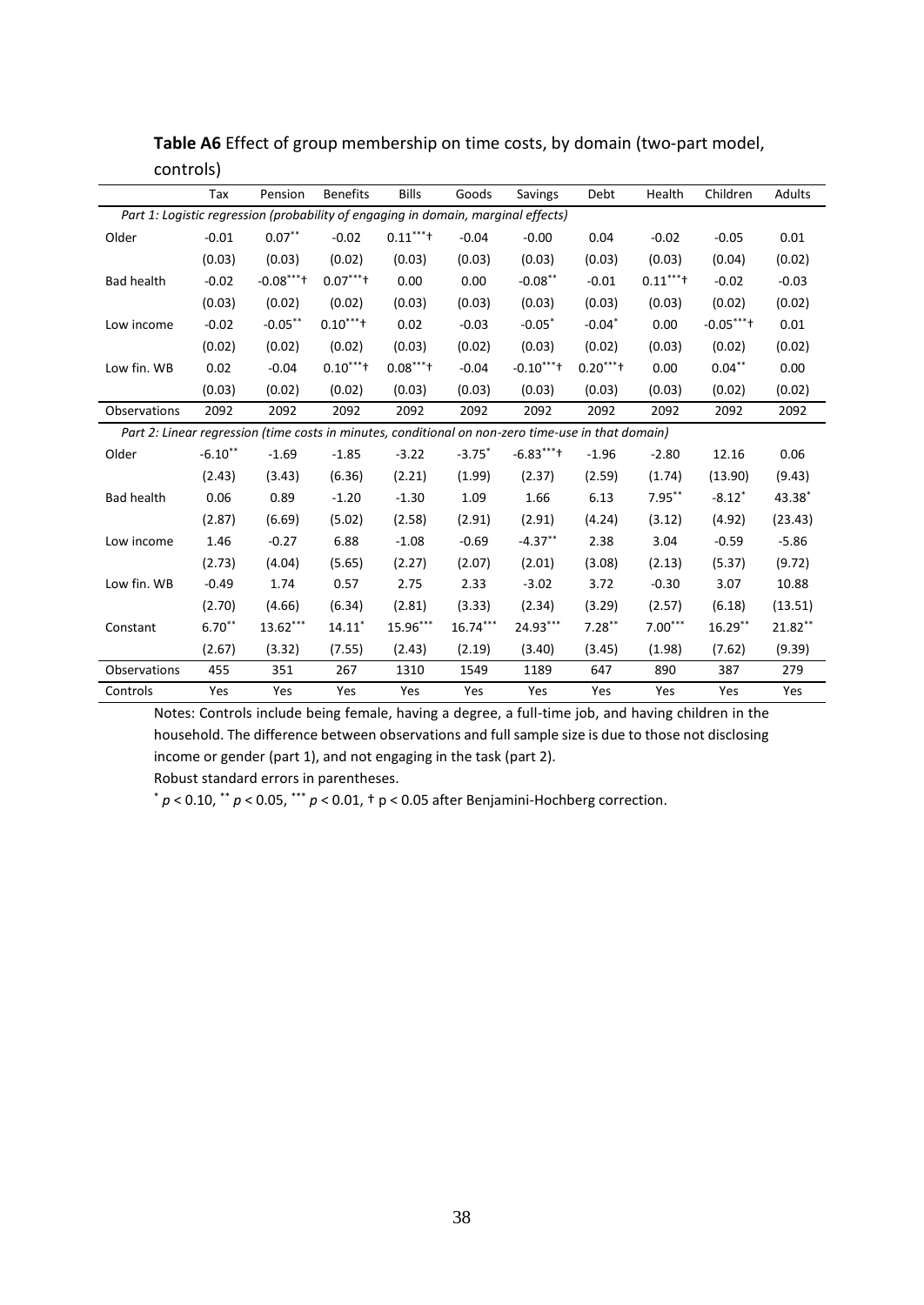|                   | Daily administrative time costs (minutes) in each domain |           |                 |              |                      |                |             |            |             |           |
|-------------------|----------------------------------------------------------|-----------|-----------------|--------------|----------------------|----------------|-------------|------------|-------------|-----------|
|                   | Tax                                                      | Pension   | <b>Benefits</b> | <b>Bills</b> | Goods                | <b>Savings</b> | Debt        | Health     | Children    | Adults    |
| Older             | $-1.48***$                                               | 0.55      | $-0.80$         | $-2.07$      | $-5.62***$           | $-3.20***$     | $-1.61$ **+ | $-2.03***$ | $-2.46***$  | $-0.09$   |
|                   | (0.44)                                                   | (0.73)    | (0.79)          | (1.42)       | (1.40)               | (1.16)         | (0.64)      | (0.73)     | (0.66)      | (1.07)    |
| <b>Bad health</b> | $-0.49$                                                  | $-1.04*$  | 1.08            | $-1.32$      | 0.16                 | $-0.37$        | 1.13        | $5.24***$  | $-2.12**$   | 3.92      |
|                   | (0.61)                                                   | (0.59)    | (1.02)          | (1.60)       | (2.17)               | (1.55)         | (1.33)      | (1.59)     | (0.89)      | (2.65)    |
| Low income        | $-0.38$                                                  | $-0.69$   | $2.85***$       | $-1.35$      | $-2.57$ <sup>*</sup> | $-3.34***$     | $-1.19$     | 0.92       | $-1.87$ **+ | $-0.86$   |
|                   | (0.54)                                                   | (0.54)    | (1.43)          | (1.46)       | (1.50)               | (1.04)         | (0.90)      | (0.96)     | (0.74)      | (1.41)    |
| Low fin. WB       | 0.16                                                     | $-0.45$   | 1.89            | $3.67*$      | 0.96                 | $-3.15***$     | $4.43***$   | $-0.10$    | 1.90        | 1.50      |
|                   | (0.65)                                                   | (0.60)    | (1.18)          | (1.97)       | (2.48)               | (1.25)         | (1.38)      | (1.17)     | (1.51)      | (2.00)    |
| Constant          | $2.55***$                                                | $2.63***$ | $1.00***$       | $10.95***$   | $17.12***$           | $11.44***$     | $3.55***$   | $4.23***$  | $4.09***$   | $3.45***$ |
|                   | (0.46)                                                   | (0.39)    | (0.35)          | (0.85)       | (0.90)               | (0.79)         | (0.43)      | (0.60)     | (0.55)      | (0.79)    |
| Observations      | 2116                                                     | 2116      | 2116            | 2116         | 2116                 | 2116           | 2116        | 2116       | 2116        | 2116      |

**Table A7** Effect of group membership on time costs, by domain (OLS)

Note: This is a linear regression model (does not account for the large number of "0"

observations). Participants who did not disclose their income are excluded.

Robust standard errors in parentheses.

\* *p* < 0.10, \*\* *p* < 0.05, \*\*\* *p* < 0.01, † *p* <0.05 after Benjamini-Hochberg correction.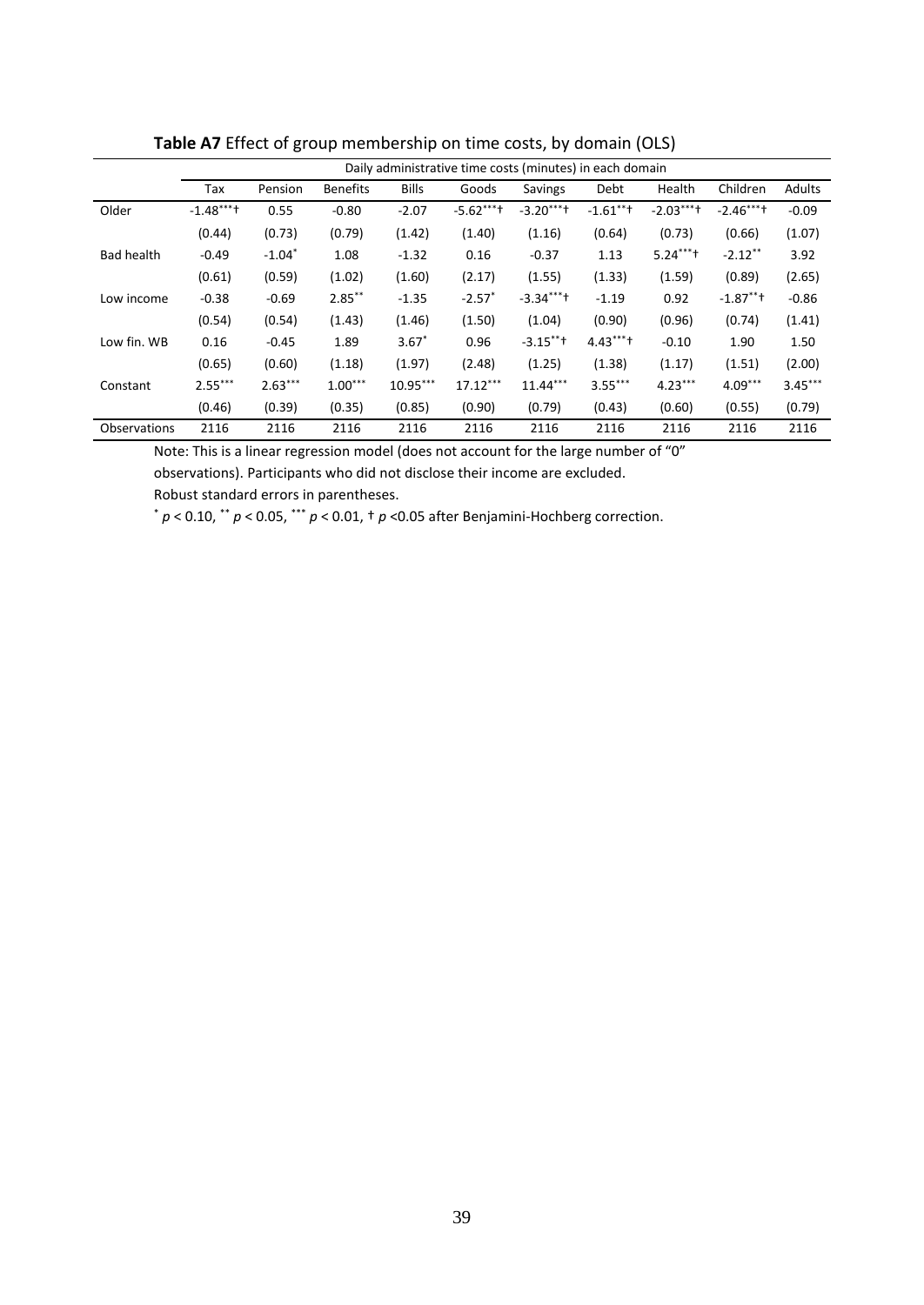|                         | Daily administrative time costs (minutes) in each domain |           |                 |              |                      |           |            |           |            |            |
|-------------------------|----------------------------------------------------------|-----------|-----------------|--------------|----------------------|-----------|------------|-----------|------------|------------|
|                         | Tax                                                      | Pension   | <b>Benefits</b> | <b>Bills</b> | Goods                | Savings   | Debt       | Health    | Children   | Adults     |
| Age (base level: 35-44) |                                                          |           |                 |              |                      |           |            |           |            |            |
| $25$                    | $-1.56$                                                  | $-0.73$   | $-0.53$         | $-6.03***$   | $-7.25***$           | 1.61      | $-3.30***$ | $-0.46$   | $-6.28***$ | $-4.65***$ |
|                         | (1.25)                                                   | (0.62)    | (0.92)          | (2.15)       | (2.71)               | (1.68)    | (1.22)     | (1.10)    | (1.34)     | (1.92)     |
| 25-34                   | $-2.27**$                                                | $-0.02$   | $-1.17$         | $-3.51$      | $-5.25$ *            | 1.29      | $-1.00$    | 1.82      | $-3.34***$ | $-4.02**$  |
|                         | (1.14)                                                   | (0.63)    | (0.78)          | (2.24)       | (2.74)               | (1.66)    | (1.42)     | (1.81)    | (1.70)     | (1.97)     |
| 45-54                   | $-1.34$                                                  | 0.87      | $-0.09$         | $-2.31$      | $-7.41***$           | $-1.00$   | $-2.04$    | $-0.06$   | $-4.47***$ | $-0.79$    |
|                         | (1.28)                                                   | (0.75)    | (0.89)          | (2.69)       | (2.76)               | (1.81)    | (1.24)     | (1.23)    | (1.59)     | (2.19)     |
| 55-64                   | $-0.20$                                                  | $4.35***$ | 2.47            | 0.78         | $-2.66$              | $3.63*$   | $-0.65$    | 0.56      | $-4.40***$ | 2.07       |
|                         | (1.43)                                                   | (1.36)    | (2.24)          | (2.63)       | (3.14)               | (2.20)    | (1.51)     | (1.46)    | (1.70)     | (3.37)     |
| $65+$                   | $-2.52***$                                               | $1.75*$   | $-0.02$         | $-2.59$      | $-8.57***$           | $-2.65$   | $-1.24$    | $-1.01$   | $-4.70***$ | $-1.57$    |
|                         | (1.23)                                                   | (0.95)    | (0.97)          | (2.38)       | (2.57)               | (1.82)    | (1.23)     | (1.14)    | (1.49)     | (2.20)     |
| Health                  | $-0.07$                                                  | 0.50      | $-0.16$         | 0.40         | $-0.29$              | 0.15      | $-0.51$    | $-1.60**$ | 1.01       | $-0.20$    |
|                         | (0.42)                                                   | (0.36)    | (0.95)          | (0.94)       | (0.99)               | (0.77)    | (0.52)     | (0.73)    | (0.63)     | (0.88)     |
| Income                  | 0.05                                                     | 0.14      | $-0.34***$      | $-0.04$      | 0.43                 | $0.48***$ | $0.35*$    | $-0.22*$  | $0.47***$  | $-0.09$    |
|                         | (0.12)                                                   | (0.13)    | (0.14)          | (0.26)       | (0.27)               | (0.23)    | (0.19)     | (0.13)    | (0.18)     | (0.19)     |
| Fin. WB                 | $-0.00$                                                  | $-0.02$   | $-0.11***$      | $-0.23***$   | $-0.13$ <sup>*</sup> | $0.13***$ | $-0.21***$ | $-0.08**$ | $-0.14***$ | $-0.08$    |
|                         | (0.03)                                                   | (0.03)    | (0.04)          | (0.07)       | (0.07)               | (0.05)    | (0.04)     | (0.04)    | (0.06)     | (0.08)     |
| Constant                | 3.57                                                     | 0.16      | $10.03***$      | 23.78***     | 26.75***             | $-0.39$   | $16.81***$ | 15.78***  | $8.51***$  | $11.26*$   |
|                         | (2.78)                                                   | (1.65)    | (2.48)          | (3.88)       | (5.19)               | (2.79)    | (2.58)     | (2.86)    | (2.54)     | (5.78)     |
| Observations            | 2116                                                     | 2116      | 2116            | 2116         | 2116                 | 2116      | 2116       | 2116      | 2116       | 2116       |

**Table A8** Effect of age, health, and financial indicators on time costs, by domain (OLS)

Notes: The age category "35-44" is the base level as it reflects the average age of the sample (42.8). Health is an average score between 1 and 5 (higher scores indicate better health); income is a categorical variable (increasing in income categories); financial well-being is between 0 and 100 (higher scores indicate better well-being).

Robust standard errors in parentheses.

\* *p* < 0.10, \*\* *p* < 0.05, \*\*\* *p* < 0.01, † *p* < 0.05 after Benjamini-Hochberg correction.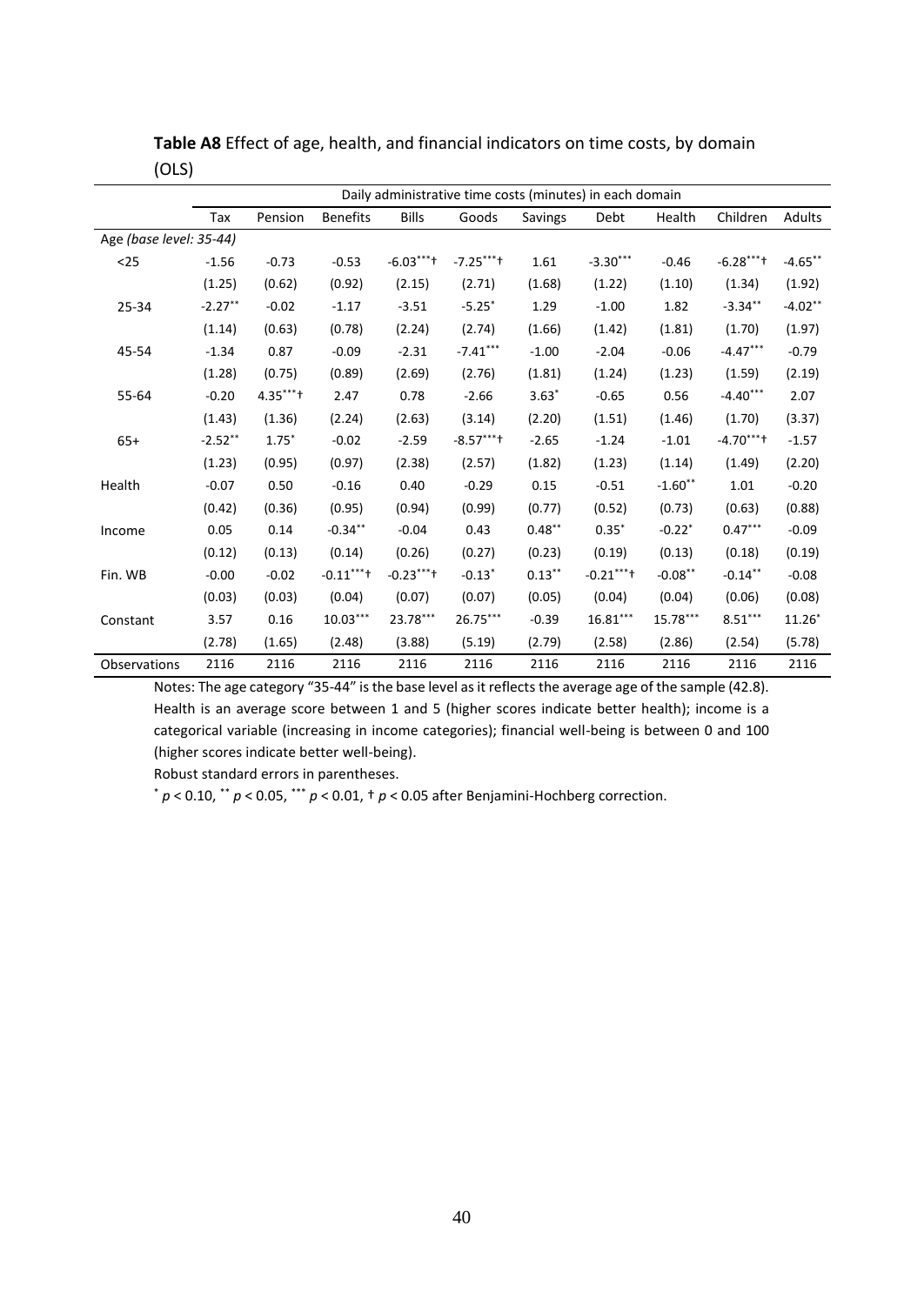# **3) Supplementary tables on emotional costs**

| <b>Table As ivicall positive and hegative emotions in each domain</b> |               |               |  |  |  |  |
|-----------------------------------------------------------------------|---------------|---------------|--|--|--|--|
|                                                                       | Mean positive | Mean negative |  |  |  |  |
|                                                                       | emotions      | emotions      |  |  |  |  |
| Caring for children                                                   | 4.02          | 2.25          |  |  |  |  |
| Goods and services                                                    | 3.99          | 2.12          |  |  |  |  |
| Savings and investments                                               | 3.91          | 1.95          |  |  |  |  |
| Caring for adults                                                     | 3.65          | 2.58          |  |  |  |  |
| Retirement                                                            | 3.64          | 2.10          |  |  |  |  |
| <b>Bills</b>                                                          | 3.36          | 2.55          |  |  |  |  |
| Health                                                                | 3.23          | 2.73          |  |  |  |  |
| Income and Tax                                                        | 3.07          | 2.64          |  |  |  |  |
| Debt                                                                  | 3.04          | 2.93          |  |  |  |  |
| Government benefits                                                   | 2.63          | 3.39          |  |  |  |  |

**Table A9** Mean positive and negative emotions in each domain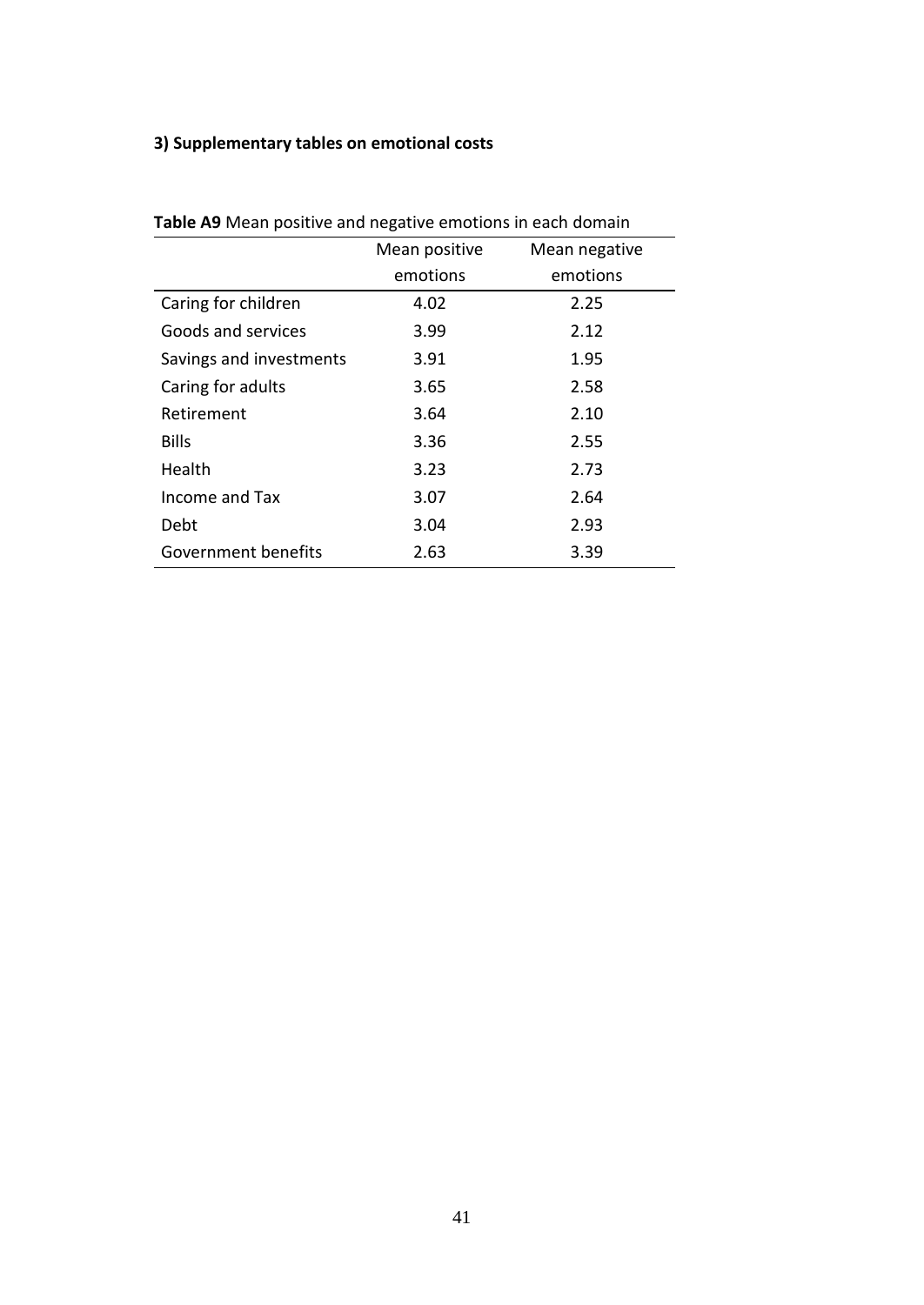|                         | Positive emotions    |        | Negative emotions |        |
|-------------------------|----------------------|--------|-------------------|--------|
| Income and Tax          | 0.04                 | (0.04) | $-0.16***$        | (0.04) |
| Retirement              | $0.29***$            | (0.05) | $-0.34***$        | (0.05) |
| Government benefits     | $-0.10$ <sup>*</sup> | (0.05) | 0.08              | (0.05) |
| <b>Bills</b>            | $0.23***$            | (0.03) | $-0.19***$        | (0.03) |
| Goods and services      | $0.73***$            | (0.03) | $-0.50***$        | (0.04) |
| Savings and investments | $0.61***$            | (0.03) | $-0.53***$        | (0.03) |
| Debt (base)             |                      |        |                   |        |
| <b>Health</b>           | $0.22***$            | (0.04) | $-0.18***$        | (0.04) |
| Caring for children     | $0.78***$            | (0.05) | $-0.55***$        | (0.05) |
| Caring for adults       | $0.48***$            | (0.05) | $-0.30***$        | (0.05) |
| Constant                | $-0.39***$           | (0.03) | $0.31***$         | (0.03) |
| Observations            | 7899                 |        | 7878              |        |

**Table A10** Within-person effects of administrative tasks on emotions, by domain

Notes: Standardised relationships are presented (both outcomes have a mean of 0 and a standard deviation of 1). Positive emotions are the average of "happy/enjoying myself" and "competent/capable". Negative emotions are the average of "frustrated/annoyed", "bored/impatient for it to end", "stressed/under pressure", and "worried/anxious". Debt is used as the base category because it has the net (positive minus negative) emotions closest to zero. The lack of significance of benefits and tax is because debt is the closest to both domains, as all three have the least positive (and the most negative) emotions out of all the domains. The discrepancy in observations between positive and negative emotions is because participants had the option to answer "not applicable" for each emotion, which was treated as a missing observation when computing average emotions.

Robust standard errors in parentheses.

 $p$  < 0.10,  $p$  < 0.05,  $p$  × 0.01,  $p$  < 0.01,  $p$  < 0.05 after Benjamini-Hochberg correction.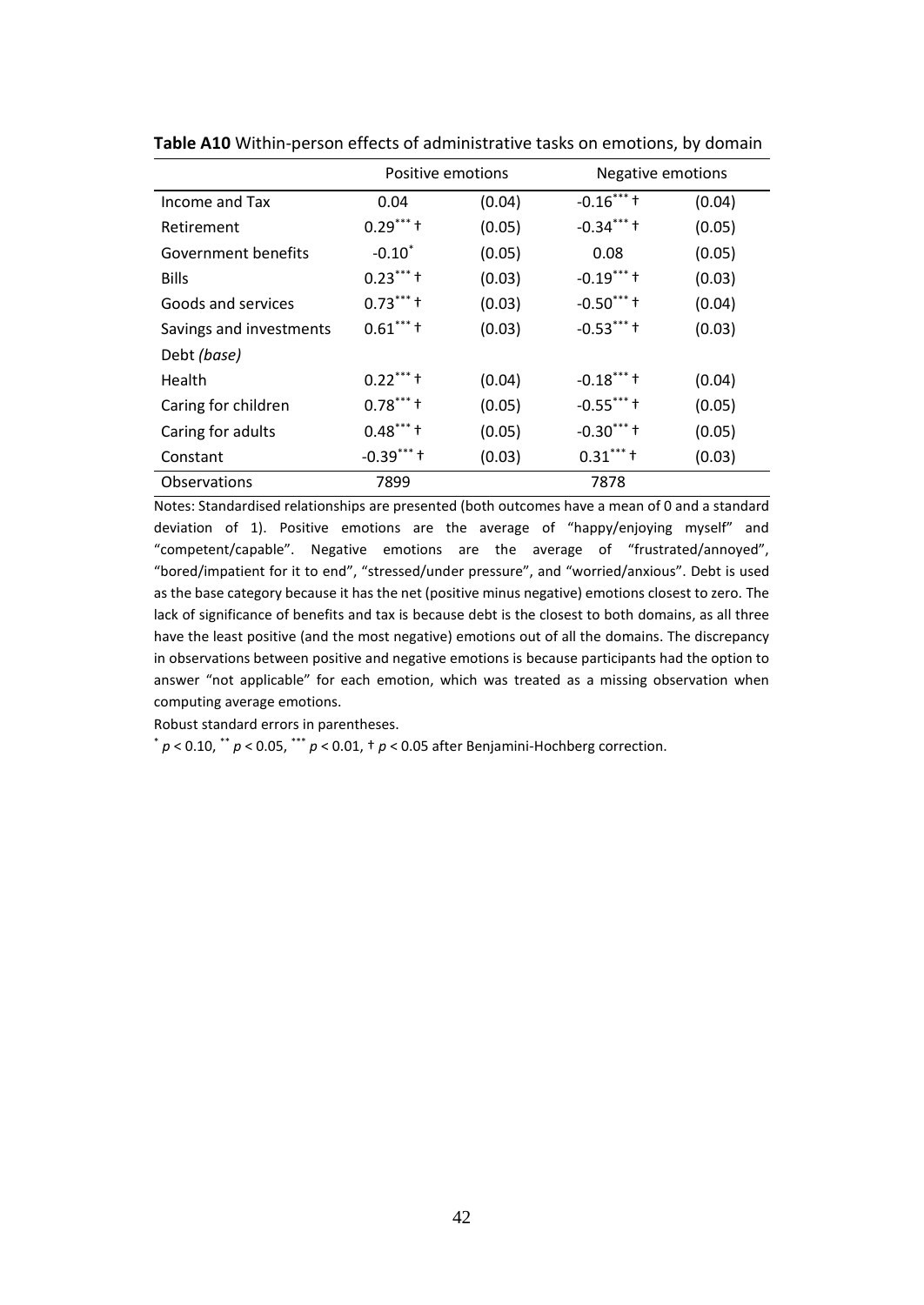|                   | Average weighted net emotions |        |            |        |  |  |  |  |
|-------------------|-------------------------------|--------|------------|--------|--|--|--|--|
|                   | (i)                           |        | (ii)       |        |  |  |  |  |
| Older             | $0.86***$                     | (0.14) | $0.80***$  | (0.15) |  |  |  |  |
| <b>Bad health</b> | $-1.11***$                    | (0.13) | $-1.08***$ | (0.13) |  |  |  |  |
| Low income        | $-0.15$                       | (0.11) | $-0.17$    | (0.12) |  |  |  |  |
| Low fin. WB       | $-1.35***$                    | (0.12) | $-1.34***$ | (0.12) |  |  |  |  |
| Constant          | $1.60***$                     | (0.06) | $2.03***$  | (0.13) |  |  |  |  |
| Controls          | No                            |        | Yes        |        |  |  |  |  |
| Observations      | 1991                          |        | 1967       |        |  |  |  |  |

**Table A11** Effect of group membership on emotions during administrative tasks

Notes: Controls are being female, having a degree, a full-time job, or having children in the household. The discrepancies in observations are due to participants who did not engage in any administrative tasks or did not disclose their income or gender. Average weighted emotions are the sum of net emotions for each domain, weighting these net emotions by the time the participant spent on this domain, and dividing the sum by the total time spent on administrative tasks across all domains.

Robust standard errors in parentheses.

\* *p* < 0.10, \*\* *p* < 0.05, \*\*\* *p* < 0.01, † *p* < 0.05 after Benjamini-Hochberg corrections.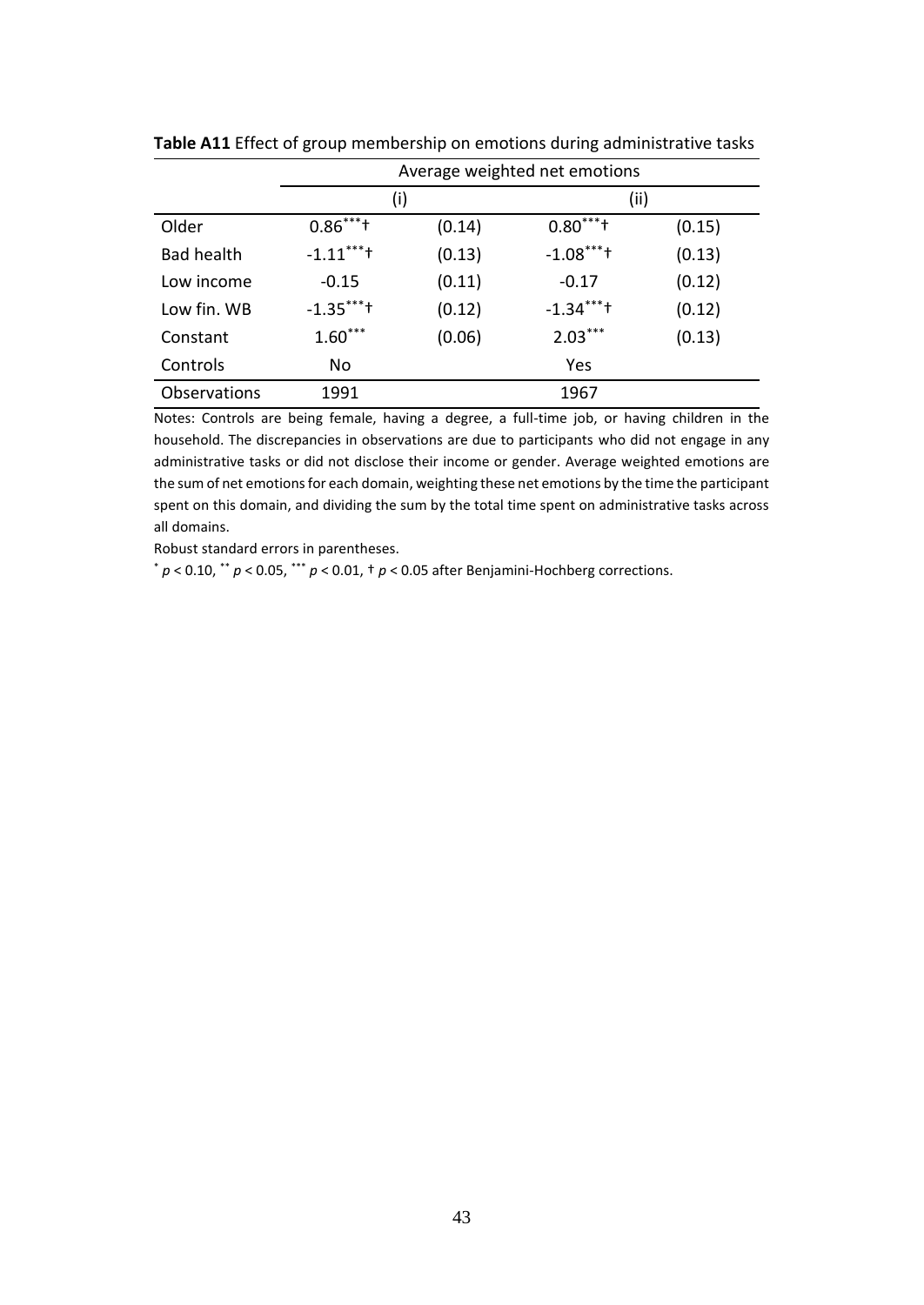|                         |                          | Average weighted net emotions |                            |        |  |  |  |  |
|-------------------------|--------------------------|-------------------------------|----------------------------|--------|--|--|--|--|
|                         | (i)                      |                               | (i)                        |        |  |  |  |  |
| Age (base level: 35-44) |                          |                               |                            |        |  |  |  |  |
| $25$                    | $-0.35$ **+              | (0.14)                        | $-0.32***$                 | (0.15) |  |  |  |  |
| $25 - 34$               | $-0.05$                  | (0.14)                        | $-0.01$                    | (0.14) |  |  |  |  |
| 45-54                   | 0.22                     | (0.15)                        | 0.18                       | (0.15) |  |  |  |  |
| 55-64                   | 0.13                     | (0.15)                        | 0.15                       | (0.16) |  |  |  |  |
| 65 and older            | $0.32*$                  | (0.17)                        | $0.32*$                    | (0.19) |  |  |  |  |
| Health                  | $0.67***$                | (0.07)                        | $0.66***$                  | (0.07) |  |  |  |  |
| Income                  | $-0.03*$                 | (0.02)                        | $-0.03$                    | (0.02) |  |  |  |  |
| <b>Financial WB</b>     | $0.06***$ <sup>+**</sup> | (0.00)                        | $0.06***$ <sup>+**</sup> + | (0.00) |  |  |  |  |
| Constant                | $-4.26***$               | (0.27)                        | $-3.89***$                 | (0.29) |  |  |  |  |
| Controls                | No                       |                               | Yes                        |        |  |  |  |  |
| Observations            | 1991                     |                               | 1967                       |        |  |  |  |  |

**Table A12** Effect of age, health, and financial indicators on emotions during tasks

Notes: Controls are being female, having a degree, a full-time job, or having children in the household. The age category "35-44" is the base level as it reflects the average age of the sample (42.8). Health is an average score between 1 and 5 (higher scores indicate better health); income is a categorical variable (increasing in income categories); financial well-being is between 0 and 100 (higher scores indicate better well-being). The discrepancies in observations are due to participants who did not engage in any administrative tasks or did not disclose their income or gender.

Robust standard errors in parentheses.

 $p$  < 0.10,  $\cdot$   $\cdot$  *p* < 0.05,  $\cdot$   $\cdot$   $\cdot$  *p* < 0.01,  $\cdot$  *p* < 0.05 after Benjamini-Hochberg corrections.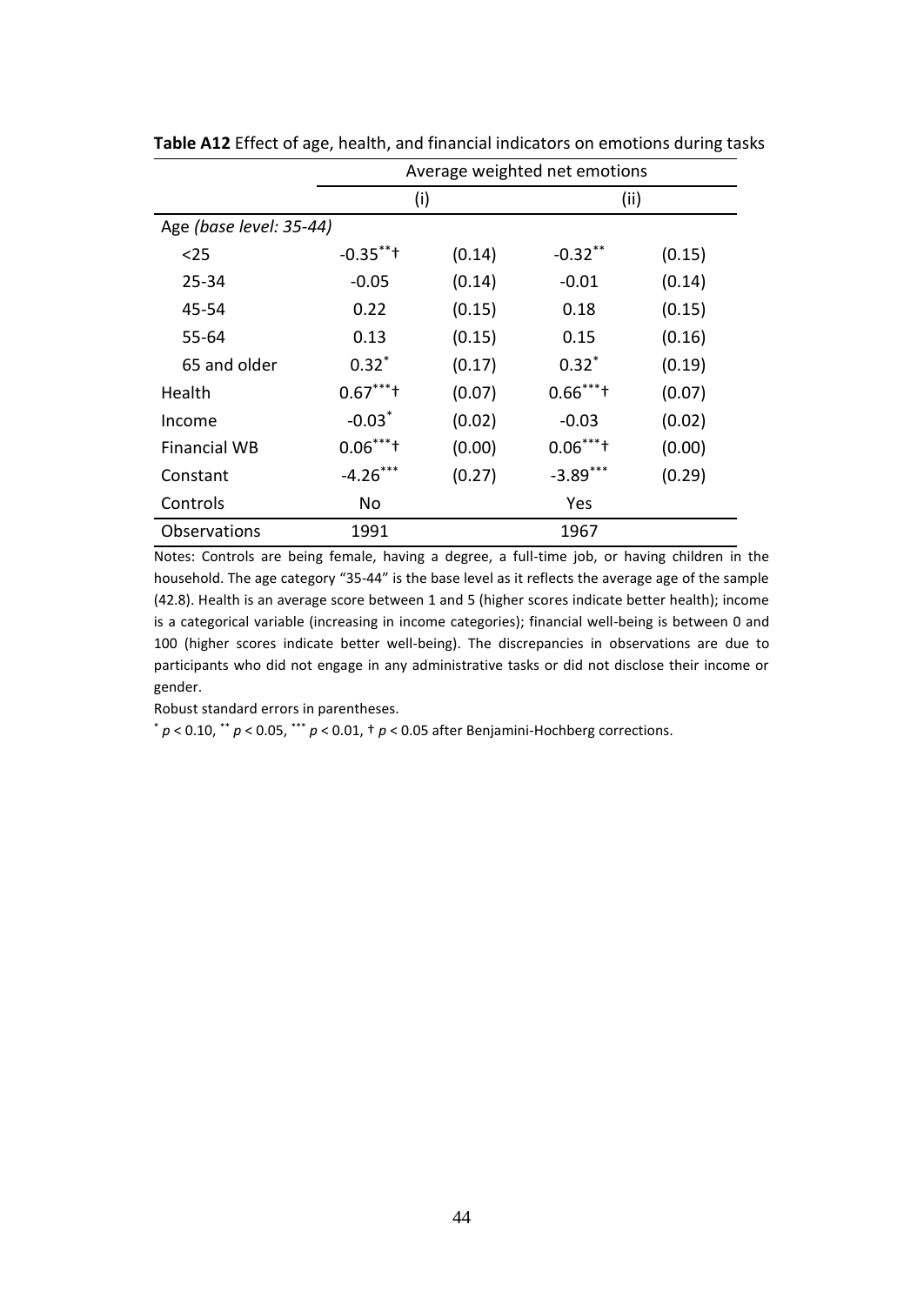|                   | Net emotions in each domain |            |                 |              |            |            |            |            |             |           |
|-------------------|-----------------------------|------------|-----------------|--------------|------------|------------|------------|------------|-------------|-----------|
|                   | Tax                         | Pension    | <b>Benefits</b> | <b>Bills</b> | Goods      | Savings    | Debt       | Health     | Children    | Adults    |
| Older             | $1.03***$                   | 0.25       | $1.02*$         | $1.31***$    | $0.42***$  | $0.95***$  | $1.26***$  | $1.08***$  | $-0.54$     | 0.11      |
|                   | (0.43)                      | (0.37)     | (0.55)          | (0.19)       | (0.18)     | (0.20)     | (0.33)     | (0.23)     | (0.72)      | (0.43)    |
| <b>Bad health</b> | $-0.94***$                  | $-1.68***$ | $-1.18***$      | $-1.28***$   | $-0.76***$ | $-0.93***$ | $-1.03***$ | $-1.18***$ | $-0.43$     | $-0.56$   |
|                   | (0.36)                      | (0.61)     | (0.33)          | (0.17)       | (0.16)     | (0.22)     | (0.27)     | (0.20)     | (0.29)      | (0.40)    |
| Low income        | $-0.20$                     | $-0.21$    | 0.20            | $-0.26*$     | 0.05       | $-0.08$    | 0.14       | $-0.15$    | $-0.85$ **+ | $-0.57$   |
|                   | (0.31)                      | (0.36)     | (0.32)          | (0.15)       | (0.14)     | (0.17)     | (0.26)     | (0.19)     | (0.33)      | (0.35)    |
| Low fin. WB       | $-1.21***$                  | $-0.97**$  | $-1.60***$      | $-1.33***$   | $-0.68***$ | $-1.70***$ | $-2.16***$ | $-0.40*$   | $-0.58$ **† | $-0.40$   |
|                   | (0.28)                      | (0.45)     | (0.31)          | (0.15)       | (0.14)     | (0.20)     | (0.22)     | (0.21)     | (0.23)      | (0.35)    |
| Constant          | $1.45***$                   | $2.47***$  | 0.10            | $1.73***$    | $2.46***$  | $2.69***$  | $1.10***$  | $1.14***$  | $1.51***$   | $1.99***$ |
|                   | (0.32)                      | (0.35)     | (0.42)          | (0.16)       | (0.15)     | (0.18)     | (0.31)     | (0.21)     | (0.45)      | (0.41)    |
| Controls          | Yes                         | Yes        | Yes             | Yes          | Yes        | Yes        | Yes        | Yes        | Yes         | Yes       |
| Observations      | 471                         | 353        | 271             | 1325         | 1545       | 1179       | 656        | 907        | 395         | 282       |

**Table A13** Effect of group membership on net emotions, by domain, with controls

Note: Controls are being female, having a degree, a full-time job, or having children in the household. Participants who did not engage in the domain or did not disclose their income or gender are excluded. Net emotions are average positive emotions minus average negative emotions.

Robust standard errors in parentheses.

\* *p* < 0.10, \*\* *p* < 0.05, \*\*\* *p* < 0.01, † p < 0.05 after Benjamini-Hochberg correction.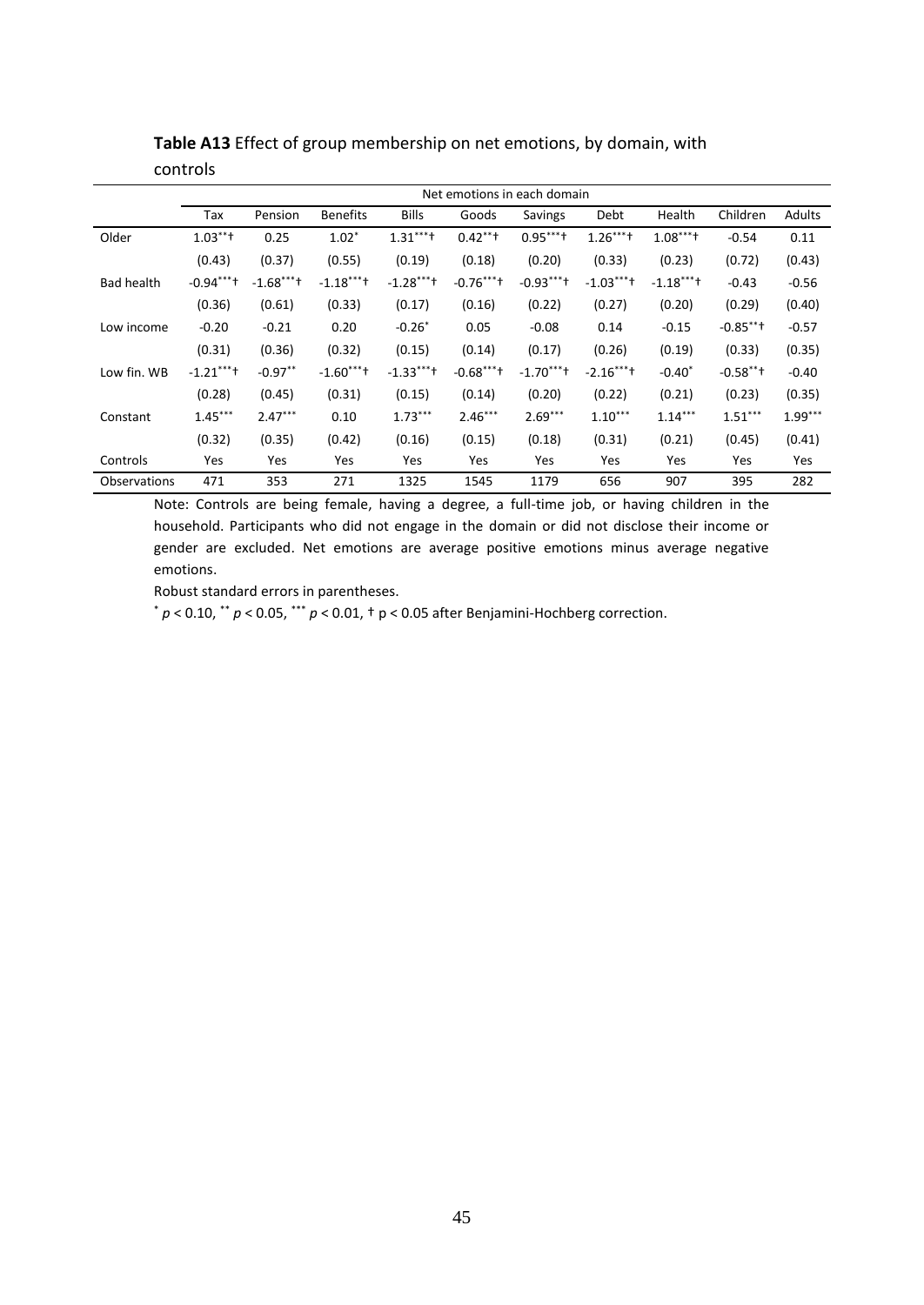| Net emotions in each domain |            |            |                 |              |                          |                          |            |                      |             |           |
|-----------------------------|------------|------------|-----------------|--------------|--------------------------|--------------------------|------------|----------------------|-------------|-----------|
|                             | Tax        | Pension    | <b>Benefits</b> | <b>Bills</b> | Goods                    | Savings                  | Debt       | Health               | Children    | Adults    |
| Age (base level: 35-44)     |            |            |                 |              |                          |                          |            |                      |             |           |
| $25$                        | $-0.20$    | $-0.49$    | $-0.59$         | $-0.75***$   | $0.30*$                  | $-0.56***$               | $-0.23$    | $-0.30$              | $-0.89**$   | 0.49      |
|                             | (0.38)     | (0.66)     | (0.45)          | (0.20)       | (0.17)                   | (0.21)                   | (0.33)     | (0.23)               | (0.45)      | (0.48)    |
| 25-34                       | $-0.08$    | 0.47       | $-0.68$         | $-0.30$      | 0.21                     | 0.02                     | $-0.08$    | $-0.41$ <sup>*</sup> | $-0.35$     | 0.33      |
|                             | (0.37)     | (0.48)     | (0.44)          | (0.19)       | (0.17)                   | (0.21)                   | (0.25)     | (0.24)               | (0.25)      | (0.48)    |
| 45-54                       | 0.21       | $-0.02$    | $-0.31$         | $0.64***$    | $0.36*$                  | 0.40                     | $0.59***$  | 0.41                 | $-0.37$     | 0.45      |
|                             | (0.41)     | (0.50)     | (0.47)          | (0.20)       | (0.18)                   | (0.24)                   | (0.28)     | (0.28)               | (0.29)      | (0.43)    |
| 55-64                       | $-0.06$    | 0.10       | $-0.64$         | $0.51***$    | 0.08                     | 0.32                     | $0.90***$  | 0.23                 | $-0.49$     | $-0.25$   |
|                             | (0.39)     | (0.45)     | (0.49)          | (0.19)       | (0.18)                   | (0.23)                   | (0.28)     | (0.26)               | (0.39)      | (0.40)    |
| 65 and older                | 0.57       | 0.35       | $-0.09$         | $0.92***$    | 0.30                     | 0.36                     | $0.94***$  | $0.77***$            | $-1.67$ **+ | $-0.01$   |
|                             | (0.49)     | (0.49)     | (0.62)          | (0.22)       | (0.21)                   | (0.25)                   | (0.33)     | (0.27)               | (0.66)      | (0.54)    |
| Health                      | $0.61***$  | $0.68***$  | $1.05***$       | $0.65***$    | $0.55***$                | $0.55***$                | $0.62***$  | $0.79***$            | $0.40**$    | $0.59***$ |
|                             | (0.17)     | (0.20)     | (0.19)          | (0.09)       | (0.08)                   | (0.10)                   | (0.13)     | (0.11)               | (0.17)      | (0.21)    |
| Income                      | $-0.08$    | $-0.10*$   | $-0.15***$      | $-0.07***$   | $-0.07***$               | $-0.06**$                | $-0.08*$   | $-0.04$              | $-0.03$     | $-0.06$   |
|                             | (0.05)     | (0.06)     | (0.07)          | (0.03)       | (0.02)                   | (0.03)                   | (0.04)     | (0.03)               | (0.05)      | (0.05)    |
| Fin. WB                     | $0.06***$  | $0.06***$  | $0.06***$ ***   | $0.06***$    | $0.04***$ <sup>+**</sup> | $0.07***$ <sup>+**</sup> | $0.10***$  | $0.03***$            | $0.03***$   | 0.02      |
|                             | (0.01)     | (0.01)     | (0.01)          | (0.01)       | (0.01)                   | (0.01)                   | (0.01)     | (0.01)               | (0.01)      | (0.01)    |
| Constant                    | $-4.60***$ | $-4.05***$ | $-6.03***$      | $-4.59***$   | $-2.07***$               | $-3.88***$               | $-7.17***$ | $-3.54***$           | $-1.00$     | $-2.12**$ |
|                             | (0.75)     | (0.98)     | (0.76)          | (0.37)       | (0.35)                   | (0.44)                   | (0.50)     | (0.46)               | (0.62)      | (0.90)    |
| Observations                | 476        | 356        | 281             | 1336         | 1565                     | 1191                     | 662        | 923                  | 397         | 285       |

**Table A14** Effect of age, health, and financial indicators on net emotions, by domain

Notes: The age category "35-44" is the base level as it reflects the average age of the sample (42.8). Health is an average score between 1-5 (higher scores indicate better health); income is a categorical variable (increasing in categories); financial well-being is between 0-100 (higher scores indicate better well-being). Participants who did not engage in the task or did not disclose their income are excluded.

Robust standard errors in parentheses.

\* *p* < 0.10, \*\* *p* < 0.05, \*\*\* *p* < 0.01, † p < 0.05 after Benjamini-Hochberg correction.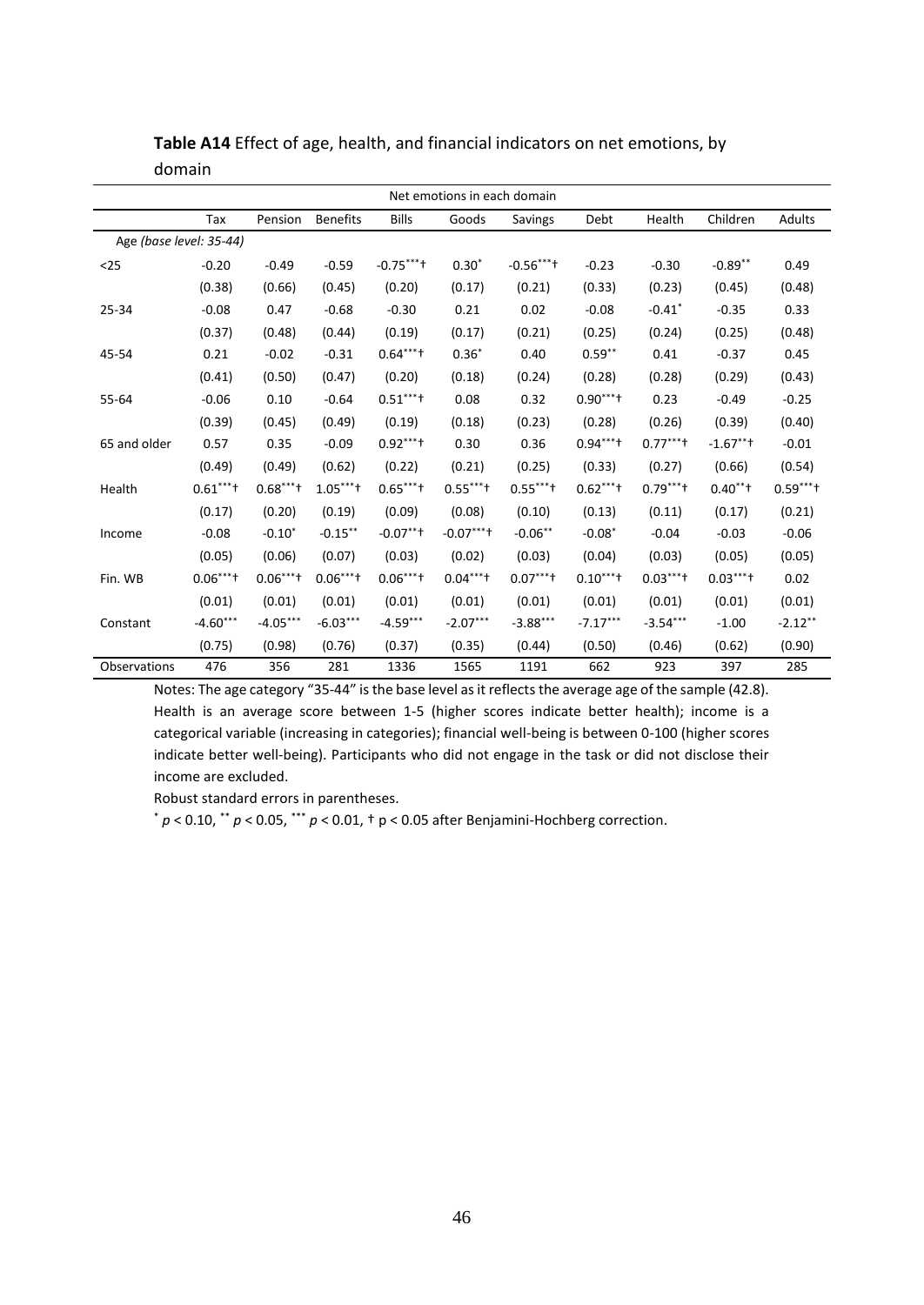#### **4) Supplementary tables on decision costs**

|                       | Scenario 1: Government benefit |         |             | Scenario 2: Phone bill |         |       |
|-----------------------|--------------------------------|---------|-------------|------------------------|---------|-------|
|                       | Control                        | Lengthy | Interaction | Control                | Complex | Delay |
| Age (years)           | 42.93                          | 43.31   | 42.32       | 42.71                  | 43.14   | 42.69 |
| Female                | 0.62                           | 0.57    | 0.60        | 0.57                   | 0.61    | 0.61  |
| University degree     | 0.51                           | 0.49    | 0.53        | 0.50                   | 0.51    | 0.51  |
| Full-time job         | 0.39                           | 0.38    | 0.40        | 0.41                   | 0.37    | 0.39  |
| Income $\leq$ £20,000 | 0.25                           | 0.28    | 0.27        | 0.26                   | 0.26    | 0.28  |
| Living with children  | 0.32                           | 0.29    | 0.30        | 0.30                   | 0.32    | 0.29  |
| Live-in partner       | 0.56                           | 0.55    | 0.58        | 0.58                   | 0.57    | 0.54  |
| Health (1-5)          | 3.78                           | 3.75    | 3.74        | 3.75                   | 3.76    | 3.76  |
| Fin. WB (0-100)       | 52.43                          | 53.32   | 52.18       | 52.85                  | 52.76   | 52.29 |
| Observations          | 771                            | 715     | 757         | 768                    | 737     | 738   |

**Table A15** Demographics across treatment groups in the choice experiment

Note: The figures represent averages for each variable in each treatment group. In both scenarios, the control version involves filling out a short form. In scenario 1, the "lengthy" burden requires a 10-pages form and an in-person appointment, and the "interaction" burden is a government worker being condescending on the phone. In scenario 2, the "complex" burden involves tracking down obscure information for the form, and the "delay" burden means the refund is not processed for several months.

|                                | Likelihood of completing the task (5-points scale) |        |                      |        |  |  |  |  |
|--------------------------------|----------------------------------------------------|--------|----------------------|--------|--|--|--|--|
|                                | Scenario 1:                                        |        | Scenario 2:          |        |  |  |  |  |
|                                | Government benefit                                 |        | Phone bill           |        |  |  |  |  |
| Lengthy process                | $-1.78***$<br>(0.11)                               |        |                      |        |  |  |  |  |
| <b>Negative</b><br>interaction | $-1.07***$                                         | (0.11) |                      |        |  |  |  |  |
| Complex task                   |                                                    |        | $-0.59***$           | (0.11) |  |  |  |  |
| Delay                          |                                                    |        | $-0.20$ <sup>*</sup> | (0.12) |  |  |  |  |
| cut1                           | $-4.58***$                                         | (0.15) | $-5.23***$           | (0.26) |  |  |  |  |
| cut <sub>2</sub>               | $-3.22***$                                         | (0.10) | $-3.54***$           | (0.13) |  |  |  |  |
| cut <sub>3</sub>               | $-2.54***$                                         | (0.09) | $-2.74***$           | (0.10) |  |  |  |  |
| cut4                           | $-1.04***$                                         | (0.08) | $-1.13***$           | (0.08) |  |  |  |  |
| Observations                   | 2243                                               | 2243   |                      |        |  |  |  |  |

**Table A16** Effects of administrative burden on decision-making (ordered logistic models)

Notes: Dependent variable is a 5-points Likert scale from "Extremely unlikely" to "Extremely likely". Robust standard errors in parentheses.

\* *p* < 0.10, \*\* *p* < 0.05, \*\*\* *p* < 0.01, † *p* < 0.05 after Benjamini-Hochberg corrections.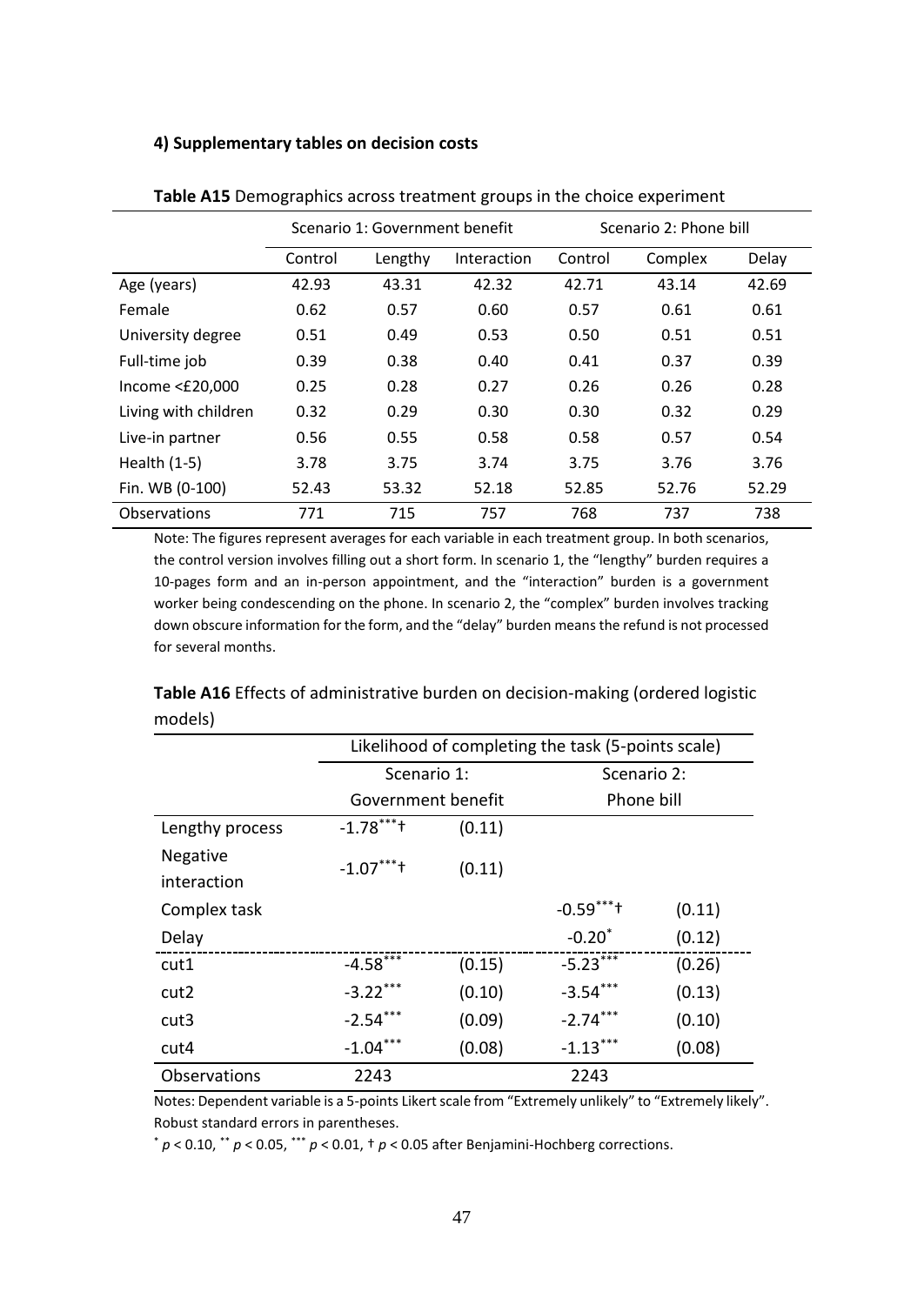|                                                | Likelihood of completing the task (5-points scale) |        |             |        |  |  |  |
|------------------------------------------------|----------------------------------------------------|--------|-------------|--------|--|--|--|
|                                                | Scenario 1:                                        |        | Scenario 2: |        |  |  |  |
|                                                | Government benefit                                 |        | Phone bill  |        |  |  |  |
| Lengthy (scenario 1) // Complex (scenario 2)   | $-1.62***$                                         | (0.14) | $-0.42***$  | (0.15) |  |  |  |
| Interaction (scenario 1) // Delay (scenario 2) | $-0.84***$                                         | (0.14) | $-0.05$     | (0.16) |  |  |  |
| Older                                          |                                                    |        |             |        |  |  |  |
| Control                                        | $0.82***$                                          | (0.30) | $1.20***$   | (0.34) |  |  |  |
| Lengthy // Complex                             | $-0.39$                                            | (0.37) | $-0.86$ **  | (0.41) |  |  |  |
| Interaction // Delay                           | $-0.62$                                            | (0.38) | $-0.73$     | (0.45) |  |  |  |
| <b>Bad health</b>                              |                                                    |        |             |        |  |  |  |
| Control                                        | 0.12                                               | (0.25) | $-0.51$ **  | (0.21) |  |  |  |
| Lengthy // Complex                             | $-0.47$                                            | (0.34) | 0.16        | (0.31) |  |  |  |
| Interaction // Delay                           | $-0.79**$                                          | (0.34) | $-0.34$     | (0.32) |  |  |  |
| Low income                                     |                                                    |        |             |        |  |  |  |
| Control                                        | $-0.18$                                            | (0.20) | 0.15        | (0.20) |  |  |  |
| Lengthy // Complex                             | $-0.28$                                            | (0.26) | $-0.31$     | (0.28) |  |  |  |
| Interaction // Delay                           | 0.11                                               | (0.25) | $-0.33$     | (0.28) |  |  |  |
| Low financial well-being                       |                                                    |        |             |        |  |  |  |
| Control                                        | $0.46*$                                            | (0.26) | 0.04        | (0.23) |  |  |  |
| Lengthy // Complex                             | $-0.14$                                            | (0.35) | $-0.21$     | (0.32) |  |  |  |
| Interaction // Delay                           | $-0.69**$                                          | (0.32) | 0.31        | (0.33) |  |  |  |
| cut1                                           | $-4.53***$                                         | (0.16) | $-5.18***$  | (0.28) |  |  |  |
| cut2                                           | $-3.16***$                                         | (0.13) | $-3.54***$  | (0.16) |  |  |  |
| cut3                                           | $-2.50***$                                         | (0.12) | $-2.73***$  | (0.13) |  |  |  |
| cut4                                           | $-0.94***$                                         | (0.11) | $-1.07***$  | (0.11) |  |  |  |
| Observations                                   | 2116                                               |        | 2116        |        |  |  |  |

# **Table A17** Effects of group membership on decision costs (ordered logistic models)

Note: Each scenario is analysed via a separate model (results are shown on single lines for ease of reading). The values for "control" are the baseline coefficients for each group. The values for each treatment are the coefficients on the interaction between group and treatment. Participants who did not disclose their income are excluded.

Robust standard errors in parentheses.

 $p$  < 0.10,  $\cdot$   $p$  < 0.05,  $\cdot$   $\cdot$   $p$  < 0.01,  $\cdot$  p < 0.05 after Benjamini-Hochberg corrections.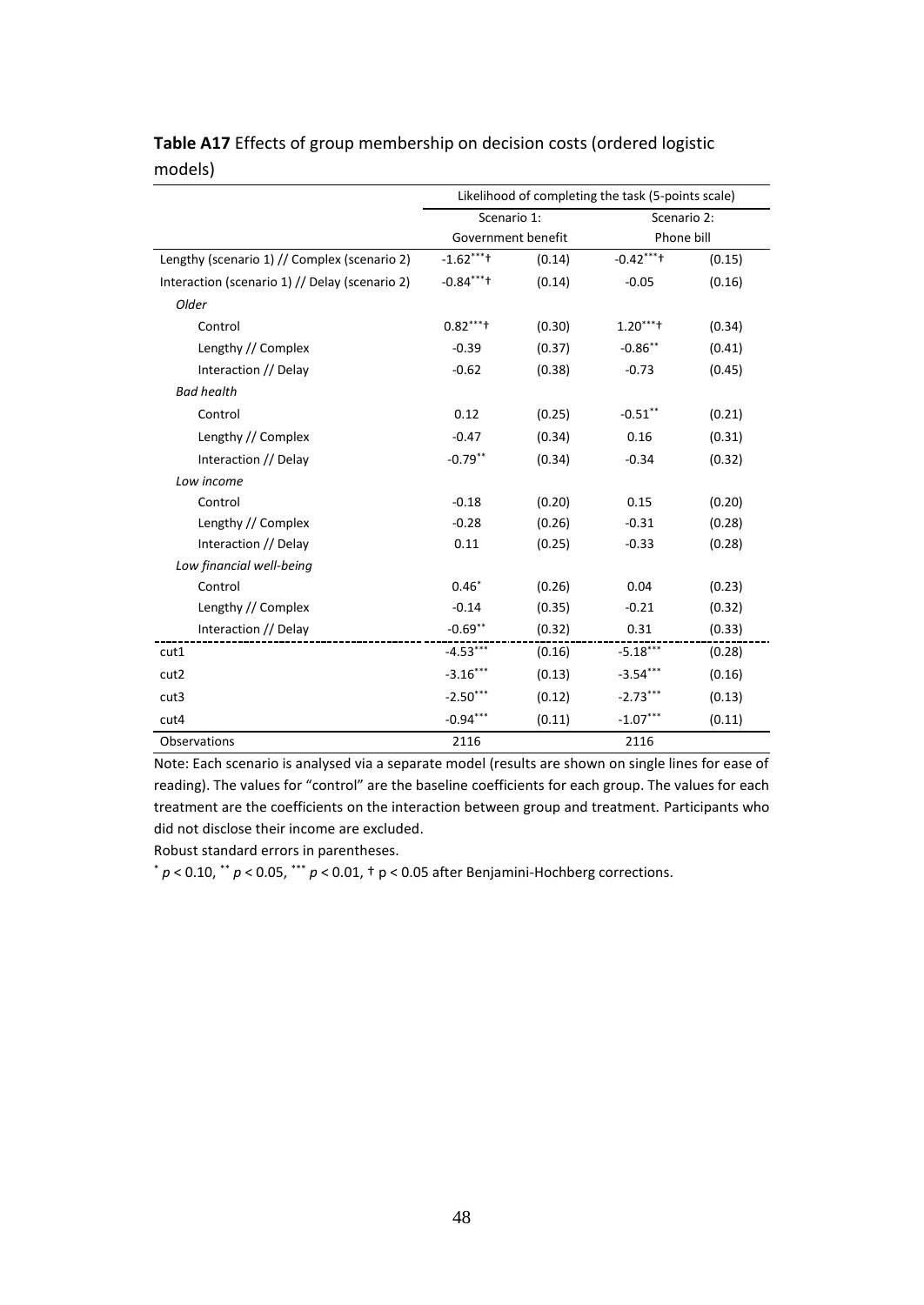|                                                | Likelihood of completing the task (5-points scale) |        |             |        |  |  |
|------------------------------------------------|----------------------------------------------------|--------|-------------|--------|--|--|
|                                                | Scenario 1:                                        |        | Scenario 2: |        |  |  |
|                                                | Government benefit                                 |        | Phone bill  |        |  |  |
| Lengthy (scenario 1) // Complex (scenario 2)   | $-1.11***$                                         | (0.39) | $-0.64**$   | (0.25) |  |  |
| Interaction (scenario 1) // Delay (scenario 2) | $-1.35***$                                         | (0.34) | $-0.22$     | (0.23) |  |  |
| Age (base: 35-44)                              |                                                    |        |             |        |  |  |
| $<25$                                          |                                                    |        |             |        |  |  |
| Control                                        | $-0.08$                                            | (0.09) | $-0.23$ **  | (0.09) |  |  |
| Lengthy // Complex                             | $-0.18$                                            | (0.19) | 0.23        | (0.14) |  |  |
| Interaction // Delay                           | $-0.05$                                            | (0.16) | $-0.14$     | (0.15) |  |  |
| 25-34                                          |                                                    |        |             |        |  |  |
| Control                                        | 0.03                                               | (0.09) | 0.06        | (0.08) |  |  |
| Lengthy // Complex                             | 0.00                                               | (0.18) | $-0.11$     | (0.13) |  |  |
| Interaction // Delay                           | 0.11                                               | (0.14) | $-0.09$     | (0.12) |  |  |
| 45-54                                          |                                                    |        |             |        |  |  |
| Control                                        | 0.04                                               | (0.11) | 0.03        | (0.10) |  |  |
| Lengthy // Complex                             | $-0.11$                                            | (0.20) | $-0.07$     | (0.15) |  |  |
| Interaction // Delay                           | 0.12                                               | (0.17) | 0.03        | (0.14) |  |  |
| 55-64                                          |                                                    |        |             |        |  |  |
| Control                                        | $-0.03$                                            | (0.10) | $0.15*$     | (0.08) |  |  |
| Lengthy // Complex                             | 0.03                                               | (0.20) | $-0.05$     | (0.14) |  |  |
| Interaction // Delay                           | $0.28*$                                            | (0.16) | 0.00        | (0.12) |  |  |
| 65 and older                                   |                                                    |        |             |        |  |  |
| Control                                        | 0.08                                               | (0.10) | $0.21***$   | (0.07) |  |  |
| Lengthy // Complex                             | 0.10                                               | (0.20) | $-0.08$     | (0.13) |  |  |
| Interaction // Delay                           | 0.01                                               | (0.17) | $-0.16$     | (0.13) |  |  |
| Health                                         |                                                    |        |             |        |  |  |
| Control                                        | 0.04                                               | (0.05) | 0.04        | (0.03) |  |  |
| Lengthy // Complex                             | 0.13                                               | (0.09) | 0.09        | (0.06) |  |  |
| Interaction // Delay                           | $0.22***$                                          | (0.08) | 0.07        | (0.06) |  |  |
| Income                                         |                                                    |        |             |        |  |  |
| Control                                        | $-0.02$                                            | (0.01) | $-0.02**$   | (0.01) |  |  |
| Lengthy // Complex                             | $0.04*$                                            | (0.02) | 0.02        | (0.02) |  |  |
| Interaction // Delay                           | 0.01                                               | (0.02) | 0.01        | (0.02) |  |  |
| Financial well-being                           |                                                    |        |             |        |  |  |
| Control                                        | 0.00                                               | (0.00) | 0.00        | (0.00) |  |  |
| Lengthy // Complex                             | $-0.01$                                            | (0.01) | 0.00        | (0.00) |  |  |
| Interaction // Delay                           | $-0.00$                                            | (0.00) | $-0.00$     | (0.00) |  |  |
| Constant                                       | $4.41***$                                          | (0.22) | $4.48***$   | (0.14) |  |  |
| Observations                                   | 2116                                               |        | 2116        |        |  |  |

**Table A18** Effects of age, health, and financial indicators on decision costs

Note: Each scenario is analysed via a separate model (results are shown on single lines for ease of reading). The values for "control" are the baseline coefficients for each group. The values for each treatment are the coefficients on the interaction between group and treatment. Participants who did not disclose their income are excluded. Robust standard errors in parentheses. \* *p* < 0.10, \*\* *p* < 0.05, \*\*\* *p* < 0.01, † p < 0.05 after Benjamini-Hochberg corrections.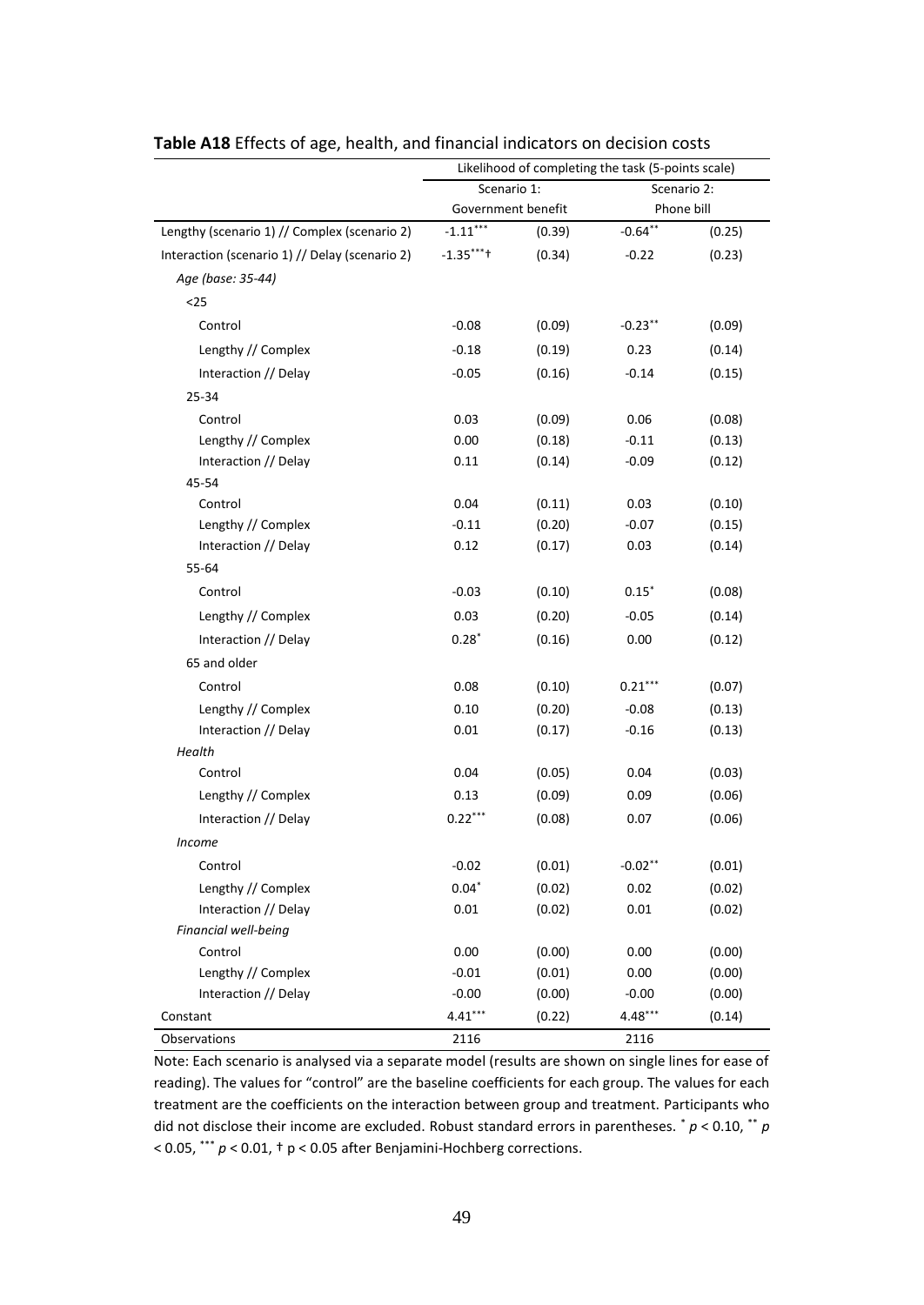### **5) Survey questionnaire**

The full questionnaire is on the Open Science Framework at: <https://osf.io/tzxup/>

### **Choice experiment scenarios**

Before both scenarios, participants are shown the following message: "Please read the scenario below carefully. Imagine you are in the situation described in the scenario. You will be asked how you would react to this situation. Please answer as honestly as possible, thinking about how you would likely act in real life (NOT how you would ideally act). To help you answer, you can think about a time when you were in a similar or comparable situation in the past."

Participants are randomised before each scenario into being shown either the control, treatment 1, or treatment 2 version of this scenario.

### **Hypothetical Scenario 1 – What would YOU do?**

**Control**: "You learn from a Government announcement that you might be eligible for a one-off government payment equivalent to one week's income for your household. To receive this payment, you need to fill out a short application form and send it to your local government office (you can choose to do this online or via post)."

**Treatment 1**: "You learn from a Government announcement that you might be eligible for a one-off government payment equivalent to one week's income for your household. To receive this payment, you need to print and fill out a 10-page application form and mail it to your local government office. Then, you will be invited to attend an in-person appointment at this government office, in order to show original identity documents and other documents ensuring your eligibility."

**Treatment 2**: "You learn from a Government announcement that you might be eligible for a one-off government payment equivalent to one week's income for your household. To receive this payment, you need to fill out a short application form and send it to your local government office (you can choose to do this online or via post). You will then receive a phone call from the local government office to ask you for further information and confirm your eligibility. Your friend told you that when they applied, they found the local government worker who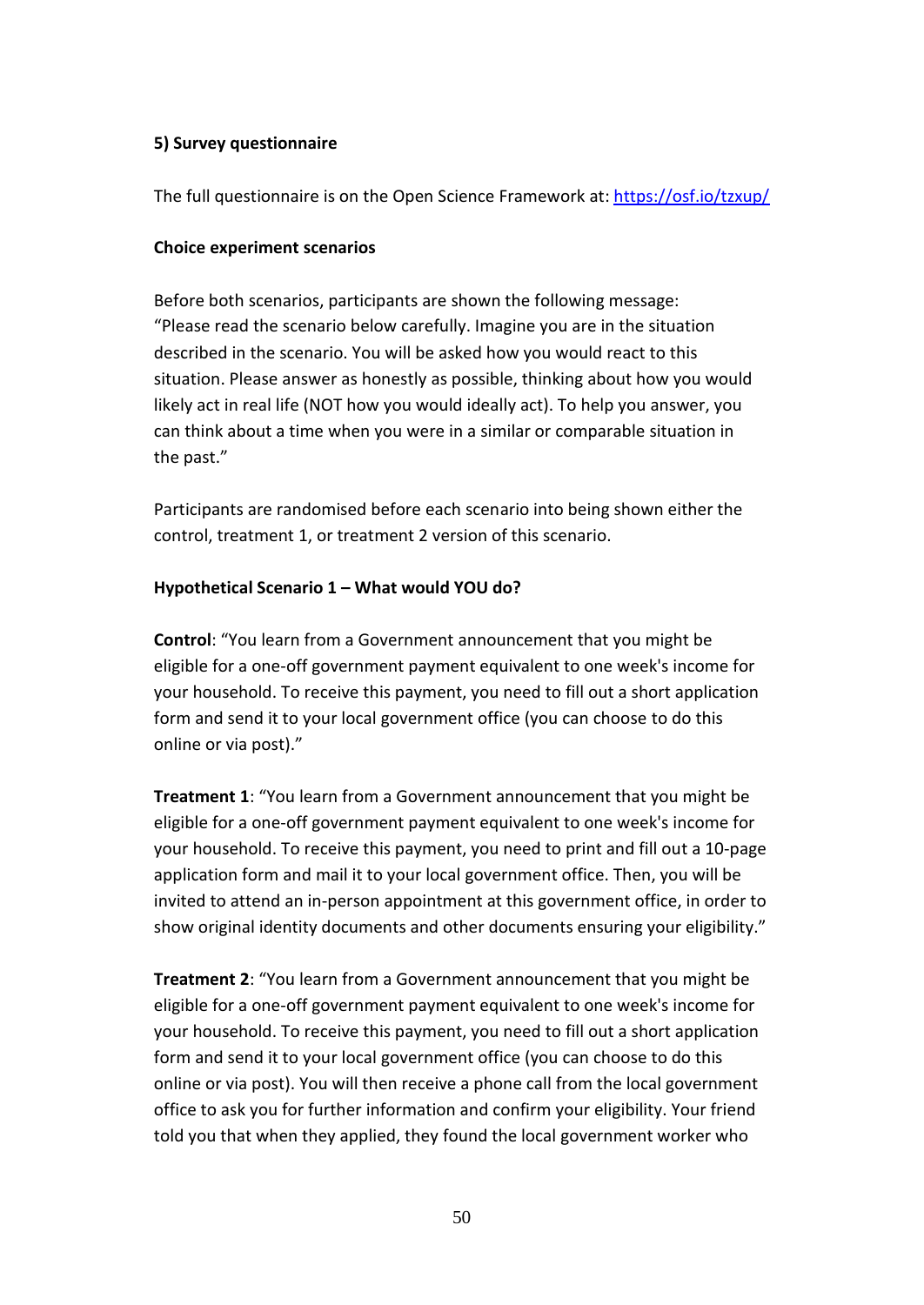rang them to be judgmental and condescending about verifying their eligibility for the payment."

Participants across all treatment groups are then asked:

"Thinking about any previous experiences with a similar situation, and about your current circumstances and preferences, how likely is it that you would complete the task(s) described above in order to get the payment?". The answer scale is a 5-points Likert scale (Extremely likely, fairly likely, neutral or not sure, fairly unlikely, extremely unlikely).

# **Hypothetical Scenario 2 – What would YOU do?**

**Control**: "You receive your latest phone bill. You notice that the bill amount is unusually large, and you suspect you have been overcharged by mistake. You call your provider, who tells you that you can make a claim by filling out a form and sending it to them (you can choose to do this online or via post). Your provider will then be able to verify your account and, if they agree that you have been overcharged, they will send you back a refund. Thinking about any previous experiences with a similar situation, and about your current circumstances and preferences, how likely is it that you would complete the task(s) described above in order to get the payment?"

**Treatment 1**: "You receive your latest phone bill. You notice that the bill amount is unusually large, and you suspect you have been overcharged by mistake. You call your provider, who tells you that you can make a claim by filling out a form and sending it to them (you can choose to do this online or via post). Together with the form, you must provide a copy of your three previous bills, as well as your customer number and your contract start date. Your provider will then be able to verify your account and, if they agree that you have been overcharged, they will send you back a refund."

**Treatment 2**: "You receive your latest phone bill. You notice that the bill amount is unusually large, and you suspect you have been overcharged by mistake. You call your provider, who tells you that you can make a claim by filling out a form and sending it to them (you can choose to do this online or via post). Your provider will then be able to verify your account and, if they agree that you have been overcharged, they will send you back a refund. Due to a claims processing backlog, you will receive the refund between two and three months from now."